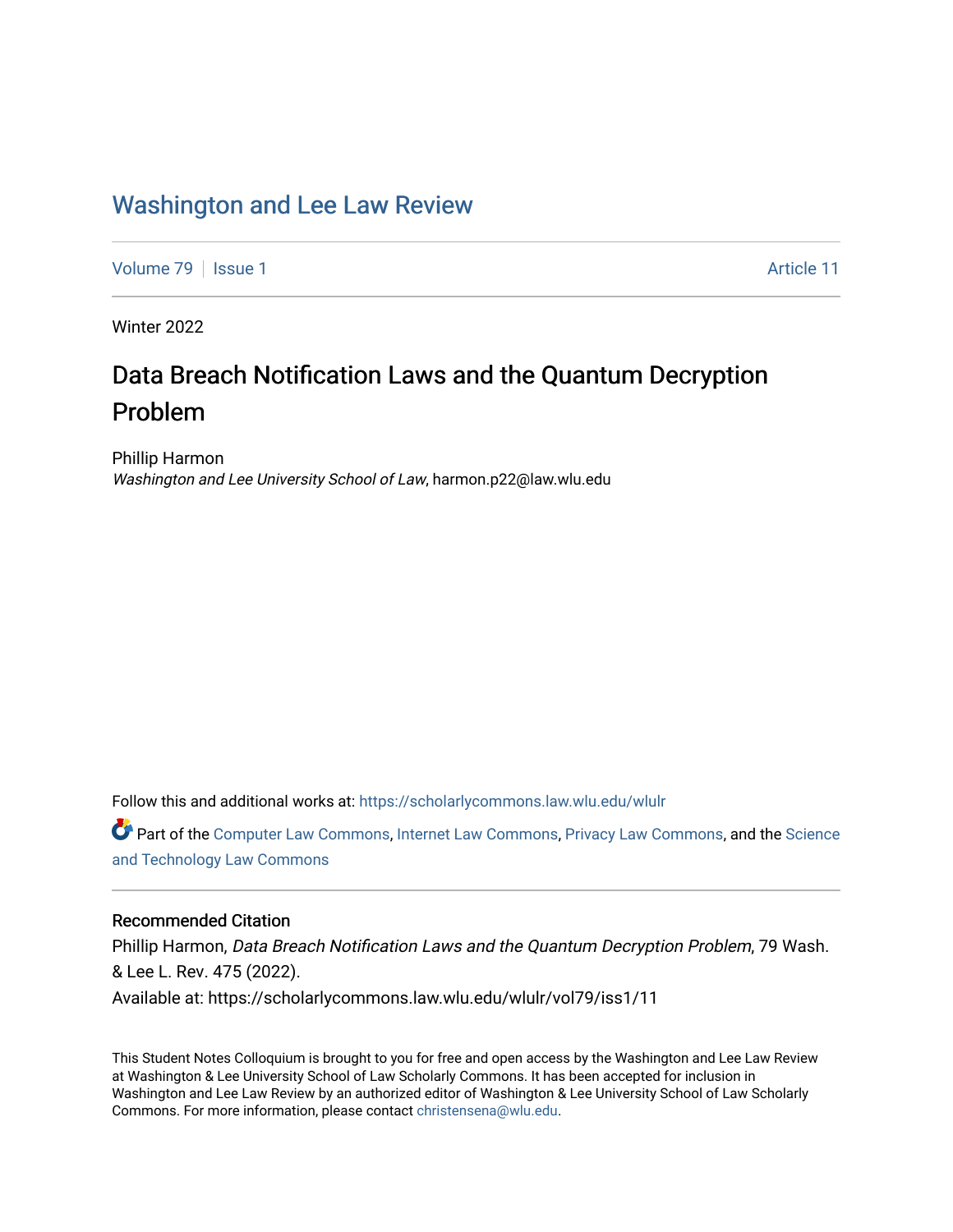# Data Breach Notification Laws and the Quantum Decryption Problem

Phillip Harmon\*

#### *Abstract*

*In the United States, state data breach notification laws protect citizens by forcing businesses to notify those citizens when their personal information has been compromised. These laws almost universally include an exception for encrypted personal data. Modern encryption methods make encrypted data largely useless, and the notification laws aim to encourage good encryption practices.* 

*This Note challenges the wisdom of laws that place blind faith in the continued infallibility of encryption. For decades, Shor's algorithm has promised polynomial-time factoring once a sufficiently powerful quantum computer can be built. Competing laboratories around the world steadily continue to march toward this end. Once quantum computers become strong enough, classical encryption will no longer remain secure.* 

*Ramifications of quantum decryption would reverberate through all aspects of security and society. This Note focuses only on the interplay of this development with data breach notification laws. While these laws cannot prevent technological progress, a federal data breach notification law could encourage adoption of a quantum-secure classical encryption method. This* 

475

<sup>\*</sup> J.D. Candidate, Washington and Lee University School of Law; B.A. Washington and Lee University. The author is grateful to Alexandra Clark, T.J. Benedict, and Mitch McCloy for their comments on early drafts. Special thanks to Joshua Fairfield, for his guidance and mentorship, and to Cooper Baird, for his insights on the nuances of quantum algorithms and all things relating to computer engineering. This article would not have been completed without support and feedback from Ellie Bradach and MacKenzye Leroy.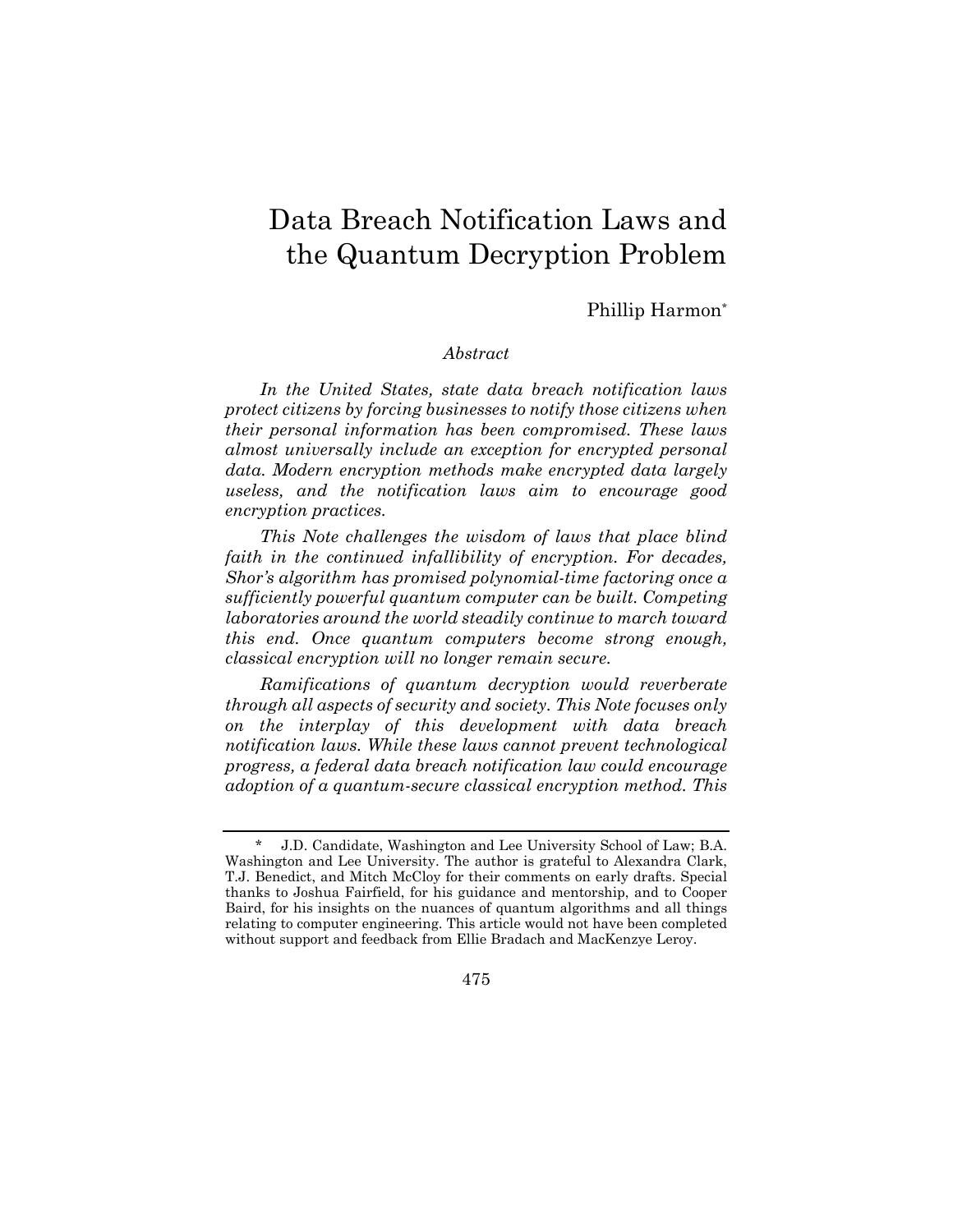*would dampen the harm quantum decryption causes by limiting the relevance of newly useful encrypted data.* 

# *Table of Contents*

| Ι.      | <b>IDENTITY THEFT AND ENCRYPTION 478</b>                                                                                               |  |
|---------|----------------------------------------------------------------------------------------------------------------------------------------|--|
| $\Pi$ . | DATA BREACH NOTIFICATION LAWS AND ENCRYPTION<br>A.<br>$B_{\cdot}$<br>C.<br>D.<br>Е.                                                    |  |
| HL.     |                                                                                                                                        |  |
| IV.     | SHOR'S ALGORITHM AS A TRIGGER FOR CURRENT<br>$\mathbf{A}$<br>$B_{-}$<br>$C_{\cdot}$<br>The South Dakota Model Revisited504<br>D.<br>Е. |  |
| V.      | A PROPOSED FEDERAL DATA BREACH NOTIFICATION<br>FRAMEWORK BETTER SITUATED TO HANDLE                                                     |  |
|         |                                                                                                                                        |  |

#### **INTRODUCTION**

Oh, the horrors of calculus! At some point, nearly everyone has struggled to get through a tough math class. Many people are not wired for numbers, and even a gold-star mathematician will eventually come to a problem that she cannot immediately comprehend. The frustration inherent in grappling with a hard math problem is nearly universal. But challenging problems are not all bad. Some calculations are so difficult that even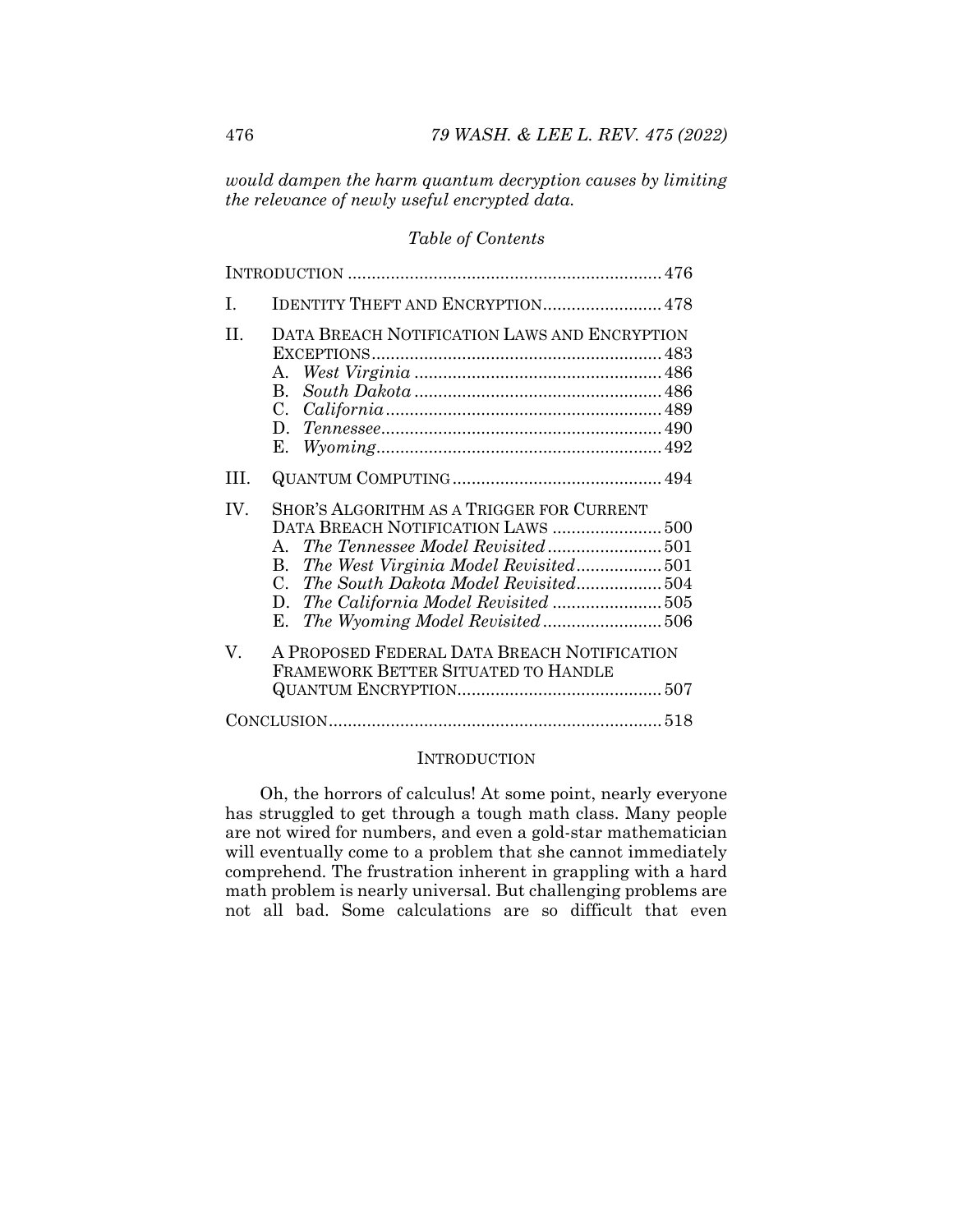computers cannot readily solve them.1 Practical uses of those problems can result. Indeed, complex math problems form the backbone of encryption, a huge facilitator for modern human interaction.2

What happens when a technological breakthrough makes a near impossible problem suddenly straightforward to solve? Rapidly approaching innovations in quantum technology promise a quick solution to the classically difficult math problems underlying encryption.3 Unfortunately, our society is built around, and our laws implicitly assume, the continued infallibility of those hard problems.

This Note focuses on data breach notification laws, which require data holders to tell people if someone has stolen data containing their private personal information. To start, Part I will introduce encryption and explain how difficult math problems have been manipulated to secretly convey information. Part II will closely examine existing data breach notification laws. Particular attention will be given to the ways in which various jurisdictions address encryption. Most do not require any alert in instances in which encrypted data was taken, because the encrypted data is assumed to be unusable.4 Part III of this Note will examine the development of quantum technologies and how Shor's algorithm will render current encryption methods insecure. Existing data breach notification laws will be revisited in Part IV to see if they could continue to properly function as that development approaches. Finally, Part V will propose a new data breach notification framework that

<sup>1</sup>*. See* David Grossman, *After 65 Years, Supercomputers Finally Solve this Unsolvable Math Problem*, POPULAR MECHS. (Sept. 9, 2019), https://perma.cc/XL3U-K9V3 (detailing how supercomputers needed over a million hours of computing power to solve the Diophantine equation for the integer forty-two).

<sup>2</sup>*. See Encryption 101: What It Is, How It Works, and Why We Need It*, TREND MICRO (July 24, 2015), https://perma.cc/TPP9-CKR9 (noting that the mathematical algorithms underlying encryption provide security in "activities we can no longer live without").

<sup>3</sup>*. See infra* Part III.

<sup>4</sup>*. See* Mark Burdon et al., *Encryption Safe Harbours and Data Breach Notification Laws*, 26 COMPUT. L. & SEC. REV. 520, 528 (2010) (asserting that, in United States data breach notification laws, "encryption equates to security").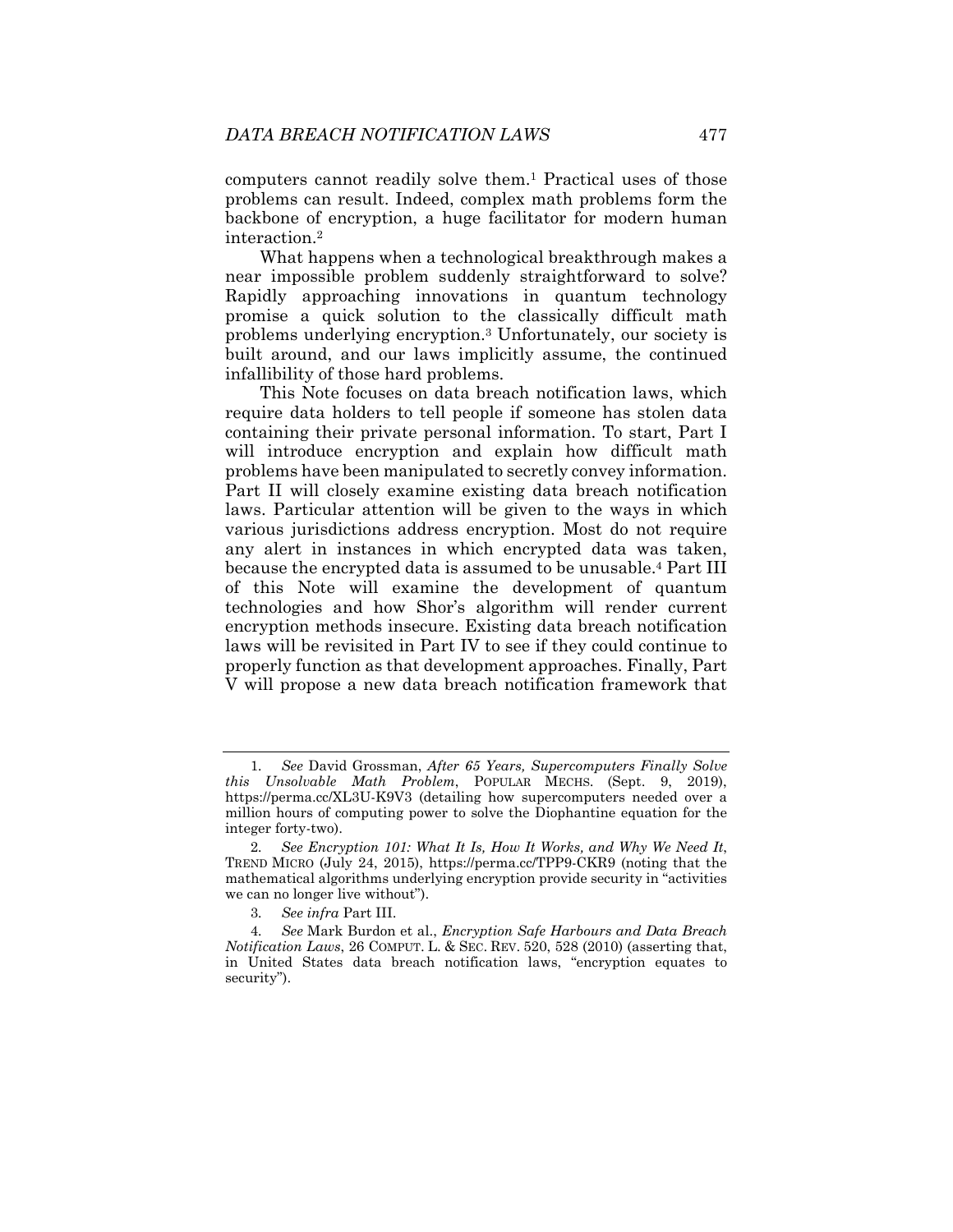would better protect personal data as the quantum-decrypting horizon approaches.

#### I. IDENTITY THEFT AND ENCRYPTION

Over the past few decades, the internet has enormously impacted how society functions.5 Most people can quickly list numerous ways that they use it on a daily basis: online shopping is commonplace;6 banks allow us to manage our money remotely;7 and social media platforms let us connect and interact with friends around the world.8 With increased reliance on the internet for these services, private information has become widely digitalized.9 Every online interaction conveys some information—be it a name, an address, or a credit-card number—that might be saved or otherwise used to create a record.10 If compiled, this information could harm individuals by

7*. See Manage My Bank Account*, USAA, https://perma.cc/5RLU-BCBV (providing options for wire transfers, depositing checks by taking pictures of them, and transferring money between bank accounts, all online); *Sign-In*, BANK OF AM., https://perma.cc/JH52-82AG (offering online management of finances and bank accounts).

10*. Id.* 

<sup>5</sup>*. See* Marianna Diomidous et al., *Social and Psychological Effects of the Internet Use*, 24 ACTA INFORMATICA MEDICA 66, 66 (2016) (crediting computers and the internet with bringing about a "revolution in human daily life").

<sup>6</sup>*. See* Claire Hansen, *Consumers Continue a March Toward Online Shopping*, U.S. NEWS & WORLD REP. (Oct. 16, 2020, 5:05 PM), https://perma.cc/E8XW-NSSP (reporting that online retail sales constituted 16.1 percent of total sales during the second quarter of 2020 and that three-quarters of shoppers intend to do some online shopping for the holidays); Matt Rosoff, *Amazon Will Be the Most Important Company of the 2020s*, CNBC (Dec. 13, 2019, 8:59 AM), https://perma.cc/5X7B-KXUC (detailing how Amazon, the largest online retailer in the United States, increased its e-commerce revenues by sevenfold in the 2010s).

<sup>8</sup>*. See About Meta*, META, https://perma.cc/C5WH-ALF6 ("At Meta, we are constantly . . . working together to connect people all over the world."); *About Instagram*, INSTAGRAM, https://perma.cc/8GS5-SR77 ("We bring you closer to the people and things you love.").

<sup>9</sup>*. See* Jerry Kang, *Information Privacy in Cyberspace Transactions*, 50 STAN. L. REV. 1193, 1198 (1998) ("[W]e increasingly speak, listen, and act through cyberspace. And such activity generates records, dutifully recorded, sorted, saved, and exchanged by computers.").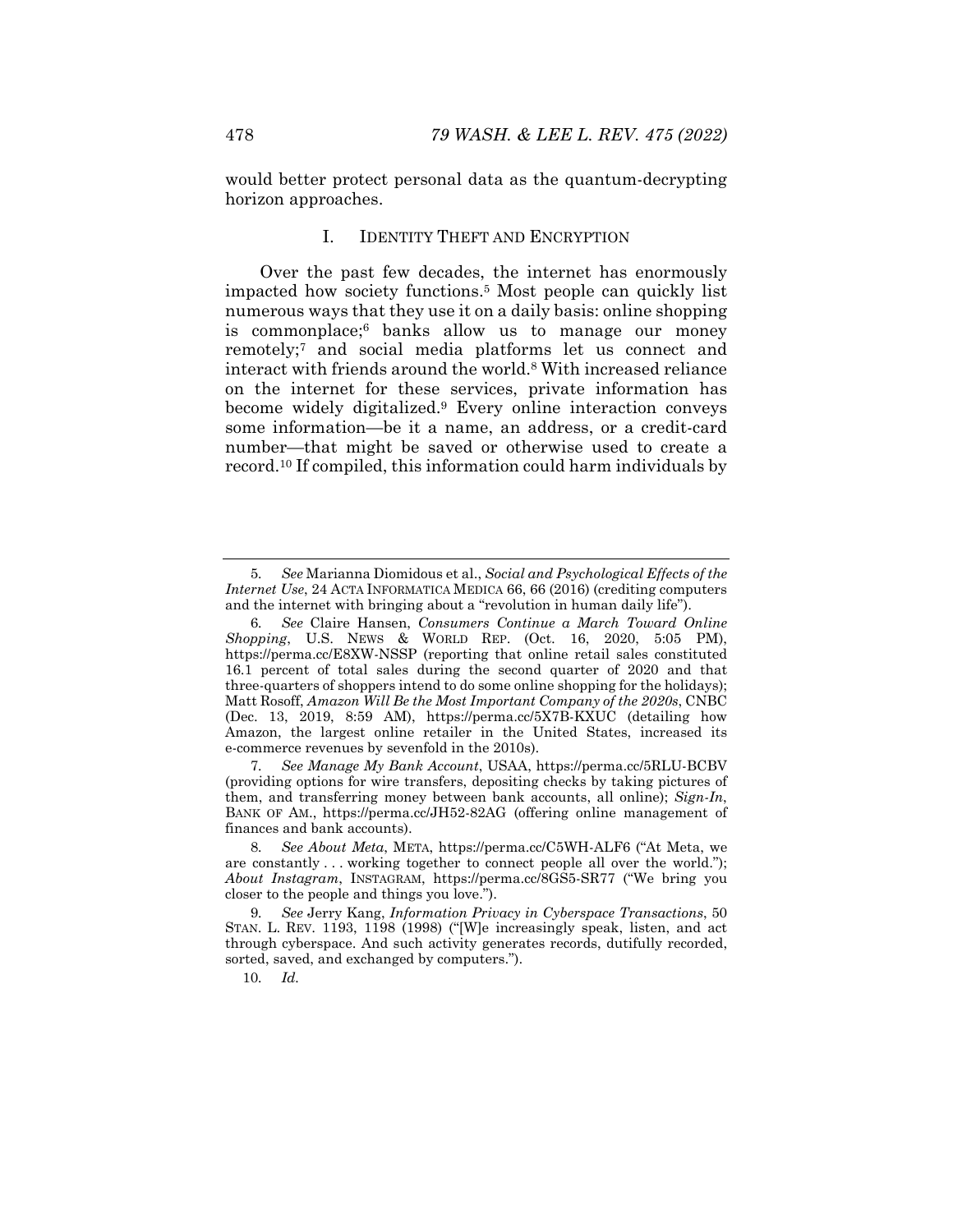painting a full picture of their lives with sufficient information to imitate them in a digital context.<sup>11</sup>

The proliferation of digital commerce has resulted in widespread fraud, theft of private information, and identity theft.12 A few examples of large data breaches illustrate the magnitude of this problem. In 2018, hackers compromised the personal information of 147 million consumers held in a database owned by Equifax, a credit reporting company.13 In 2014, the discovery of a computer programming error known as the "Heartbleed Bug" incited widespread fear because the bug rendered passwords and private information from an estimated half-million websites insecure.<sup>14</sup> In a 2013 breach of Adobe, hackers stole credit-card numbers from roughly three million customers along with the login information of thirty-eight million users.15 Incidents like these have occurred repeatedly throughout the past couple of decades.16 This begs the question: what prevents nefarious actors from stealing information and money every time someone engages in a personal transaction online?

The answer is encryption. Cryptography is the process of scrambling messages so that only desired parties can unscramble and discern their meanings by using secret keys.<sup>17</sup>

 13. Tara Siegel Bernard, *Equifax Breach Affected 147 Million, But Most Sit Out Settlement*, N.Y. TIMES (Jan. 22, 2020), https://perma.cc/GES7-GWXQ.

14*. See* Jane Wakefield, *Heartbleed Bug: What You Need to Know*, BBC NEWS (Apr. 10, 2014), https://perma.cc/4AN2-VGJ5 (reporting on the Heartbleed bug and its dangers); *The Heartbleed Bug*, HEARTBLEED, https://perma.cc/TDG5-572S (providing detailed information about the bug and how it could be fixed for domain owners amid the Heartbleed crisis).

15*. See* Brian Krebs, *Adobe Breach Impacted at Least 38 Million Users*, KREBS ON SEC. (Oct. 29, 2013), https://perma.cc/RF82-HLAE.

16*. See* Michael Hill & Dan Swinhoe, *The 15 Biggest Data Breaches of the 21st Century*, CSO (July 16, 2021, 2:00 AM), https://perma.cc/ZS5M-WLYA (recounting results and damages of multiple enormous data breaches).

17*. See* LYNN MARGARET BATTEN, PUBLIC KEY CRYPTOGRAPHY 2 (2013) (defining cryptography).

<sup>11</sup>*. See id*. at 1199 (discussing how data generated from cyber activity can strip a person of his privacy when compiled into a detailed profile).

<sup>12</sup>*. See* S. REP. NO. 111-290, at 3–4 (2010) (expressing concern and detailing the dangers of fraud and identity theft associated with data breaches); *We Are Privacy Rights Clearinghouse*, PRIV. RTS. CLEARINGHOUSE, https://perma.cc/P2TQ-A76J (reporting over 11.7 billion breached records since 2005).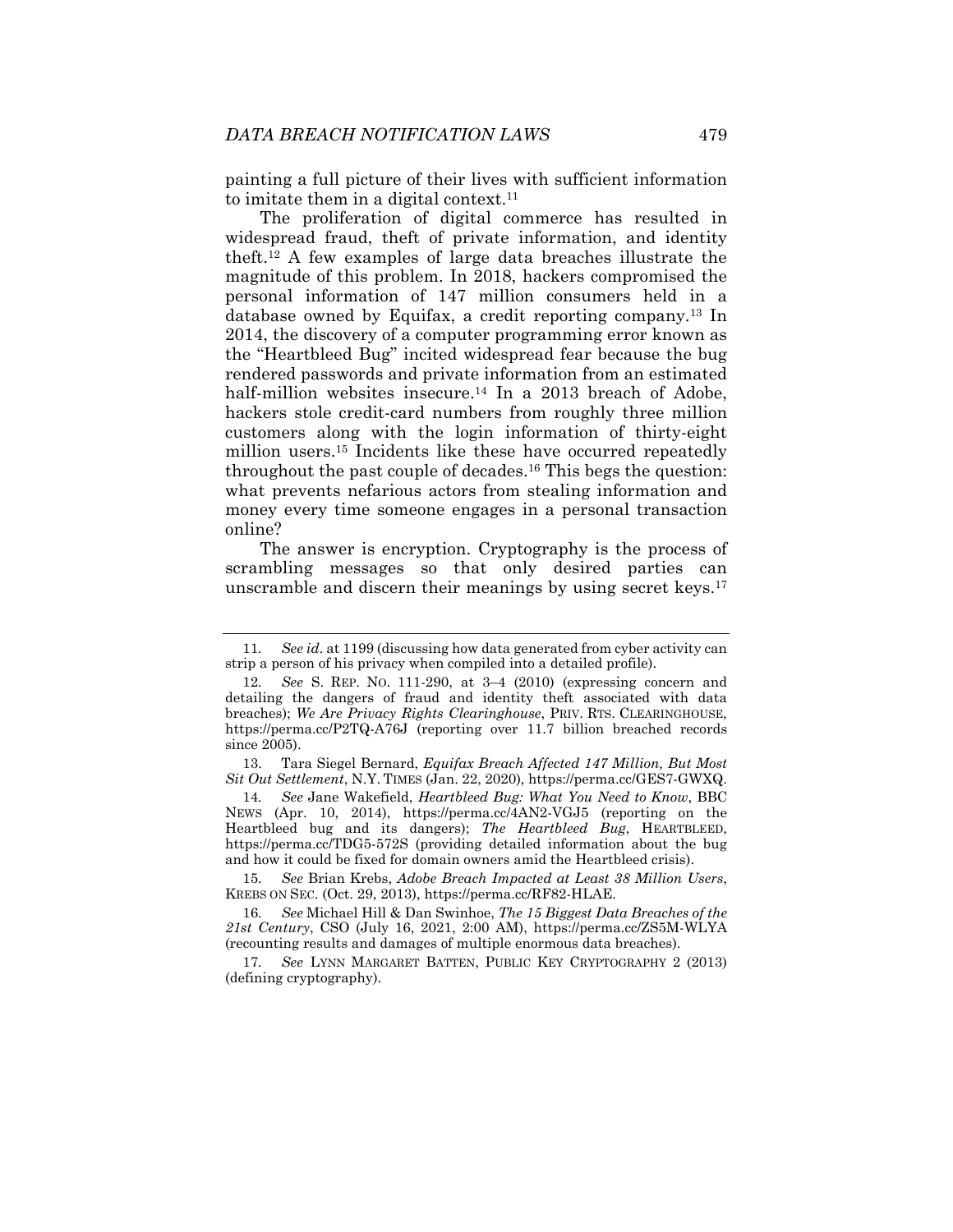There are two categories of encryption schemes—symmetric encryption and asymmetric encryption (also known as private-key encryption and public-key encryption, respectively).18 Symmetric encryption relies on two parties using one key, which only they know, to scramble their messages.19 Visualize this form of encryption as two friends mailing each other secret messages by mail inside of a locked box, where each of the two friends owns one of the only two keys to the box.20 Unfortunately, private-key encryption is only secure to the extent that the key is kept and distributed secretly.<sup>21</sup> It would seem that the best way to safely establish the private key is to pick one together in person, an impossibility when private communication with a new person is urgent or there are large geographical divides.<sup>22</sup>

Public-key encryption solves the key-distribution problem.23 Under a public-key protocol, there are two keys. The first key, accessible to the world, can be used to encrypt information but cannot decrypt a message once it has been scrambled.<sup>24</sup> The second key can decrypt the data but is closely held by its owner to ensure security.<sup>25</sup> Here, imagine someone

21*. See* Swire & Ahmad, *supra* note 19, at 426 ("The critical element in this approach is to generate and share the key securely.").

22*. See* BATTEN, *supra* note 17, at 3 (highlighting the impracticability of symmetric encryption and how it historically created trouble during war).

<sup>18</sup>*. See* Dustin Taylor Vandenberg, Note, *Encryption Served Three Ways: Disruptiveness as the Key to Exceptional Access*, 32 BERKELEY TECH. L.J. 531, 532–34 (2017) (drawing distinctions between these two encryption methods).

<sup>19</sup>*. See* Peter Swire & Kenesa Ahmad, *Encryption and Globalization*, 13 COLUM. SCI. & TECH. L. REV. 416, 426 (2012) (explaining how private-key encryption works).

<sup>20</sup>*. See* Zainul Franciscus, *What Is Encryption, and How Does It Work?*, HOW-TO GEEK, https://perma.cc/XPN2-VW4V (archived Dec. 12, 2020) (providing the above metaphor as an illustration of symmetric encryption between Alice and Bob, the two traditional named parties in cryptography).

<sup>23</sup>*. See* Swire & Ahmad, *supra* note 19, at 428 ("[T]he public key approach directly addresses the most glaring weakness of the private-key approach. It allows people to send messages to each other without first having to securely share a secret key.").

<sup>24</sup>*. See id.* at 427 (explaining the functions of keys in a public-key encryption method).

<sup>25</sup>*. Id.*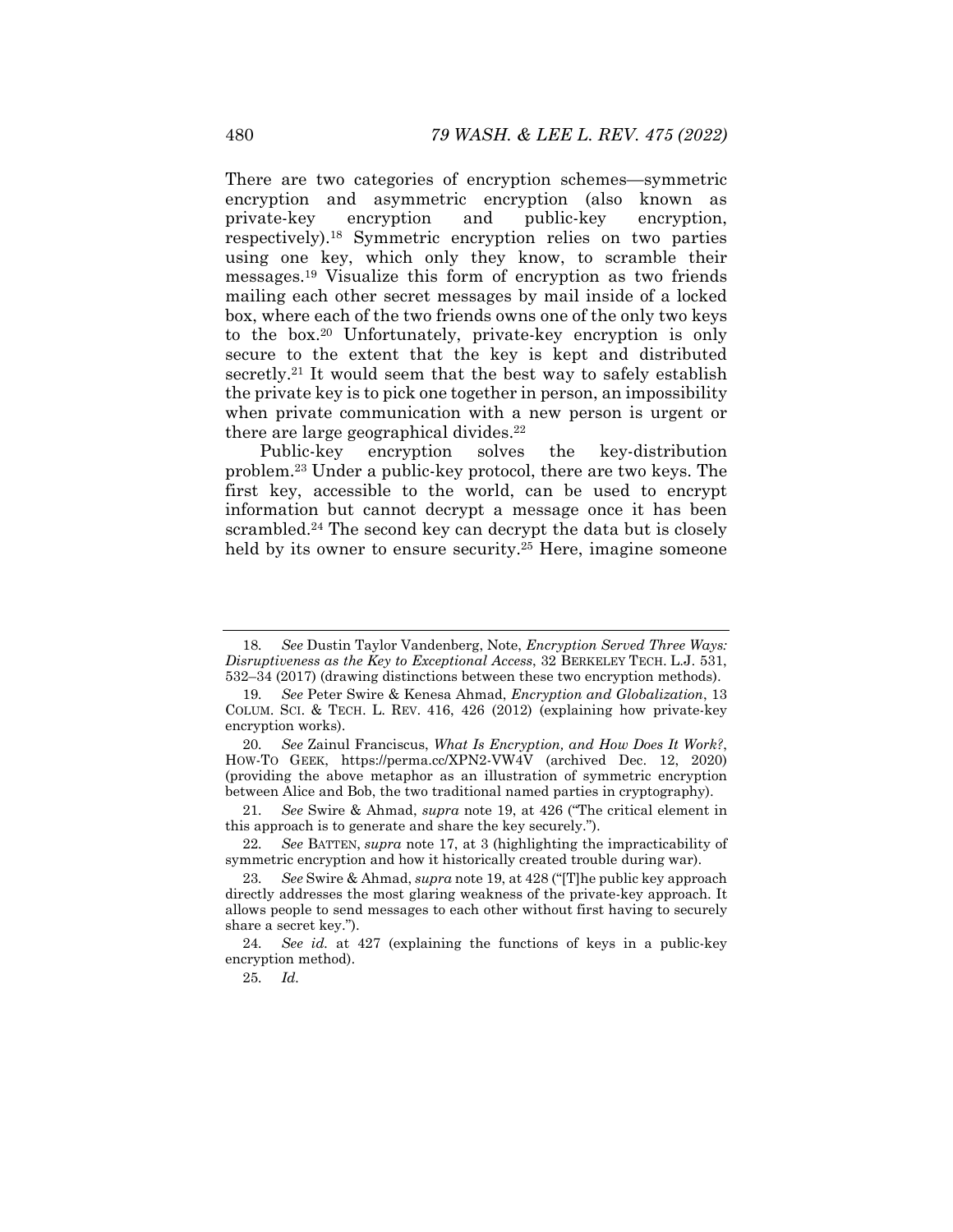sending their friend a padlock in the mail.<sup>26</sup> The recipient then writes a message, locks it in a box with the padlock, and returns the box to the padlock sender.27 If the padlock only has one key and the box comes back locked, the original party will know that no one has read the letter in the box.28 Typically in online interactions, asymmetric encryption is only used to establish a shared private key because symmetric encryption has an advantage in computational efficiency, and hence speed.29 Together, public-key and private-key encryption allow for the security and secrecy necessary to make electronic commerce possible.30

Without exploring the intricacies of the underlying mathematics, $31$  it is important to note that asymmetric key encryption hinges on two mathematical challenges: factoring and the discrete logarithm problem.32 Consider this: if asked to factor the number 21,534,283, most people would throw their hands up in defeat after trying and failing to divide the number by small, readily-recognized primes such as two, three, five, and seven. However, most could multiply the prime numbers 881 and 24,443 relatively easily (with the help of a calculator) and would find an answer of 21,534,283. As the size of inputs increases, the computational difficulty of factoring is believed to

30*. See* Michael Froomkin, *The Metaphor Is the Key: Cryptography, the Clipper Chip, and the Constitution*, 143 U. PA. L. REV. 709, 718–25 (1995) (providing multiple examples of ways in which encryption is critical to the success of electronic commerce, including the use of digital signatures).

<sup>26</sup>*. See* Franciscus, *supra* note 20 (suggesting this metaphor for an asymmetric key encryption protocol between Alice and Bob).

<sup>27</sup>*. Id.*

<sup>28</sup>*. Id.*

<sup>29</sup>*. See* BATTEN, *supra* note 17, at 6 ("All known public key schemes are far more computationally intensive than symmetric key schemes. . . . For this reason, public key schemes are traditionally used only for small messages such as secret keys, whereas symmetric key schemes are retained for sending large messages.").

<sup>31</sup>*. See generally* R.L. Rivest et al., *A Method for Obtaining Digital Signatures and Public-Key Cryptosystems*, 26 COMMC'NS ACM 96 (1978) (detailing the mathematical basis for a public-key encryption system with rigor).

<sup>32</sup>*. See* ELEANOR RIEFFEL & WOLFGANG POLAK, QUANTUM COMPUTING: A GENTLE INTRODUCTION 172 (William Gropp & Ewing Lusk eds., 2011) ("In fact, all standard public key encryption systems and digital signature schemes are based on either factoring or the discrete logarithm problem.").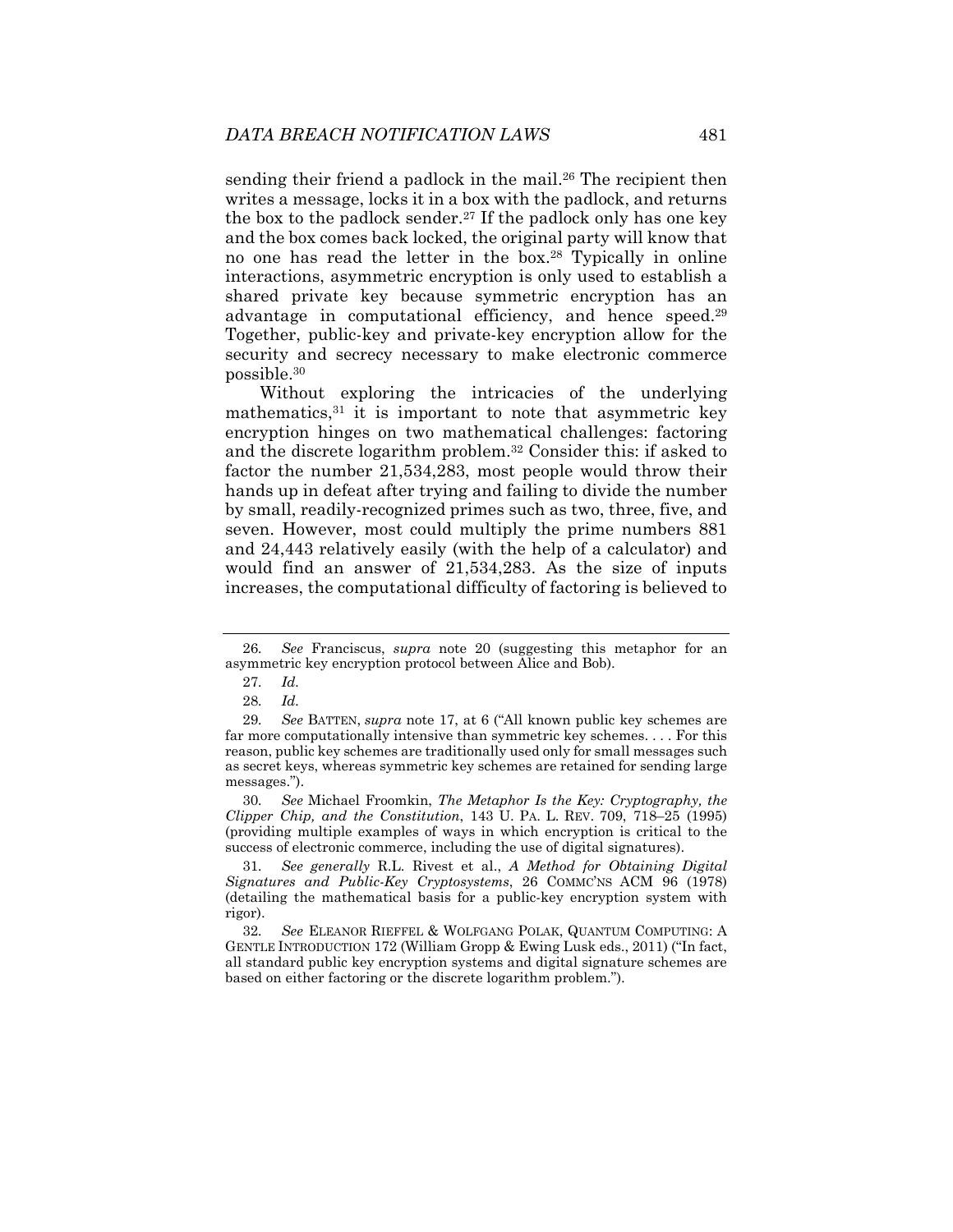be greater than that of multiplication.<sup>33</sup> In fact, when numbers grow very large there is no known way to reliably factor quickly with a computer.<sup>34</sup> That is not to say that decrypting material encrypted with public-key encryption is impossible without access to the private key.35 Rather, the massive number of possible keys renders it highly improbable that educated or even lucky guessing would thwart security of the information in any meaningful amount of time.36

The discrete logarithm problem is much more difficult to illustrate, but functions similarly to factoring in that it becomes increasingly difficult with large inputs.37 Security of online transactions depends on the well-founded notion that mathematicians might never discover an efficient method for computers to solve these problems.38

Still, a reasonable person might retain some hesitancy about the safety of communicating information over the internet. Why should we assume that companies are doing their due diligence by encrypting all communications? How would we

34*. See Computer Scientists Set New Record for Cryptographic Challenge*, U.C. SAN DIEGO (Apr. 21, 2020), https://perma.cc/44JS-PJTB (reporting that a team of six researchers spanning multiple continents finally solved a challenge, issued to the world in 1991, to factor a specified 250-digit number).

35*. See* Swire & Ahmad, *supra* note 19, at 429 (emphasizing that all forms of encryption are subject to attack and not completely invulnerable).

<sup>33</sup>*. See* William L. Hosch, *P Versus NP Problem*, ENCYC. BRITANNICA (Aug. 11, 2009), https://perma.cc/WU8Y-APZ9 (last updated Jan. 9, 2020) (identifying multiplication as an example of a relatively easy problem but noting that factoring is an extremely difficult problem). A problem of polynomial time ("P") difficulty can be solved by an algorithm with steps bounded by a polynomial. *Id*. While multiplication is a P problem, no such algorithms are known for factoring or solving the discrete logarithm problem with a computer. *Id.* It follows that there is currently no guaranteed method of decrypting messages that were scrambled using public-key encryption with a computer in any reasonable amount of time. *Id.*

<sup>36</sup>*. See id.* at 430 (pointing out that longer keys mathematically increase resistance to brute force attacks); Andrew Braun, *How Secure Is Your Stolen Encrypted Data?*, MAKETECHEASIER (Mar. 26, 2019), https://perma.cc/SAT5- ZY6S (estimating that using brute computational force to attack AES-256 encryption would currently take up to three sexdecillion years, a very long time).

<sup>37</sup>*. See supra* note 33 and accompanying text.

<sup>38</sup>*. See* Hosch, *supra* note 33 ("The discovery of an efficient algorithm for factoring large numbers would break most modern encryption schemes.").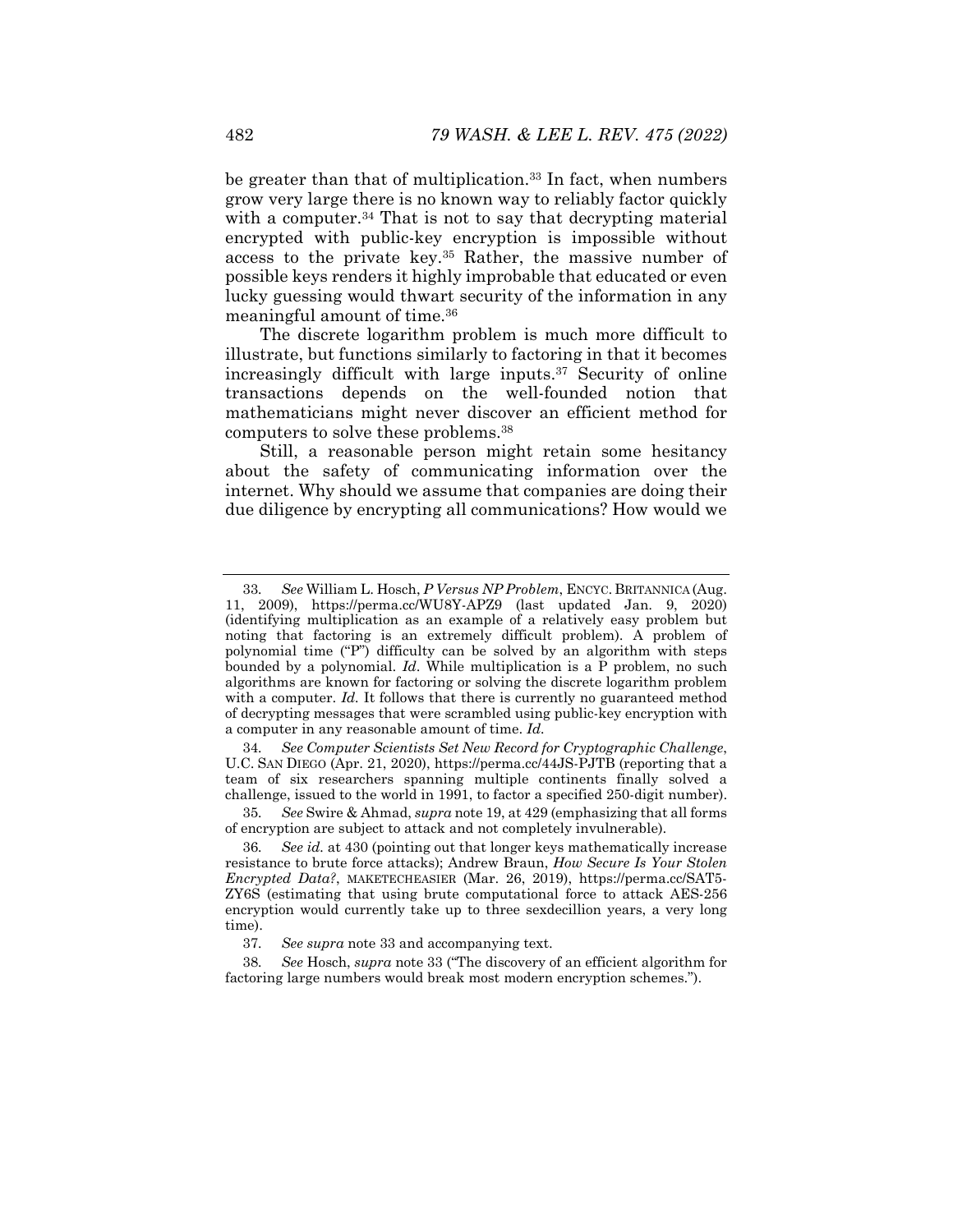even know if our information was stolen in an unencrypted form?

#### II. DATA BREACH NOTIFICATION LAWS AND ENCRYPTION **EXCEPTIONS**

State legislatures have taken steps to address these concerns. In 2002, California enacted a statute requiring any owner of licensed computerized data to notify state residents whose "personal information was, or is reasonably believed to have been, acquired by an unauthorized person."39 Other jurisdictions quickly followed suit, and now all fifty states, the District of Columbia, Guam, Puerto Rico, and the U.S. Virgin Islands each have some form of "data breach notification" law.40 While the specifics of these laws vary, they all tend to focus on defining what types of personal-information data merit heightened protection and the conditions under which data holders must tell individuals about possible theft or breach of that sensitive information.41 Data breach notification laws have the dual purpose of protecting private citizens and holding data owners accountable.42 If a person knows that a malicious party might have stolen her private information, she can take protective steps such as freezing her credit or monitoring account balances with heightened scrutiny.43 The notification

41*. See* Sara A. Needles, Comment, *The Data Game: Learning to Love the State-Based Approach to Data Breach Notification Law*, 88 N.C. L. REV. 267, 273–80 (2009) (explaining that data breach notification laws generally define what constitutes personally identifiable data, what events constitute data breaches, and how or whether a data holder must notify people if their personally identifiable data has been compromised).

42*. See* David Thaw, *Data Breach (Regulatory) Effects*, 2015 CARDOZO L. REV. DE-NOVO 151, 158 (2015) ("The stated purpose of most jurisdictions' breach notification statutes is to enable consumers to take steps to protect themselves by requiring custodians of this information to inform consumers when those custodians have lost control of this information.").

43*. See* Seena Gressin, *The Equifax Data Breach: What to Do*, FTC (Sept. 8, 2017), https://perma.cc/6BGE-ZWA8 (last updated Oct. 5, 2017) (suggesting different ways people might protect themselves from identity theft or fraud following the Equifax breach).

 <sup>39.</sup> Assemb. B. 700, 2001–2002 Sess. (Cal. 2002).

<sup>40</sup>*. See Data Breach Notification in the United States and Territories*, PRIV. RTS. CLEARINGHOUSE (Dec. 10, 2018) https://perma.cc/B7EG-5JYT (providing basic information about every data breach notification law in the United States).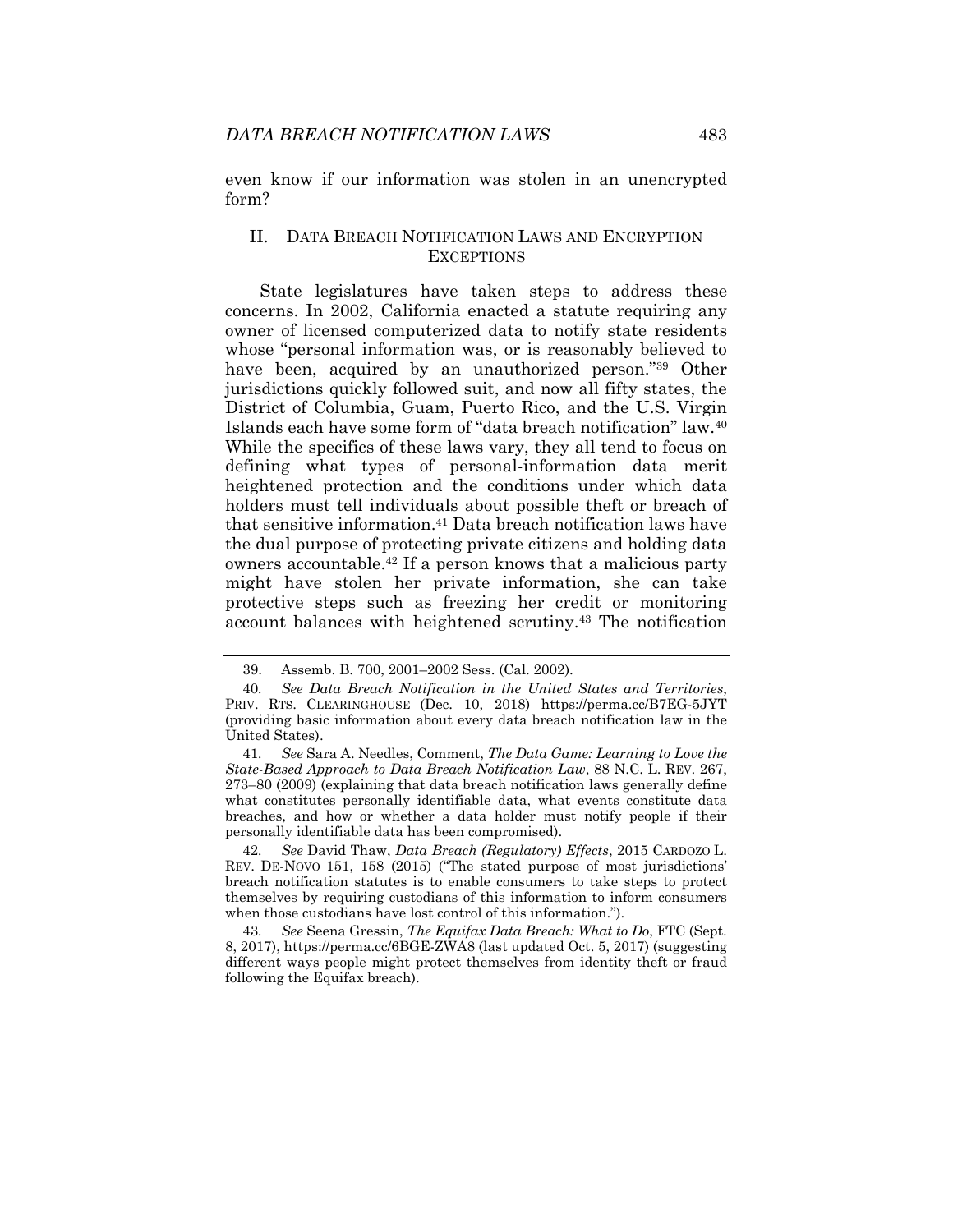also informs individuals that they might be entitled to compensation from the negligent party that lost their data.<sup>44</sup> Requiring data custodians to report breaches encourages them to take greater precautionary measures because public knowledge of a breach will financially damage the custodian.45

The reporting mechanism differs by jurisdiction. Some jurisdictions require data holders to report potential breaches directly to the affected parties.<sup>46</sup> Others require an additional report to a state actor with authority to later publish information about the breach at the state actor's discretion.<sup>47</sup> One common provision requires the data holder to check with law enforcement and potentially delay issuing notices to ensure that the notices do not interfere with any ongoing criminal investigation.48 Surprisingly, there is no federal data breach notification statute despite the piecemeal protections enacted in each of the states.<sup>49</sup> While data breach notification requirements

<sup>44</sup>*. See* Siegel Bernard, *supra* note 13 (discussing a settlement following the Equifax breach that allowed parties to reclaim money lost because of the data breach); Scottie Andrew, *Yahoo Could Pay You \$358 for its Massive Data Breach Settlement. Here's How to Claim It*, CNN, https://perma.cc/RM2S-RJRM (last updated Oct. 15, 2019, 10:08 AM) (urging eligible consumers who received notification of a data breach at Yahoo to file for their share of a class action settlement).

<sup>45</sup>*. See IBM Study Shows Data Breach Costs on the Rise; Financial Impact Felt for Years*, MKTS. INSIDER (July 23, 2019, 12:00 AM), https://perma.cc/HXX5-SRDZ (reporting on an IBM study, which found that on average a data breach will cost a company \$3.92 million).

<sup>46</sup>*. See, e.g.*, 9 GUAM CODE ANN. § 48.30 (2022) (requiring disclosure of a data breach directly to affected residents unless a law enforcement agency requests delay).

<sup>47</sup>*. See, e.g.*, 815 ILL. COMP. STAT. 530/10 (2022) ("Upon receiving notification from a data collector of a breach of personal information, the Attorney General may publish the name of the data collector that suffered the breach, the types of personal information compromised in the breach, and the date range of the breach.").

<sup>48</sup>*. See, e.g.*, MO. REV. STAT. § 407.1500 (2022) ("The notice required by this section may be delayed if a law enforcement agency informs the person that notification may impede a criminal investigation or jeopardize national or homeland security . . . .")

 <sup>49.</sup> A bill introduced in the Senate at the end of 2017 that would have created a federal data breach notification law for personally identifiable information never reached a vote. Data Security and Breach Notification Act, S. 2179, 115th Cong. (2017).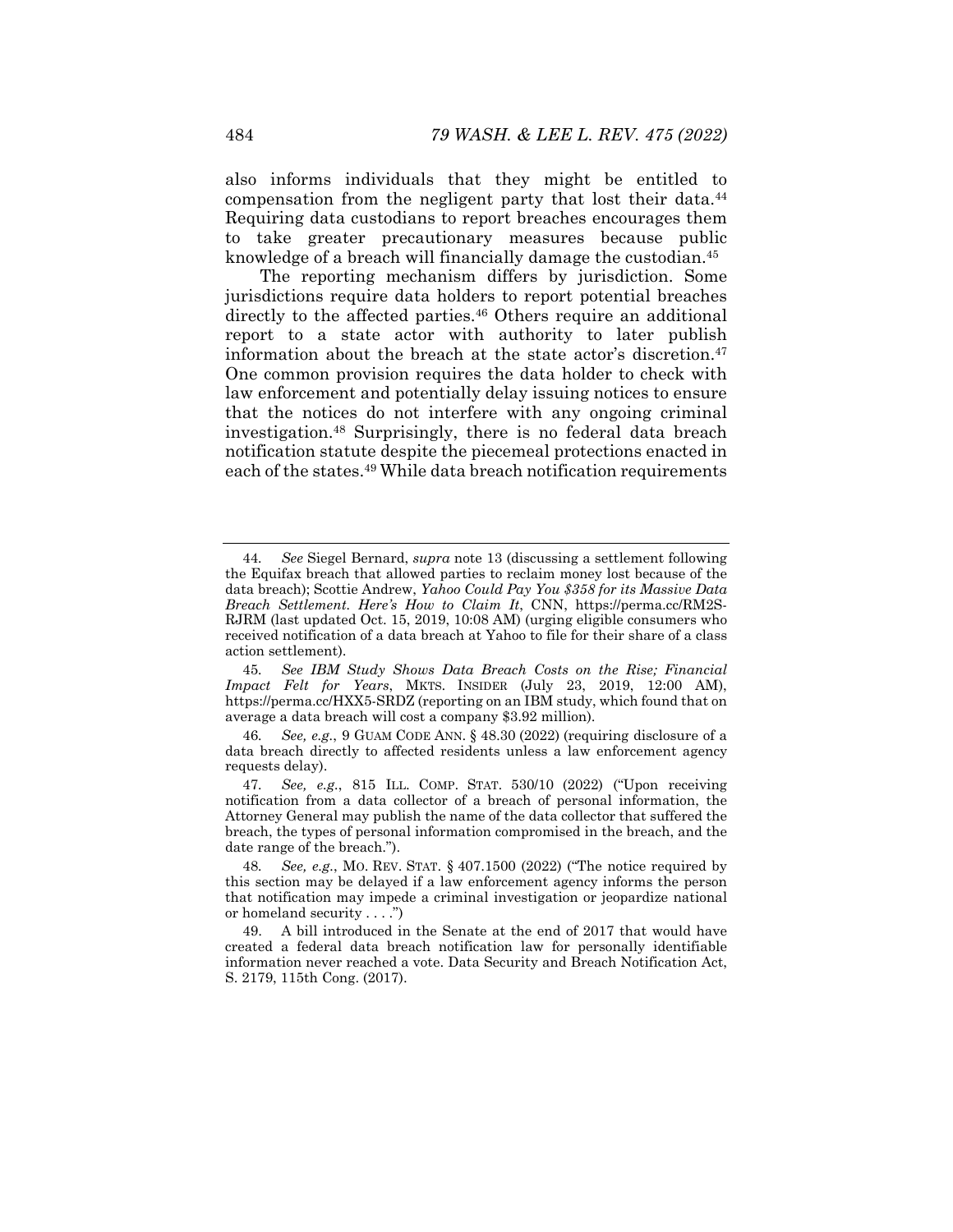reach across jurisdictional boundaries,50 standardized requirements at the federal level would encourage greater uniformity.

As previously acknowledged, theft of encrypted data presents very little danger if the malicious party lacks a decryption key.51 In fact, legislators would likely want to exclude encrypted information from data breach notification laws out of fear that unnecessary warnings would dilute the efficacy of urgent ones in a boy-who-cried-wolf effect.<sup>52</sup> Sure enough, practically all jurisdictions with data breach notification laws include an encryption haven, or encryption exception.53 This means data custodians do not need to tell citizens that their encrypted data has been stolen.<sup>54</sup> When the California legislature drafted the first data breach notification law, it intended for the statute to act as an incentive for companies to practice better data hygiene by encrypting their data to avoid potentially embarrassing notifications of breach.55 This Note will consider different ways in which the various jurisdictions enacted encryption havens and compare their effectiveness.

54*. Id.*

55*. See Personal Information: Privacy: Hearing on SB 1386 Before the Assembly Committee on Business and Professions*, 2001–2002 Sess. 3 (Cal. 2002) ("In practice, this bill will create incentives for organizations seeking to simplify their legal requirements to encrypt their personal information data.").

 <sup>50.</sup> Typically, notification is required if any resident of a jurisdiction is affected by a breach, so the location of the data holder is irrelevant. *See, e.g.*, N.M. STAT. ANN. § 57-12C-6 (2022) (requiring that a data owner "provide notification to each New Mexico resident whose personal identifying information is reasonably believed to have been subject to a security breach").

<sup>51</sup>*. Supra* notes 35–36 and accompanying text.

 <sup>52.</sup> In *The Boy Who Cried Wolf*, a child repeatedly lied to his village about the approach of a dangerous wolf. Consequently, the village did not believe him when he authentically tried to warn it about a real wolf. *The Boy Who Cried Wolf*, FABLES OF AESOP, https://perma.cc/4WNS-X4SJ (last updated Oct. 5, 2020). This classic fable illustrates why the absence of an encryption haven could create harmful apathy toward notifications that carry real significance.

<sup>53</sup>*. See* Jill Joerling, Note, *Data Breach Notification Laws: An Argument for a Comprehensive Federal Law to Protect Consumer Data*, 32 WASH. U. J.L.  $\&$  POL'Y 467, 475 (2010) (explaining that states have encrypted data safe harbors in their data breach notification laws, which means that no notification is required if compromised data was encrypted).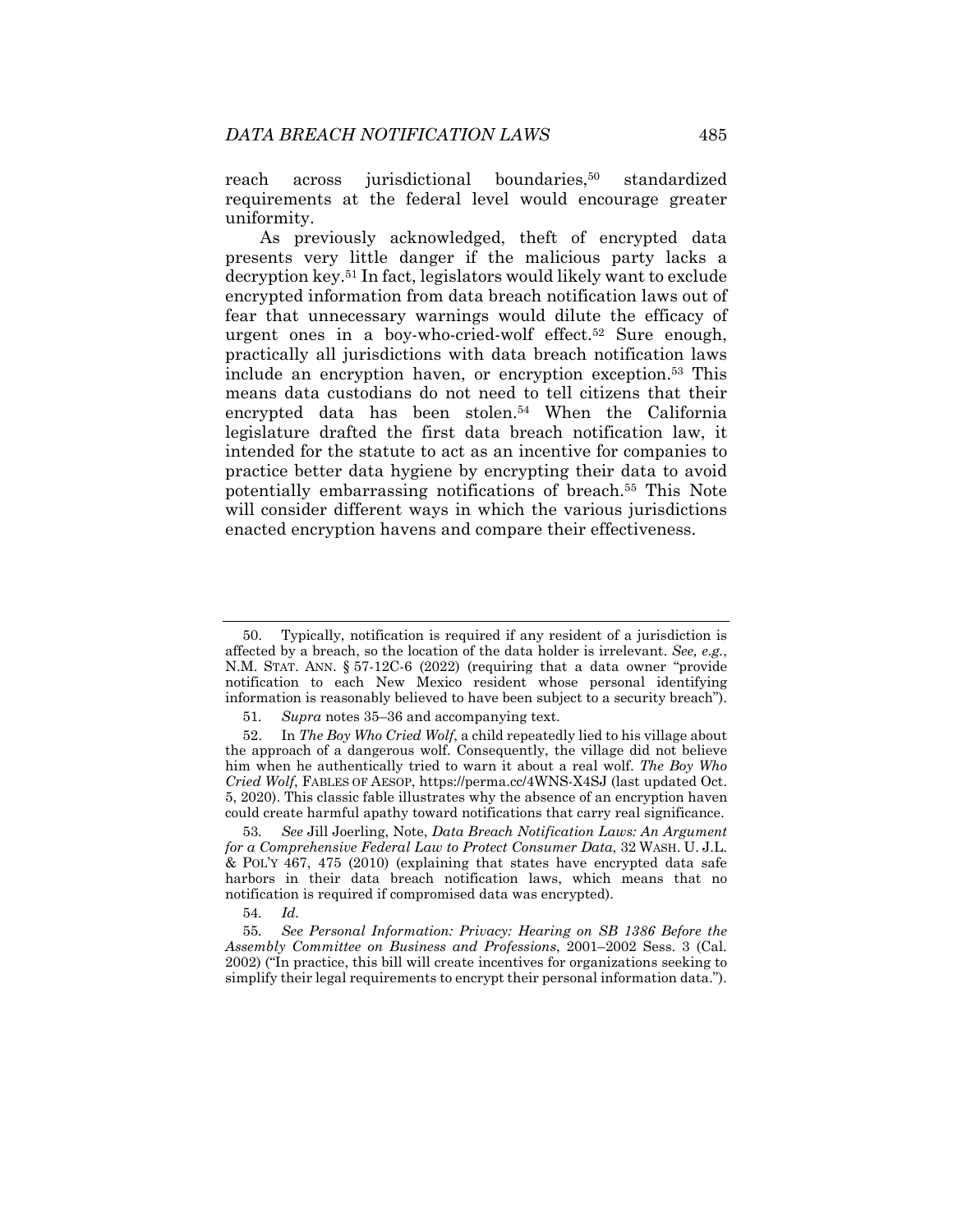#### A. *West Virginia*

In West Virginia, data breaches are explicitly defined so that they do not include any instance in which encrypted information has been taken.56 Other jurisdictions indirectly exclude compromised encrypted data from their definition of a data breach in a similar way by excluding information found in an encrypted form from the definition of personal information (the loss of which constitutes a breach).57 In total, twenty-eight different jurisdictions have data breach notification laws that exclude all encrypted data from the definition of a breach.<sup>58</sup> This Note refers to the exclusion of all encrypted information from the definition of data breach as the "West Virginia model" for ease of identification.

#### B. *South Dakota*

Although the West Virginia model provides incentives for data owners to ensure that all data remains encrypted, statutes

<sup>56</sup>*. See* W. VA. CODE § 46A-2A-101(1) (2022) (defining a security breach as "the unauthorized access and acquisition of unencrypted and unredacted computerized data that compromises the security or confidentiality of personal information").

<sup>57</sup>*. See* OHIO REV. CODE ANN. § 1347.12(A)(2)(a) (West 2022) (recognizing a data breach in instances in which personal information has been taken); OHIO REV. CODE ANN. § 1347.12(A)(6)(a) (West 2022) (requiring certain data elements to be unencrypted for information to constitute "personal information").

<sup>58</sup>*. See* ARIZ. REV. STAT. ANN. § 18-551 (2022) (Arizona); ARK. CODE ANN. § 4-110-103 (2022) (Arkansas); CONN. GEN. STAT. § 36a-701b (2022) (Connecticut); D.C. CODE § 28-3851 (2022) (District of Columbia); FLA. STAT. § 501.171 (2022) (Florida); GA. CODE ANN. § 10-1-911 (2022) (Georgia); 9 GUAM CODE ANN. § 48.20 (2022) (Guam); IDAHO CODE § 28-51-104 (2022) (Idaho); KAN. STAT. ANN. § 50-7a01 (2022) (Kansas); KY. REV. STAT. ANN. § 365.732 (West 2022) (Kentucky); LA. STAT. ANN. § 51:3073 (2022) (Louisiana); ME. STAT. tit. 10 § 1347 (2022) (Maine); MD. CODE ANN. COM. LAW § 14-3501 (West 2022) (Maryland); MISS. CODE. ANN. § 75-24-29 (2022) (Mississippi); MO. REV. STAT. § 407.1500 (2022) (Missouri); MONT. CODE. ANN. § 30-14-1704 (2022) (Montana); NEV. REV. STAT. § 603A.040 (2022) (Nevada); N.J. STAT. ANN. § 56:8-161 (West 2022) (New Jersey); N.D. CENT. CODE § 51-30-01 (2022) (North Dakota); OHIO REV. CODE ANN. § 1347.12 (West 2022) (Ohio); OKLA. STAT. tit. 24, § 162 (2022) (Oklahoma); P.R. LAWS ANN. tit. 10, § 4052 (2022) (Puerto Rico); S.C. CODE ANN. § 39-1-90 (2022) (South Carolina); UTAH CODE ANN. § 13-44-102 (West 2022) (Utah); VT. STAT. ANN. tit. 9, § 2430 (2022) (Vermont); V.I. CODE ANN. tit. 14, § 2208 (2022) (Virgin Islands); W. VA. CODE § 46A-2A-101 (2022) (West Virginia); WIS. STAT. § 134.98 (2022) (Wisconsin).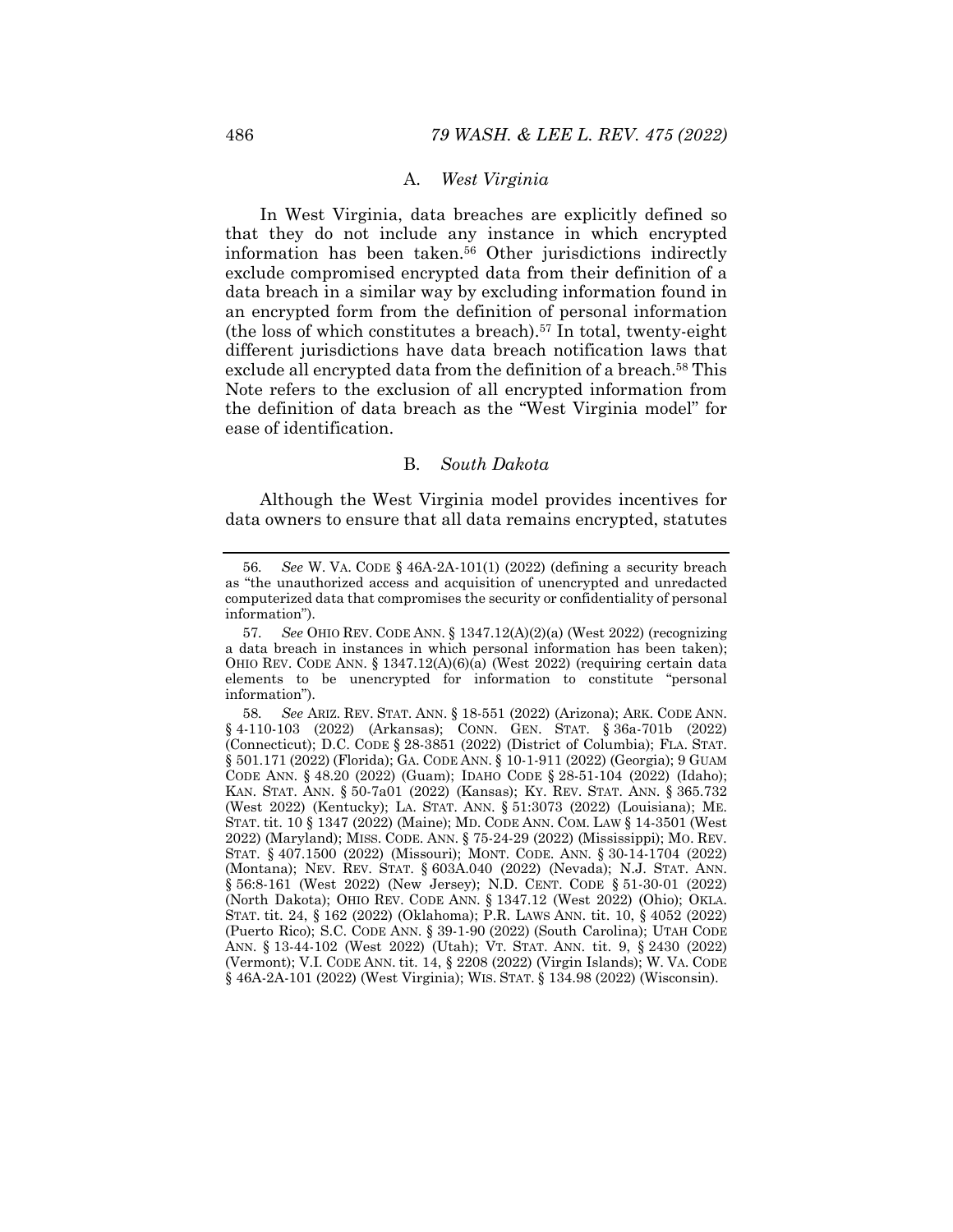of this kind do not mention encryption keys in determining what constitutes a breach,<sup>59</sup> despite the fact that anyone with the proper key can easily read encrypted data.60 To eliminate any possible loophole concerning discovery of confidential keys, the South Dakota legislature defined data breaches to include stolen encrypted data if the corresponding key was also acquired.<sup>61</sup> Twenty-two jurisdictions have adopted data breach notification laws that define data breaches to include the theft of encrypted data only when the confidential key was also stolen or otherwise available to the stealing party.62 This Note will refer to encryption havens of this kind as the "South Dakota model."

While the South Dakota model appears to give stronger protection to some data breach victims than the West Virginia model, explicitly identifying encryption keys as a mode of breach is likely only a semantic difference. Although this exact issue has never been litigated, a deciding court could reasonably find the leak of encrypted data with a key to constitute a breach of

60*. See* Swire & Ahmad, *supra* note 19, at 426 (likening cryptographic keys to physical keys capable of quickly opening their corresponding locks).

<sup>59</sup>*. See, e.g.*, OHIO REV. CODE ANN. § 1347.12(A)(4) (West 2022) (acknowledging that access to a confidential key facilitates decryption but failing to incorporate the existence of such keys into the definition of what constitutes a breach).

<sup>61</sup>*. See* S.D. CODIFIED LAWS § 22-40-19(1) (2022) (defining "breach of security system" as "the unauthorized acquisition of unencrypted computerized data or encrypted computerized data and the encryption key by any person that materially compromises the security, confidentiality, or integrity of personal or protected information maintained by the information holder").

<sup>62</sup>*. See* ALA. CODE § 8-38-2(b)(2) (2022) (Alabama); ALASKA STAT. § 45.48.090 (2022) (Alaska); COLO. REV. STAT. § 6-1-716(2)(a.4) (2022) (Colorado); DEL. CODE. ANN. tit. 6, § 12B-101 (2022) (Delaware); HAW. REV. STAT. § 487N-1 (2022) (Hawaii); 815 ILL. COMP. STAT. 530/5 (2022) (Illinois); IND. CODE § 24-4.9-2-2 (2022) (Indiana); IOWA CODE § 715C.1 (2022) (Iowa); MASS. GEN. LAWS ch. 93H § 1 (2022) (Massachusetts); MINN. STAT. § 325E.61(e) (2022) (Minnesota); NEB. REV. STAT. § 87-802 (2022) (Nebraska); N.H. REV. STAT. ANN. § 359-C:19 (2022) (New Hampshire); N.M. STAT. ANN. § 57-12C-2(D) (2022) (New Mexico); N.Y. GEN. BUS. LAW § 899-aa (McKinney 2022) (New York); N.C. GEN. STAT. § 75-61(14) (2022) (North Carolina); OR. REV. STAT. § 646A.602 (2022) (Oregon); 73 PA. CONS. STAT. § 2303 (2022) (Pennsylvania); 11 R.I. GEN. LAWS § 11-49.3-3 (2022) (Rhode Island); S.D. CODIFIED LAWS § 22-40-19 (2022) (South Dakota); TENN. CODE ANN. § 47-18-2107 (2022) (Tennessee); TEX. BUS. & COM. CODE ANN. § 521.053 (West 2022) (Texas); VA. CODE ANN. § 18.2-186.6 (2022) (Virginia).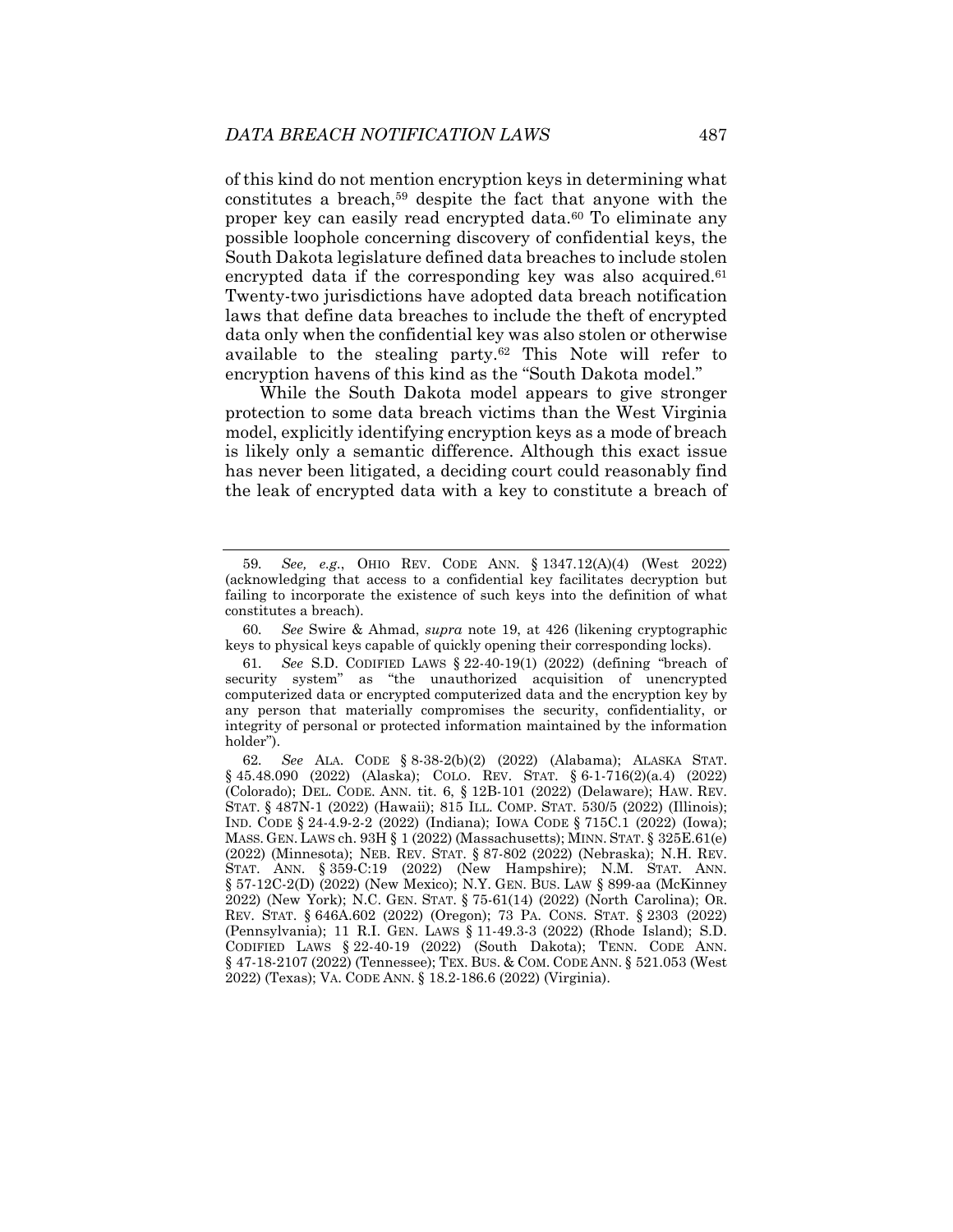unencrypted information under the West Virginia model.<sup>63</sup> After all, any person possessing the proper key can read encrypted data as though they were written in plain text.64 Holding otherwise would run contrary to the explicit purpose of these laws: to notify people when any unauthorized party has accessed or taken their personal information.65 It follows that a court would likely rule in favor of notification in borderline cases. While more jurisdictions currently ascribe to the West Virginia model, some legislatures have started flipping to the South Dakota model, finding no drawbacks to the explicit clarification.66

Query then how a temporal element would affect this analysis. Suppose a company found that a hacker tried to steal personal data, but the company was confident that only encrypted personal information was taken. Would the company have any obligation to notify those parties whose encrypted information was taken if the corresponding key was stolen a few years later?

Presumably, the answer would still be yes under both the West Virginia and South Dakota models. As a standalone incident, a malicious party taking encrypted data does not constitute a data breach in any of the jurisdictions with encryption havens in their data breach notification laws.<sup>67</sup> Even under the South Dakota framework, the initial theft of the encrypted data would not have constituted a breach because "encrypted computerized data and the encryption key" were not

65*. See* Mark Burdon, *Contextualizing the Tensions and Weaknesses of Information Privacy and Data Breach Notification Laws*, 27 SANTA CLARA COMPUT. & HIGH TECH. L.J. 63, 78 (2010) ("First, the law primarily seeks to formally recognize that an individual has a 'right to know' about unauthorized misuse of his or her personal information and notice of the incident enables mitigation of subsequent identity theft.").

 66. For example, Illinois narrowed its encryption haven to exclude instances in which encrypted information was compromised along with the associated key in 2016. H.B. 1260, 99th Gen. Assemb., Reg. Sess. (Ill. 2016) (enacted).

67*. See, e.g.*, MISS. CODE. ANN. § 75-24-29(2) (2022) (excluding encrypted information from the definition of a data breach).

<sup>63</sup>*. See, e.g.*, *In re* Equifax Inc. Sec. Litig., 357 F. Supp. 3d 1189, 1208 (N.D. Ga. 2019) (listing Equifax's practice of putting encryption keys on a public server as an egregious security error and equating it to instances in which the data Equifax owned was left unencrypted entirely).

<sup>64</sup>*. See* Swire & Ahmad, *supra* note 19, at 426.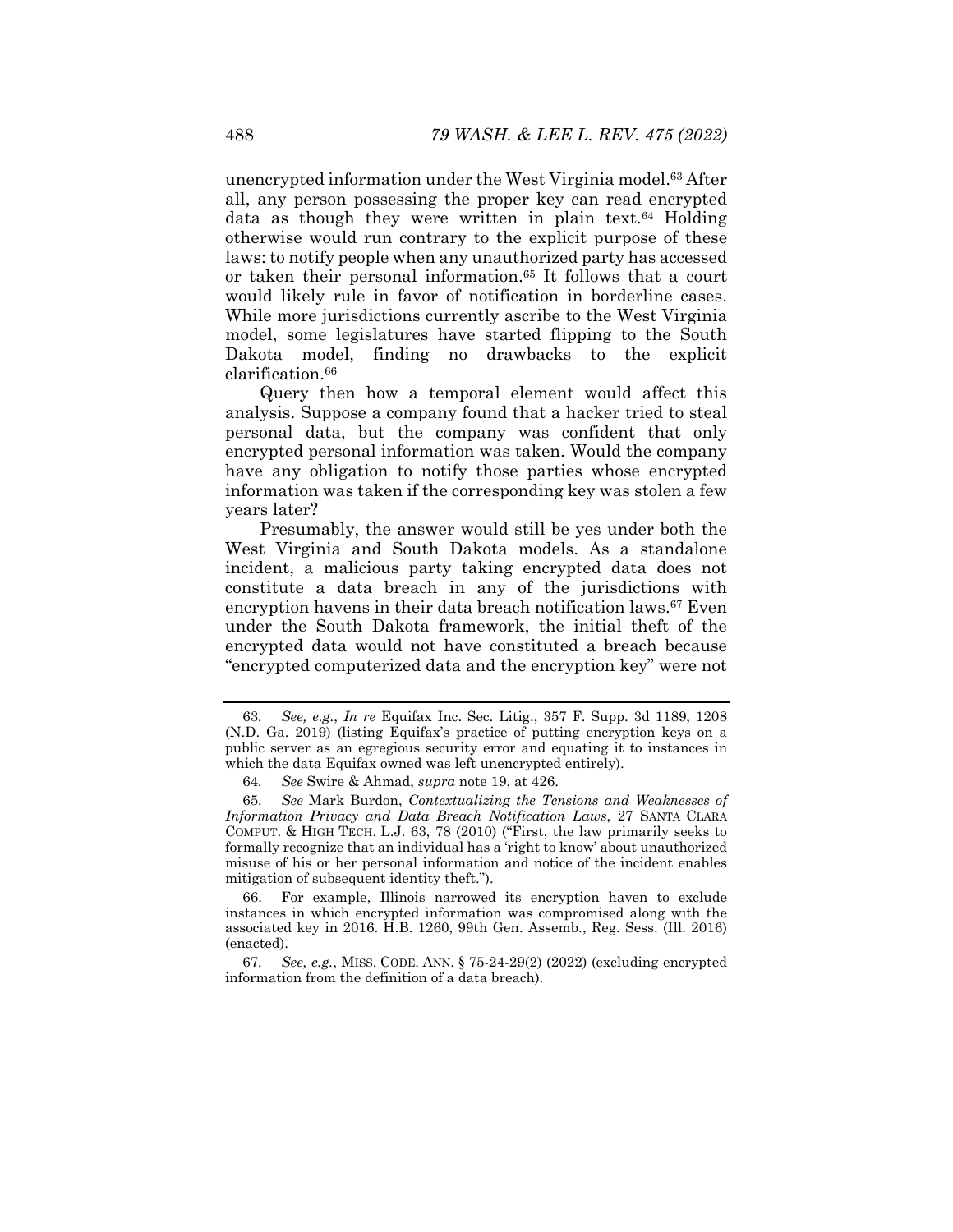taken together.68 In spite of this statutory language, the theft of a key alone would probably force the data holder to notify all people whose personal information had been encrypted by the compromised code of the potential breach. Encryption remains effective only to the extent that the keys remain private.<sup>69</sup> Any hacker with the skills to discern a confidential key would only have done so with intent to decrypt related information.<sup>70</sup> The data custodian must assume that all encrypted information has been breached in addition to the key, because any of the data could have been compromised. Alternatively, someone with inside knowledge of the key, like a disgruntled employee, could compromise key integrity by going rogue, but such a party would also already have had known access to the encrypted data in the first place.<sup>71</sup> Either way, loss of the key would constitute a breach, independently requiring notification to the parties whose encrypted information had been previously taken.

### C. *California*

A third type of encryption exception more explicitly addresses this scenario. California's data breach notification law does not define what constitutes a security breach in relation to whether data was encrypted, but rather makes notification conditional based on the encryption status of the stolen data.72 In the above example, under California law, there would have been a breach the moment that the information holder learned that encrypted data was stolen, but the statute

 <sup>68.</sup> S.D. CODIFIED LAWS § 22-40-19(1) (2022).

<sup>69</sup>*. See* Swire & Ahmad, *supra* note 19, at 426.

<sup>70</sup>*. See* Braun, *supra* note 36 ("Attackers are well aware that encrypted data is useless without keys, so what do they go after? The keys.").

<sup>71</sup>*. See Rogue Postbank Employees Steal Master Encryption Key; Make Off with \$3.2 Million*, FINEXTRA (June 19, 2020), https://perma.cc/C945-VG7L (reporting on the devastating effects of an inside data breach); Sooraj Shah, *The Rise of Employees Stealing Data: How Do Businesses Stop This from Happening?*, INFORMATIONAGE (Mar. 28, 2019), https://perma.cc/EVJ9-8RGR (detailing the increasing potential for data breaches by companies' employees).

<sup>72</sup>*. See* CAL. CIV. CODE § 1798.82(a) (West 2022) (requiring notification when "unencrypted personal information was, or is reasonably believed to have been, acquired by an unauthorized person," or a key and encrypted information have been taken, giving the trustee "a reasonable belief that the encryption key or security credential could render that personal information readable or usable").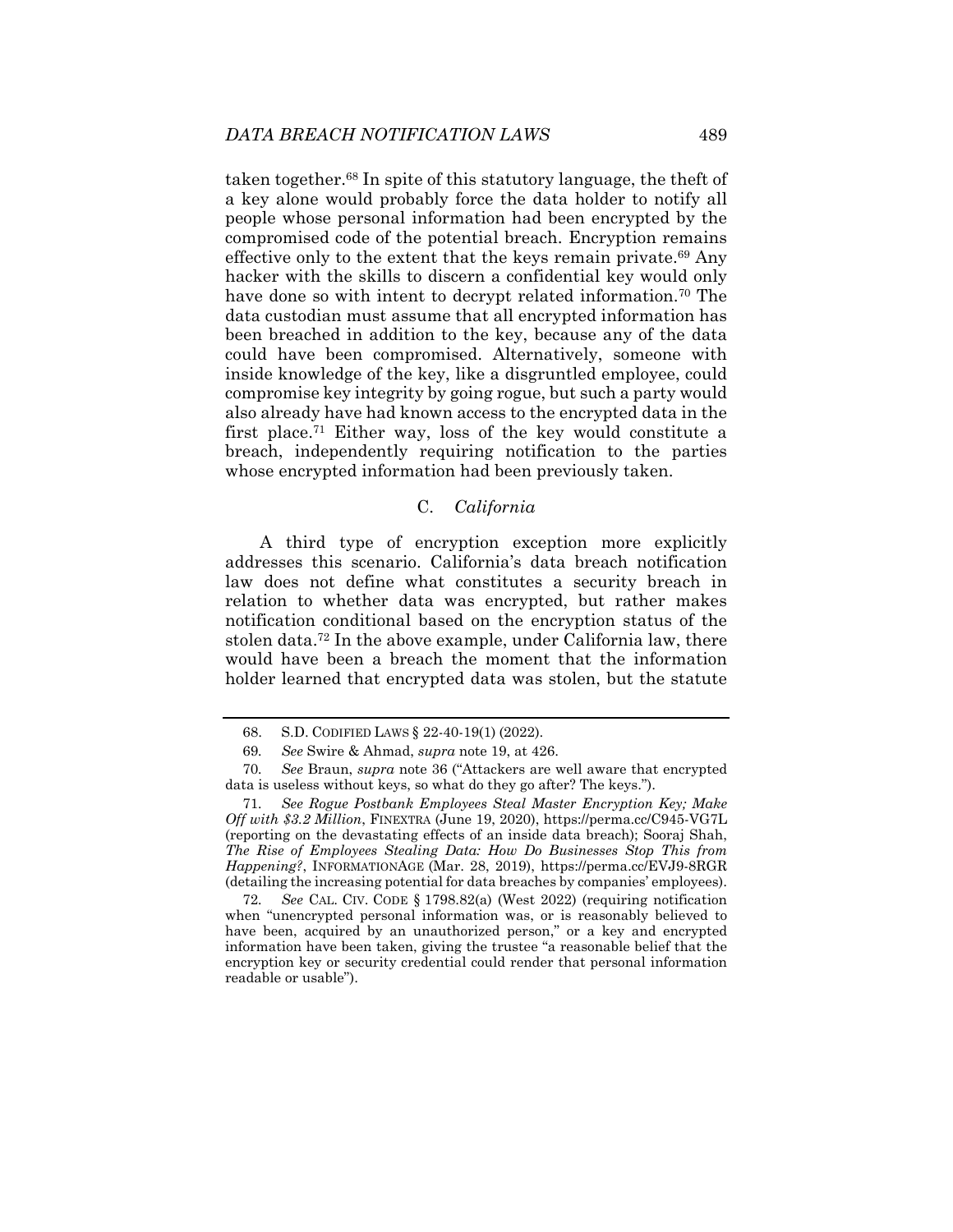does not call for the holder to report the breach until someone compromised the key.73 Although interpretation of the West Virginia and South Dakota encryption exceptions would likely result in the same outcome, this formulation better handles temporal breach issues by broadening the definition of a breach and narrowing the conditions for notification. Presumably, that difference would simplify any potential litigation and increase the likelihood of a finding in favor of notification. Michigan and Washington join California as the only states to have adopted what this Note will refer to as the "California model" for legislating encryption havens.74

#### D. *Tennessee*

Two additional treatments of encryption in data breach notification laws merit some attention. First, a jurisdiction could decide that any breach of personal information requires notice. While no data breach notification laws in the United States currently ignore encryption practices this way,75 Tennessee adopted this rigid approach for roughly eight months in 2016 and 2017.76 Starting from a West Virginia model, the state legislature removed the encryption exception from its definition of a data breach.77 Senator Bill Ketron, the leading proponent of the change, appeared largely motivated by a desire to provide greater security and information to constituents, and perhaps in part by a misunderstanding of the relative security that

<sup>73</sup>*. Id.*

<sup>74</sup>*. See* CAL. CIV. CODE § 1798.82 (West 2022) (California); MICH. COMP. LAWS § 445.72 (2022) (Michigan); WASH. REV. CODE § 19.255.010 (2022) (Washington).

<sup>75</sup>*. See Data Breach Notification in the United States and Territories*, PRIV. RTS. CLEARINGHOUSE (Dec. 10, 2018) https://perma.cc/B7EG-5JYT (documenting the treatment of encryption in every data breach notification law in the United States).

<sup>76</sup>*. See* Thomas Ritter, *Tennessee Amends Its Breach Notification Law (AGAIN) and Reinserts the Encryption Safe Harbor*, THOMPSON BURTON (Mar. 29, 2017), https://perma.cc/3EAK-Y3A3 (reporting that Tennessee abandoned its encryption haven for about eight months).

<sup>77</sup>*. Compare* TENN. CODE ANN. § 47-18-2107 (2015), *with* TENN. CODE ANN. § 47-18-2107 (2016) (changing the definition of a security breach from "unauthorized acquisition of unencrypted computerized data" in 2015 to "unauthorized acquisition of computerized data" in 2016).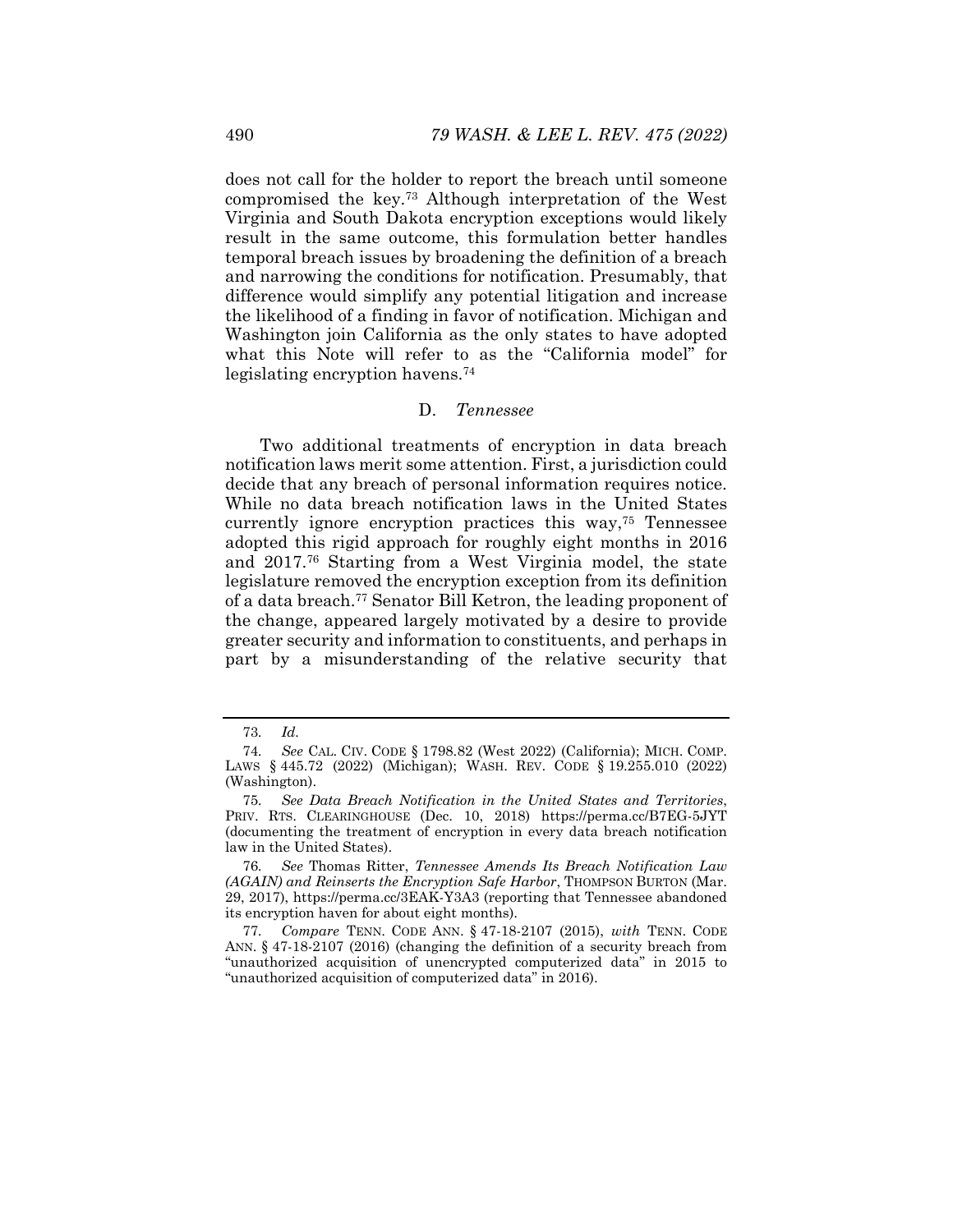encryption provides.78 Regardless, after heavy lobbying from data holders the state quickly reversed course to include an encryption exception, this time in alignment with the South Dakota model.79 Within a short window, the legislature realized that ubiquitous and often unnecessary notifications would impose unreasonable costs on information holders.<sup>80</sup> Additionally, the state wanted to promote responsible encryption practices, an original purpose of data breach notification laws.81 Although Tennessee's legislature had noble intentions in its attempt to protect consumers, an encryption exception proved more practical.

Still, excluding an encryption exception provides some benefit because not all encryption is created equally. For example, in a groundbreaking 2013 article, the *New York Times* reported that the National Security Agency (NSA) had circumvented common encryption practices and was invading citizen privacy.82 A follow-up report revealed that the NSA accomplished this by building a backdoor into a standard

80*. See Hearing on S.B. 547 Before the S. Com. & Lab. Comm.*, 110th Gen. Assemb. at 1:06:45 (Tenn. 2017) (statement of Sen. Bill Ketron), https://perma.cc/ZPF5-RHNH ("The language will eliminate the burden of reporting encrypted data that does not threaten the integrity of personal information maintained by the information holder, conserving both time and expenses.").

<sup>78</sup>*. See Hearing on S.B. 2005 Before the S. Com. & Lab. Comm.*, 109th Gen. Assemb. at 1:09:12 (Tenn. 2016) (statement of Sen. Bill Ketron), https://perma.cc/JB4X-TQXJ ("This bill will also include encrypted. And the reason for including the encrypted is that encrypted data is now being stolen almost as easily as the unencrypted. So, we felt like that [sic] we should include that.").

<sup>79</sup>*. Compare* TENN. CODE ANN. § 47-18-2107 (2016), *with* TENN. CODE ANN. § 47-18-2107 (2017) (amending the statute to clarify that a breach of system security includes only the acquisition of unencrypted data or encrypted data with a key as opposed to the previous provision, which considered loss of all personal information a data breach).

<sup>81</sup>*. See Hearing on H.B. 545 Before the H. Consumer & Hum. Res. Subcomm.* at 1:51 (Tenn. 2017) (statement of Rep. Courtney Rogers), https://perma.cc/DS75-9Z2Q ("All encrypted data is not created equal, and by just having it all up together we kind of created a disincentive for companies to encrypt their data. And so, we're going to rectify that with further clarifying.").

<sup>82</sup>*. See* Nicole Perlroth et al., *N.S.A. Able to Foil Basic Safeguards of Privacy on Web*, N.Y. TIMES (Sept. 5, 2013), https://perma.cc/5MV7-E7VP (detailing efforts by the NSA to skirt around encryption through the Bullrun program).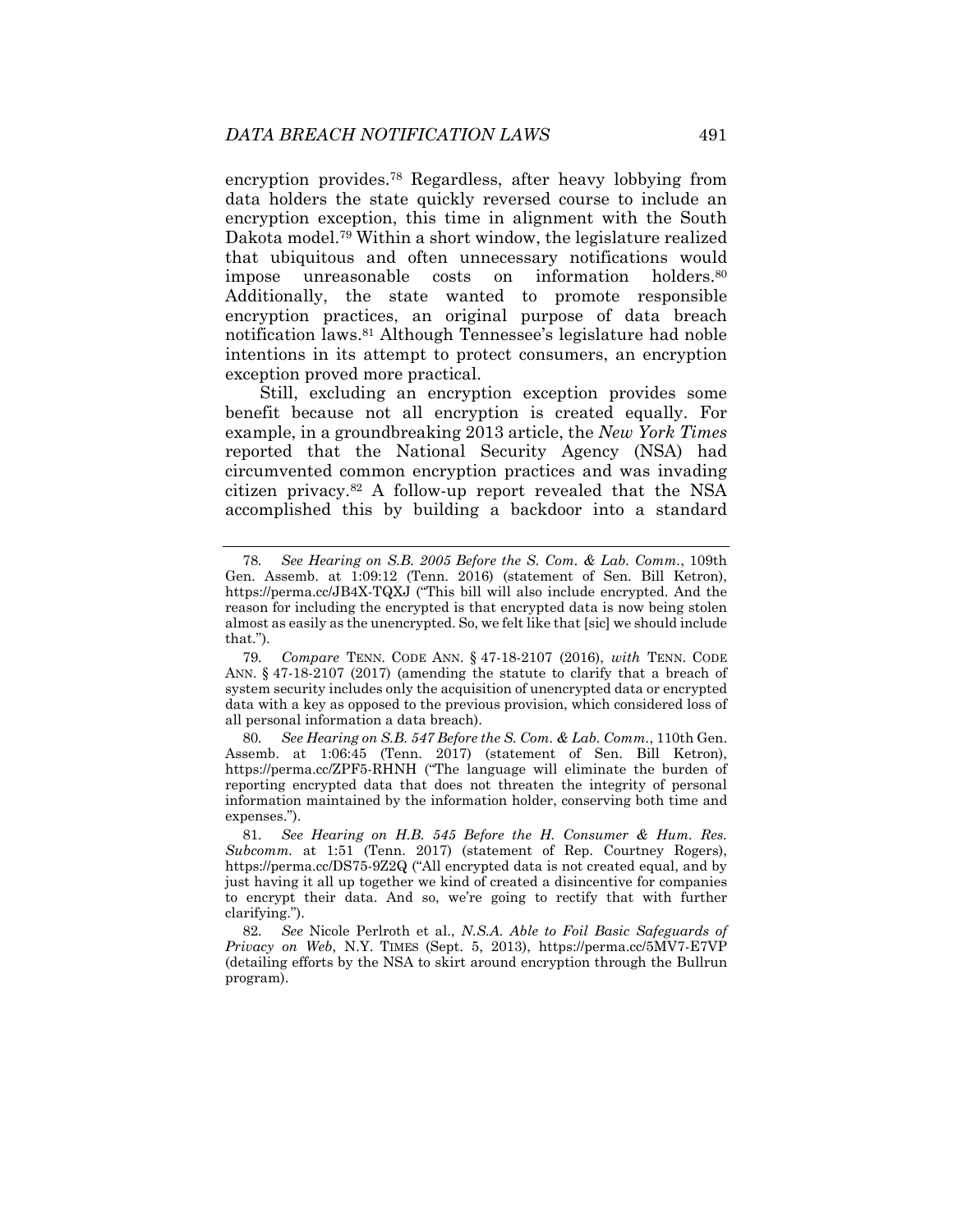algorithm used to generate the random large prime numbers necessary for encryption.83 That standard algorithm was immediately reevaluated and discarded.<sup>84</sup> In theory, however, a data holder could still rely on encryption that applied this standard, which is known to be breakable. Encryption exceptions employed by other statutes might allow such a data holder to avoid reporting requirements. By excluding encryption havens entirely, Tennessee forcefully, albeit temporarily, rejected this prospect.

### E. *Wyoming*

Wyoming provides a better example of how data breach notification laws can function without an encryption haven. Wyoming's data breach notification statute completely excludes any mention of encryption.85 Instead, the acquisition of select personal identifying information may be excluded from the definition of a breach to the extent that some digits of numerical data have been redacted.86 Rather than requiring notification following the discovery of a breach, the statute gives each data owner the discretion to "conduct in good faith a reasonable and prompt investigation to determine the likelihood that personal identifying information has been or will be misused."87 This lack of treatment with respect to encryption still allows data trustees not to report the theft of encrypted data when they immediately and reasonably decide that no malicious party can misuse the data (as long as the key remains secure).<sup>88</sup> It also differs from the failed Tennessee experiment because Wyoming does not have the same legislative history explicitly establishing

88*. See id.* 

<sup>83</sup>*. See* Nicole Perlroth, *Government Announces Steps to Restore Confidence on Encryption Standards*, N.Y. TIMES (Sept. 10, 2013, 7:02 PM), https://perma.cc/TT86-7QRR (explaining how the NSA pushed the compromised Dual EC DRBG standard).

<sup>84</sup>*. See id.*

 <sup>85.</sup> WYO. STAT. ANN. § 40-12-501 (2022).

<sup>86</sup>*. See id.* § 40-12-501(a)(vii) (defining personal information as a name coupled with unredacted information like a credit-card or social-security number); *id.* § 40-12-501(a)(viii) (establishing that in this context, redacted means altered or truncated so that no more than five digits are accessible).

<sup>87</sup>*. Id.* § 40-12-502(a).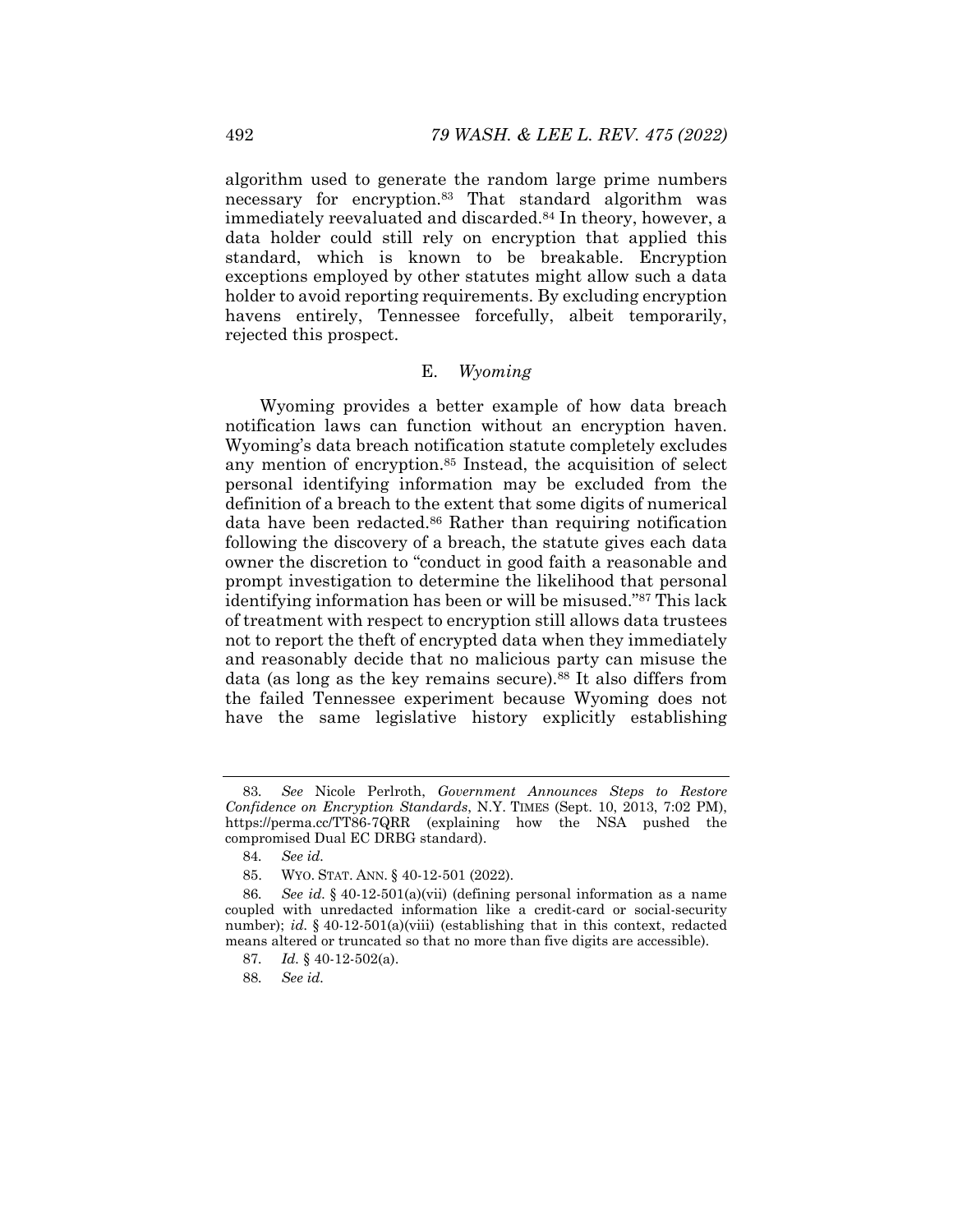legislative intent for companies to send a notification of every encrypted data breach.89

Of course, self-regulation with respect to the notification decision could have serious drawbacks. In borderline cases, a company might seek to avoid the heavy financial burdens associated with the public knowledge of a data breach by choosing not to notify the affected parties.90 That said, experts have provided reasoned arguments both for and against self-regulation.<sup>91</sup> Given the security of normal encrypted data, the Wyoming statute will almost certainly never lead to more notification than a data breach notification law using the California model because reasonable data trustees would never choose to report the theft of encrypted information unless they had a concern about the key or encryption mechanism.

Suffice it to say, jurisdictions around the United States have adopted a multitude of varying data breach notification laws to combat information theft crimes. These statutes largely function with the dual purpose of notifying people when someone has compromised their sensitive personal information and encouraging data holders to encrypt their data.<sup>92</sup> Implicitly, data breach notification laws rely on the principle that the mathematical complexities underlying encryption render it impervious to traditional computing attacks.93 This assumption is necessary because there is no known, better way to efficiently facilitate secure online interactions, and researchers have found

<sup>89</sup>*. See supra* notes 77–78 and accompanying text.

<sup>90</sup>*. See IBM Study Shows Data Breach Costs on the Rise*, *supra* note 45 (demonstrating the tremendous expenses of a data breach).

<sup>91</sup>*. See* Alexander Pfaff & Chris William Sanchirico, *Big Field, Small Potatoes: An Empirical Assessment of EPA's Self-Audit Policy*, 23 J. POL'Y ANALYSIS & MGMT. 415, 426 (2004) (suggesting that self-policed EPA violation reports might act as red herrings to distract from major unreported violations); Jodi L. Short & Michael W. Toffel, *Coerced Confessions: Self-Policing in the Shadow of the Regulator*, 24 J. L. ECON. & ORG. 45, 62–63 (2008) (finding that self-policing becomes much more common with frequent inspection and greater threat of enforcement action). *But see* Neil Malhotra et al., *Does Private Regulation Preempt Public Regulation?*, 113 AM. POL. SCI. REV. 19, 34–35 (2019) (determining that industries might self-regulate to acknowledge a problem and act on it in efforts to preempt legal obligations that could be more expensive, more onerous, and less effective).

<sup>92</sup>*. See supra* notes 42–44, 51–55 and accompanying text.

<sup>93</sup>*. See supra* notes 34–38 and accompanying text.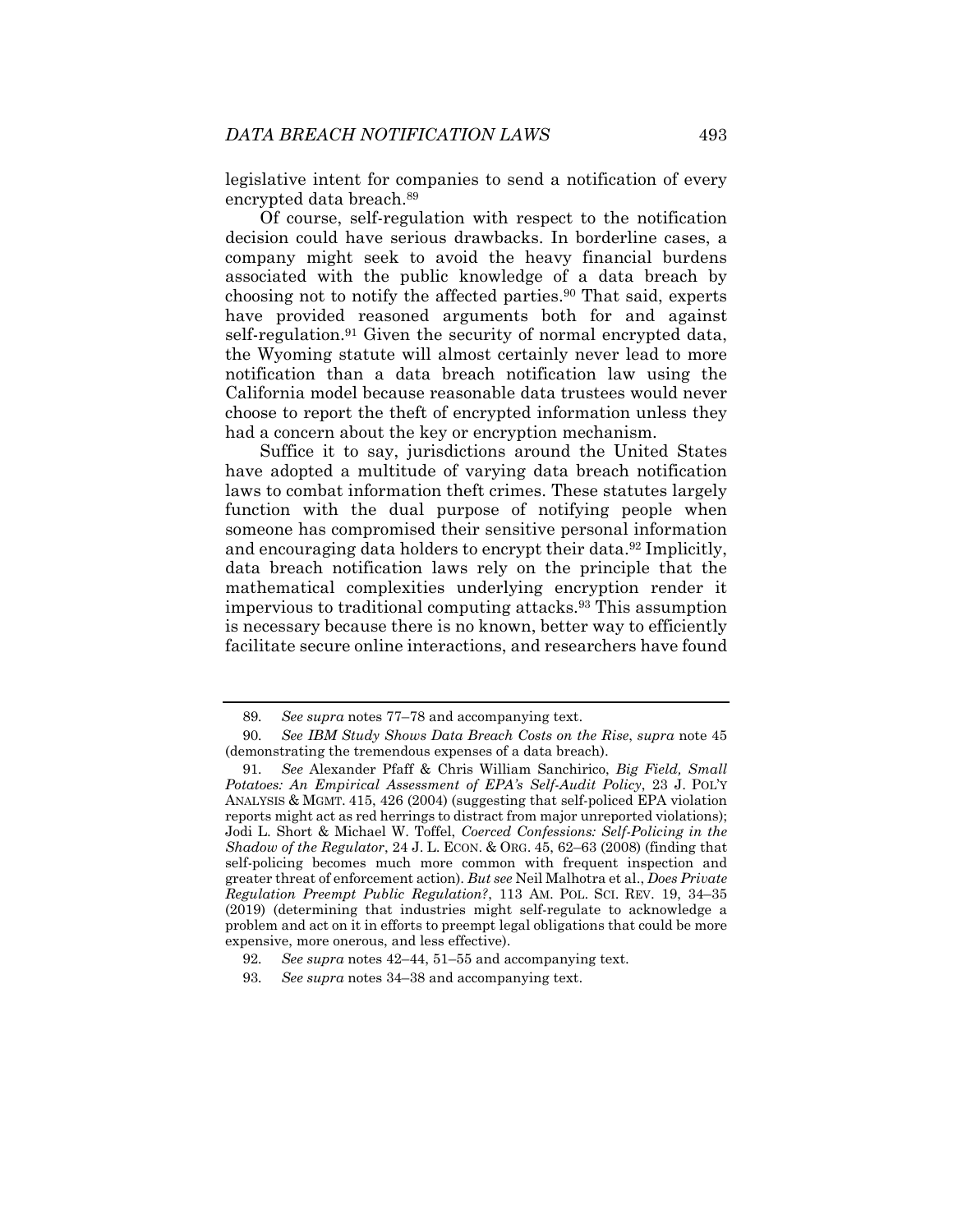no evidence that the mathematical premise is false.<sup>94</sup> However, a looming technological advancement soon promises to throw the current state of private communications and informational data storage into chaos.

#### III. QUANTUM COMPUTING

Toward the end of the twentieth century, scientists combined information theory with quantum physics to reimagine computation and the physics of its underlying mechanisms.95 Quantum computing developed as a result.96 At the most basic level, classical computers rely on binary—a base-two counting system visualized with strings of ones and zeros—to create complex commands and perform intricate operations.97 The smallest unit of binary, a bit, will take on a value of either zero or one depending on the presence or absence of an electrical signal.98

Unlike the binary units used by classical computers, quantum bits (commonly referred to as "qubits")—the building blocks of quantum computing—exist as a continuum, or superposition, of possible values.<sup>99</sup> Whereas a bit must take on a single value of either zero or one, any given qubit simultaneously holds both values (along with every number in between).100 When someone measures the value of a qubit on a binary basis, the state of the qubit changes into one of the binary options.101 That measurement value is probabilistically

100*. Id.* 

101*. See* RIEFFEL & POLAK, *supra* note 95, at 16–17 (explaining superpositions and the effects of single-qubit measurement). To illustrate this

<sup>94</sup>*. See supra* note 32 and accompanying text.

<sup>95</sup>*. See* ELEANOR RIEFFEL & WOLFGANG POLAK, QUANTUM COMPUTING: A GENTLE INTRODUCTION 1–2 (William Gropp & Ewing Lusk eds., 2011) (explaining how information theory allowed for discussion of computation abstracted from underlying mechanics and scientists then applied these concepts to a system of computation utilizing quantum measurement).

<sup>96</sup>*. Id.* 

<sup>97</sup>*. See* Anthony Heddings, *What Is Binary, and Why Do Computers Use It?*, HOW-TO GEEK (Oct. 1, 2018, 6:40 AM), https://perma.cc/9264-NPRU (describing binary and how it works).

<sup>98</sup>*. Id.*

<sup>99</sup>*. See* Kevin Bosner & Jonathan Strickland, *How Quantum Computers Work*, HOW STUFF WORKS (Dec. 8, 2000), https://perma.cc/DTP6-LC9V (providing a brief description of the qubit).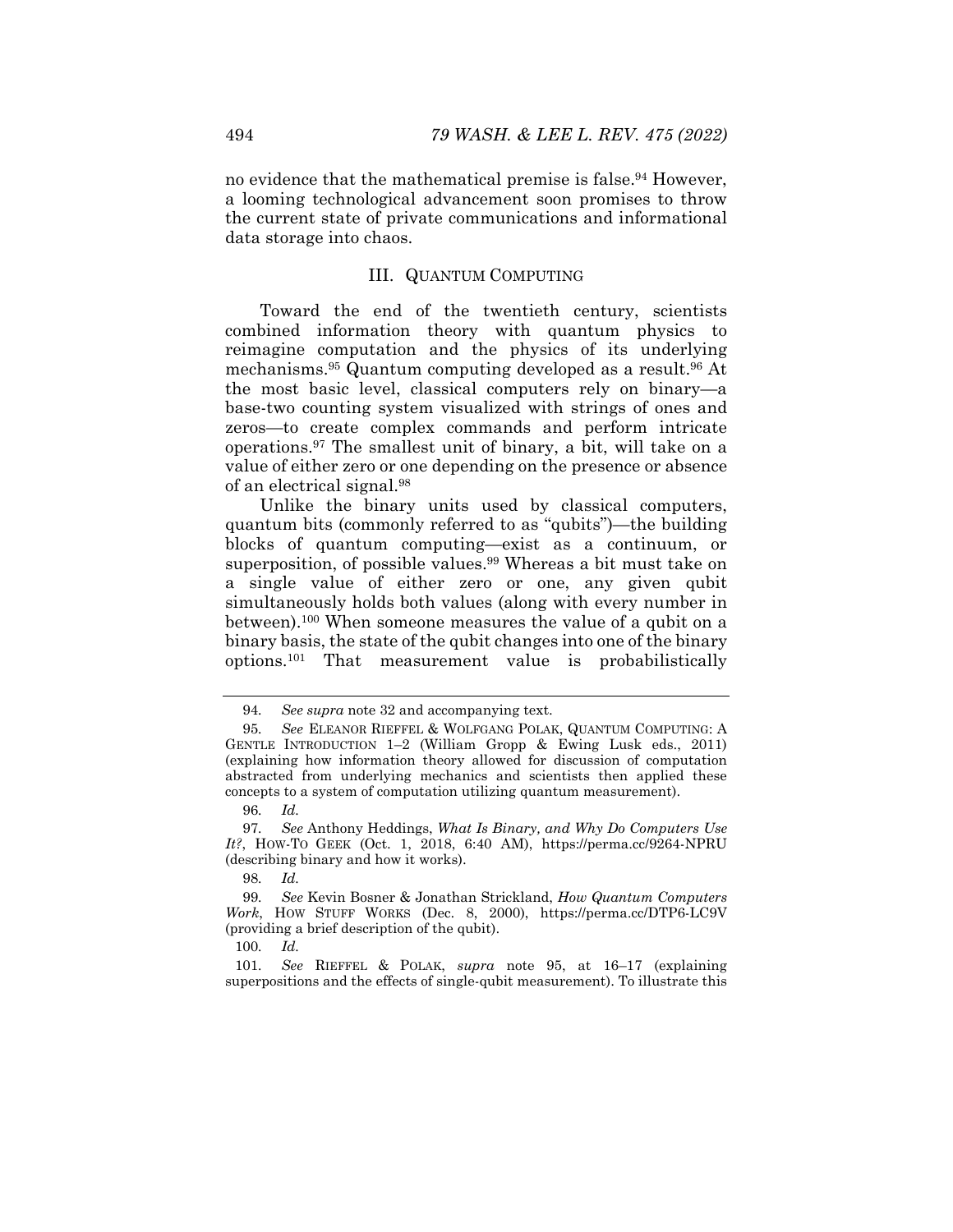dependent on the fixed initial superposition of the qubit.102 Because measurement changes the state of a qubit, each qubit has the capability to hold exactly one bit of classical computing information.103 That said, a quantum property known as entanglement mysteriously allows multiple qubits to yield the same random results upon measurement.<sup>104</sup> While intricacies of the underlying theory far exceed the scope of this Note, mathematicians have taken advantage of entanglement to produce non-intuitive results and build an understanding of the operations that a computer built on entangled qubits could carry out.105

For many problems and tasks, researchers have not yet found quantum algorithms that are provably more efficient than the fastest known classical analog.106 However, some quantum

102*. See id.*

[T]he properties of quantum measurement severely restrict the amount of information that can be extracted from a qubit....  $[E]$ ven though a quantum bit can be in infinitely many different superposition states, it is possible to extract only a single classical bit's worth of information from a single quantum bit.

104*. See id.* at 60–62 (discussing this phenomenal behavior and the corresponding paradox of why particles separated by such a large distance will behave in the exact same random way every time, and how scientists have no explanation for this natural wonder); A. Einstein et al., *Can Quantum-Mechanical Description of Physical Reality Be Considered Complete?*, 47 PHYSICAL REV. 777, 780 (1935) (concluding that our understanding of quantum physics as it relates to reality is incomplete in this area).

105*. See* RIEFFEL & POLAK, *supra* note 95, at 2–4 (detailing a brief history of the development of quantum computing).

106*. See, e.g.*, Peter Høyer et al., *Quantum Complexities of Ordered Searching, Sorting, and Element Distinctness*, 34 ALGORITHMICA 429, 447 (2002) (determining that quantum algorithms cannot provide a meaningful advantage in sorting over classical algorithms). *But see* Peter W. Shor, *Why Haven't More Quantum Algorithms Been Found?*, 50 J. ACM 87, 88–89 (2003) (suggesting that mathematicians have not discovered more quantum algorithms improving on classical computing processes in part because they have focused on superpolynomial speedups to difficult problems rather than focusing on discovering polynomial time improvements to already relatively fast classical algorithms). In fact, the discovery of a seemingly faster quantum

phenomenon, consider the polarization of a beam of light. *Id.* at 10–13. Photons will only pass through a polaroid film with probabilities based on their amplitudes relative to the polarity of the film. *Id.* If a photon does pass through the film, it is now polarized in the direction of the film, and its initial polarity along with information about it has been lost. *Id.*

<sup>103</sup>*. See* RIEFFEL & POLAK, *supra* note 95, at 17–18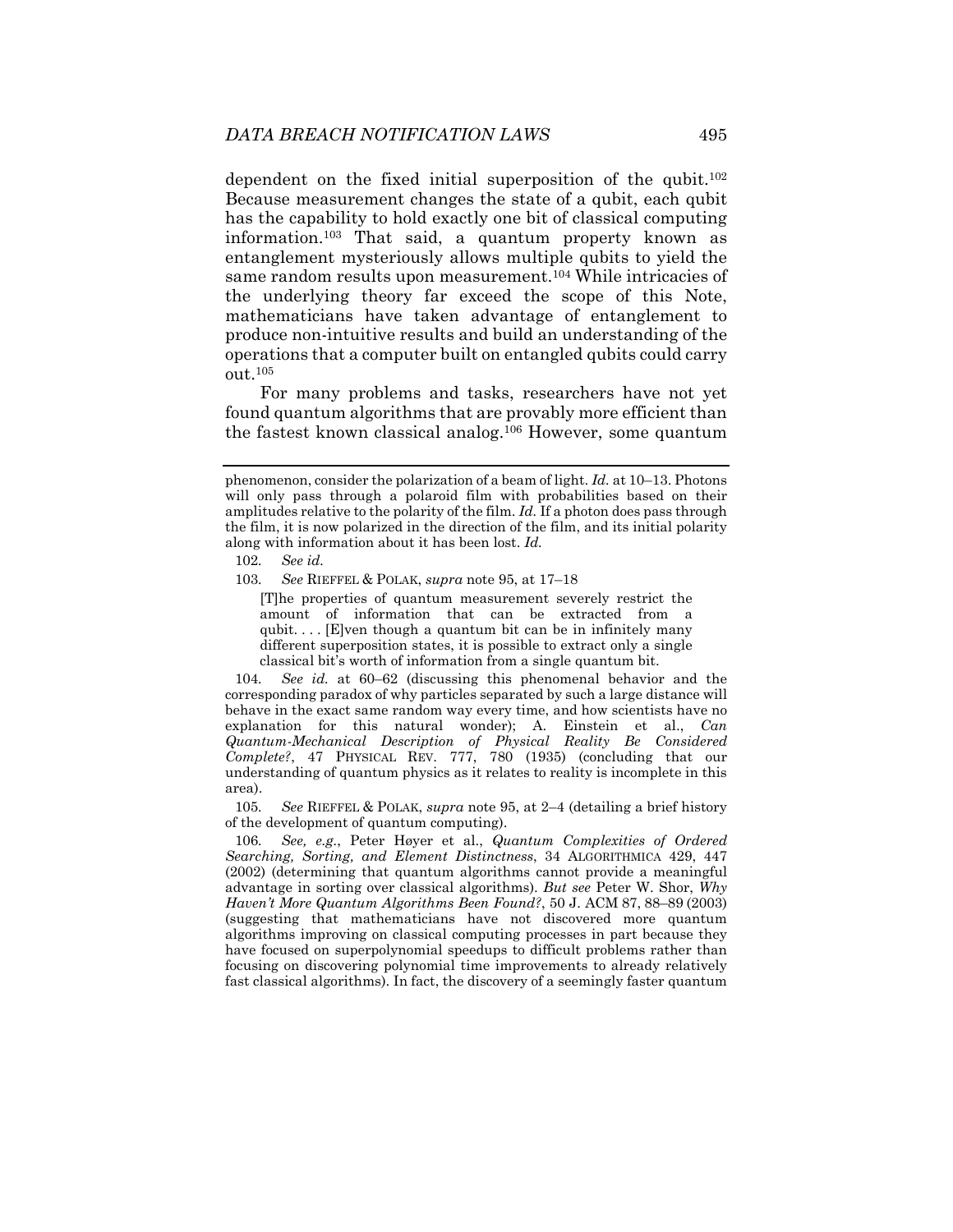algorithms have the capacity to more efficiently address challenges that would take significant amounts of time for even the strongest classical computers to reliably solve.107 In 1994, applied mathematician Peter Shor generated wide interest in quantum computing when he discovered the first quantum algorithm with meaningful practical significance.108 Shor's algorithm, which still excites the imagination today, would allow a quantum computer to factor and solve the discrete algorithm problem in polynomial time.109 Effectively, using Shor's algorithm, a quantum computer of sufficient complexity would have the capability to thwart the current methods of public-key encryption discussed above in Part I.110

algorithm has, at times, spurred classical innovation because researchers will attempt to prove that no classical alternative exists that could operate at the quantum algorithm's speed, but instead find a more efficient classical algorithm. *See* Kevin Hartnett, *Major Quantum Computing Advance Made Obsolete by Teenager*, QUANTA MAG. (July 31, 2018), https://perma.cc/8WES-VWGC (discussing the discovery of a classical algorithm able to solve the recommendation problem with similar efficiency as a quantum algorithm that experts previously understood as an example of quantum advantage); Ariel Bleicher, *Quantum Algorithms Struggle Against Old Foe: Clever Computers*, QUANTA MAG. (Feb. 1, 2018), https://perma.cc/C2DX-TQQE ("Paradoxically, reports of powerful quantum computations are motivating improvements to classical ones, making it harder for quantum machines to gain an advantage.").

<sup>107</sup>*. See generally* Lov K. Grover, *Quantum Mechanics Helps in Searching for a Needle in a Haystack*, 79 PHYSICAL REV. LETTERS 325 (1997) (detailing a quantum search algorithm that would provide a quadratic improvement over the most efficient possible classical algorithm); Esma Aїmeur et al., *Quantum Speed-Up for Unsupervised Learning*, 90 MACH. LEARNING 261 (2012) (demonstrating how quantum computing could facilitate faster unsupervised machine learning).

<sup>108</sup>*. See* Davide Castelvecchi, *Quantum-Computing Pioneer Warns of Complacency Over Internet Security*, NATURE (Oct. 30, 2020), https://perma.cc/3RXT-QC5L ("The news spread amazingly fast . . . . All sorts of people were asking me for my paper before I had even finished writing it, so I had to send them an incomplete draft." (quoting Peter Shor)).

<sup>109</sup>*. See generally* Peter W. Shor, *Polynomial-Time Algorithms for Prime Factorization and Discrete Logarithms on a Quantum Computer*, 41 SIAM REV. 303 (1999).

<sup>110</sup>*. See generally* Craig Gidney & Martin Ekerå, *How to Factor 2048 Bit RSA Integers in 8 Hours Using 20 Million Noisy Qubits*, ARXIV 1905.09749 (May 23, 2019), https://perma.cc/PEM4-HMCJ (PDF) (last updated Apr. 13, 2021) (combining multiple different optimizations to demonstrate how a twenty million-qubit quantum computer could decrypt popular forms of public-key encryption in a matter of hours).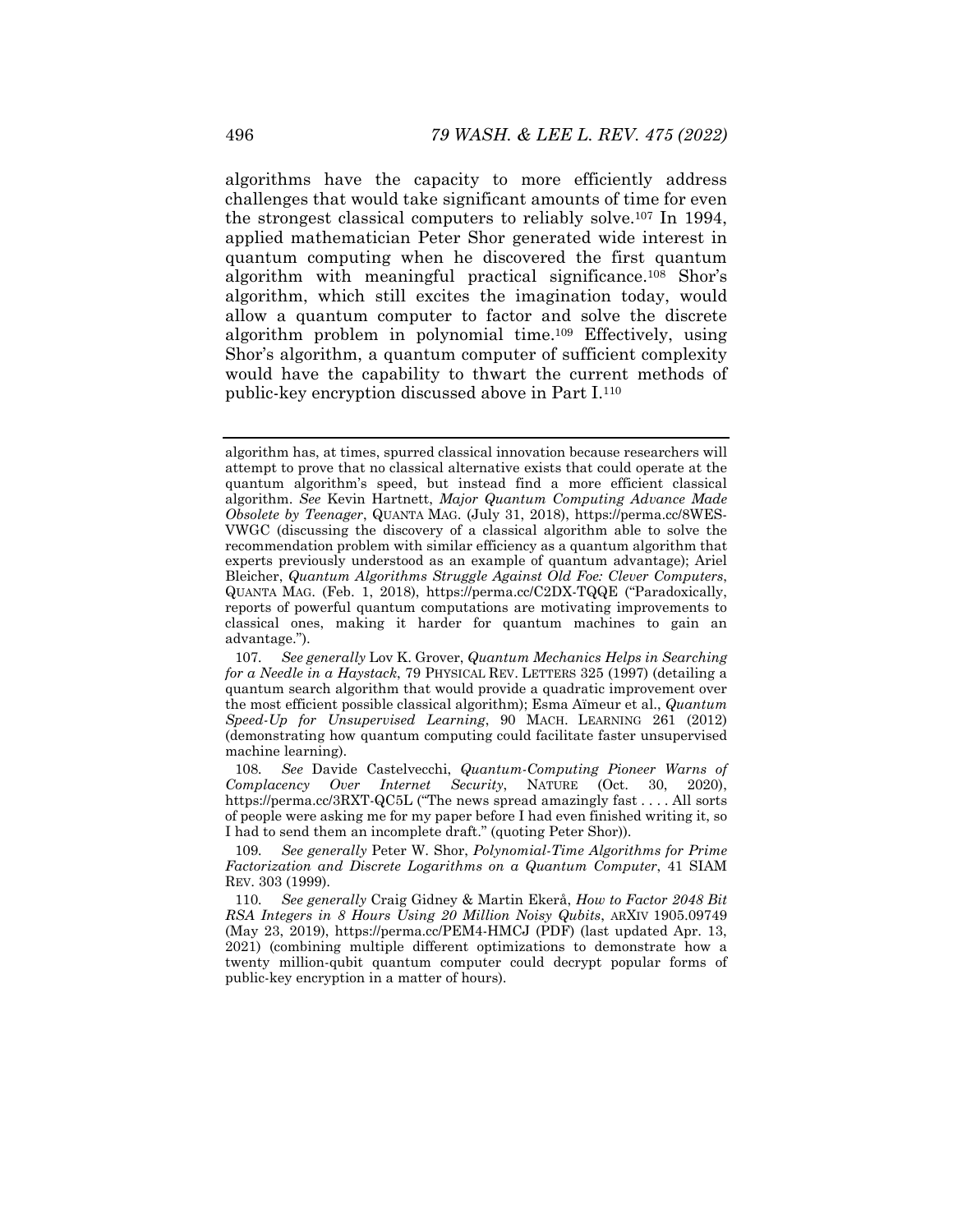Of course, the mere existence of Shor's algorithm means nothing unless quantum computers with the capacity to run it become a physical reality. Although physics does not preclude the possibility of creating such a machine, constructing one has proven to be a considerable engineering challenge.111 Among other problems, entangled states are highly susceptible to outside influences such as temperature changes and vibrations, so engineers need to find clever solutions to prevent outside interference and create the stable environments necessary to house the qubits of a quantum computer.<sup>112</sup>

Researchers first developed a two-qubit quantum computer in 1998.113 But this mode of construction could not scale into a system with significantly more qubits, so researchers have continued to search for other solutions.114 Today, rivaling

114*. See* Gershenfeld & Chuang, *supra* note 113

<sup>111</sup>*. See* Kevin McCaney, *Quantum Computing: 'Physicist's Dream' or 'Engineer's Nightmare'?*, GOV'T CIO (Mar. 23, 2018, 4:00 PM), https://perma.cc/LK96-2N63 ("The thing driving the hype is the realization that quantum computing is actually real .... It is no longer a physicist's dream—it is an engineer's nightmare." (quoting MIT professor Isaac Chuang)).

<sup>112</sup>*. See* Dashveenjit Kaur, *IBM 'Super-Fridge' Aims to Solve Quantum Computer Cooling Problem*, TECH HQ (Dec. 15, 2020), https://perma.cc/CMF2- 5H8N (reporting on IBM's plans to build a giant refrigerator named "GoldenEye" capable of housing a future large qubit system at a temperature of –459 degrees Fahrenheit); *Atoms Make Better Quantum Computers*, IONQ, https://perma.cc/C97W-BD84 (explaining how IonQ uses "a collection of laser-based techniques called *resolved-sideband cooling* to produce qubits so cold that they are almost perfectly still at an atomic level" and then places the qubits in an extremely strong vacuum to prevent any possible collisions with other matter).

<sup>113</sup>*. See* John Markoff, *Quantum Computing Is Becoming More than Just a Good Idea*, N.Y. TIMES (Apr. 28, 1998), https://perma.cc/BXD6-ED2D (reporting on the creation of the first quantum computer and the potential promise of this technology); Neil Gershenfeld & Isaac L. Chuang, *Quantum Computing with Molecules*, SCI. AM., https://perma.cc/UPV2-C52S (explaining the methods used to construct this primitive quantum computer).

A basic limitation of the chloroform computer is clearly its small number of qubits. The number of qubits could be expanded, but *n*  could be no larger than the number of atoms in the molecule employed.... [T]o create still larger computers, other techniques, such as optical pumping, would be needed to 'cool' the spins.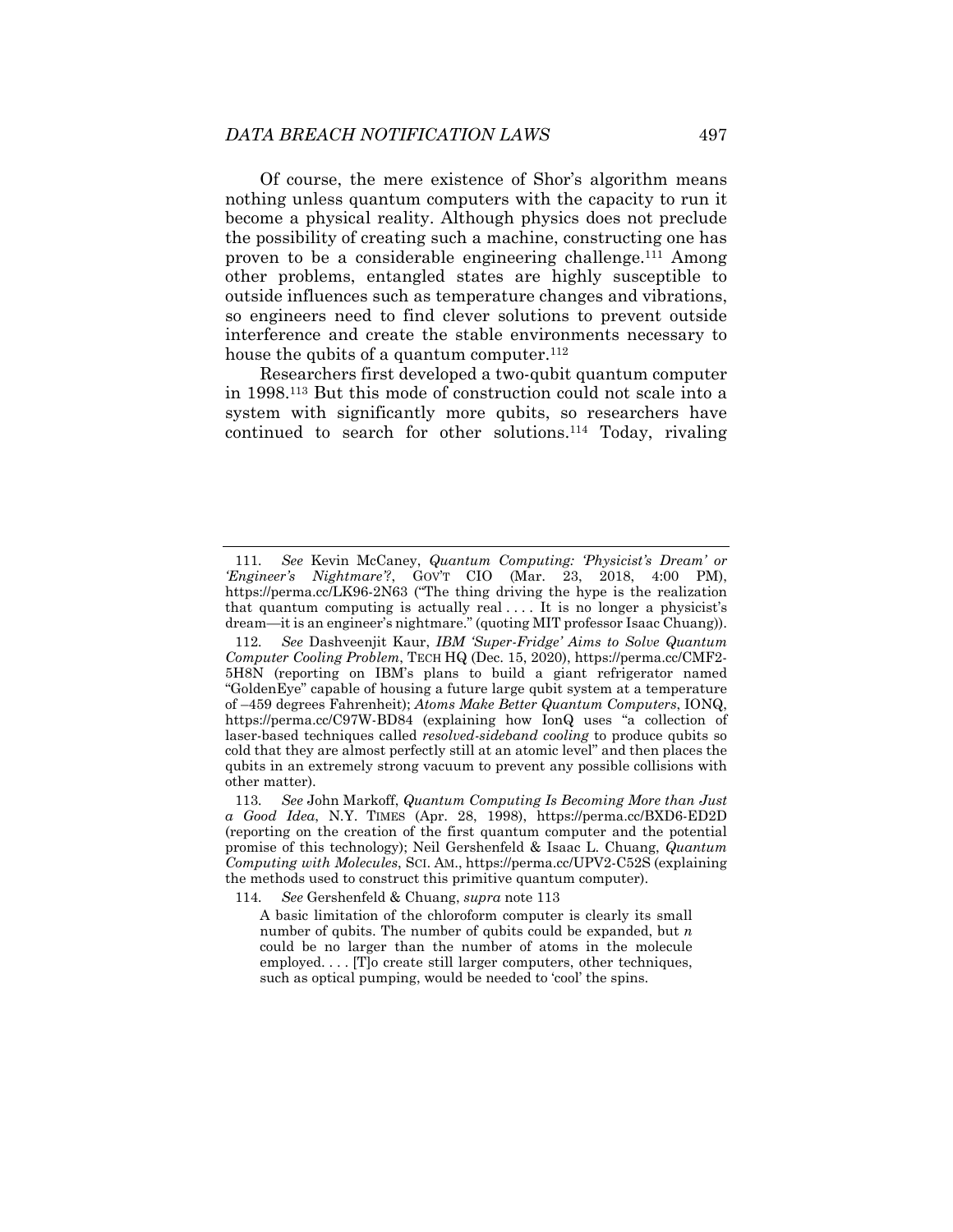governments,115 academic laboratories,116 and major technology companies117 are still competing to develop effective quantum computers in a quest to attain quantum supremacy on a host of practical problems.118 Increasingly, it appears that scientists are on the brink of a quantum future. In late 2019, Google published a paper in which it claimed to have achieved quantum supremacy on a specific random sampling task.<sup>119</sup> For the first

116*. See, e.g.*, Miranda Volborth, *'More Possibilities than There Are Particles in the Universe'*, DUKESTORIES (Nov. 12, 2020), https://perma.cc/6M5Q-MJ9D (advertising the aggregation of multiple experts to form a super team of quantum researchers working toward building stronger quantum computers at a Duke lab); *About the Institute for Quantum Computing*, UNIV. WATERLOO, https://perma.cc/NJW9-SCH9 (detailing the success of a research institute in Canada that is completely dedicated to quantum information research and has produced 1,869 publications since 2002); *About HQI*, HARV. QUANTUM INITIATIVE, https://perma.cc/56PC-VV5S (promoting Harvard's quantum research community).

119*. See* Frank Arute et al., *Quantum Supremacy Using a Programmable Superconducting Processor*, 574 NATURE 505, 505 (2019) ("Our Sycamore processor takes about 200 seconds to sample one instance of a quantum circuit a million times—our benchmarks currently indicate that the equivalent task for a state-of-the-art classical supercomputer would take approximately 10,000 years."). *But see* Edwin Pednault et al., *On "Quantum Supremacy"*, IBM (Oct. 21, 2019), https://perma.cc/9NEW-TFL8 ("*[A]n ideal simulation of the* 

<sup>115</sup>*. See* Michael Kratsios & Chris Liddell, *The Trump Administration Is Investing \$1 Billion in Research Institutes to Advance Industries of the Future*, WHITEHOUSE (Aug. 26, 2020), https://perma.cc/U75C-GVP6 (announcing a \$625 million investment in quantum information, to include quantum computing, at five Department of Energy research centers); Jeffrey Lin & P.W. Singer, *China Is Opening a New Quantum Research Supercenter*, POPULAR SCI. (Oct. 10, 2017, 4:00 PM), https://perma.cc/C8BE-D4NA (discussing China's \$10 billion research center for quantum computing).

<sup>117</sup>*. See* Jay Gambetta, *IBM's Roadmap for Scaling Quantum Technology*, IBM (Sept. 15, 2020), https://perma.cc/3PHB-BBQ3 (revealing IBM's plans to build a 1,121 qubit computer by 2023 and a one-million qubit computer in the next decade); Paul Smith-Goodson, *Google's Top Quantum Scientist Explains in Detail Why He Resigned*, FORBES (Apr. 30, 2020, 10:31 AM), https://perma.cc/4AMB-UQ2S ("The Google plan is roughly to build a million-qubit system in about ten years, with sufficiently low errors to do error correction. Then at that point you will have enough error-corrected logical qubits that you can run useful, powerful algorithms that you now can't solve on a classical supercomputer." (quoting former Google lead quantum scientist John Martinis)).

<sup>118</sup>*. See* Bernard Marr, *What Is Quantum Supremacy and Quantum Computing? (And How Excited Should We Be?)*, FORBES (Aug. 17, 2020 12:19 AM), https://perma.cc/3XJQ-75UP (defining quantum supremacy as the ability of a quantum computer to perform a task that a classical computer could not, or that would take a classical computer an incredibly long time to complete).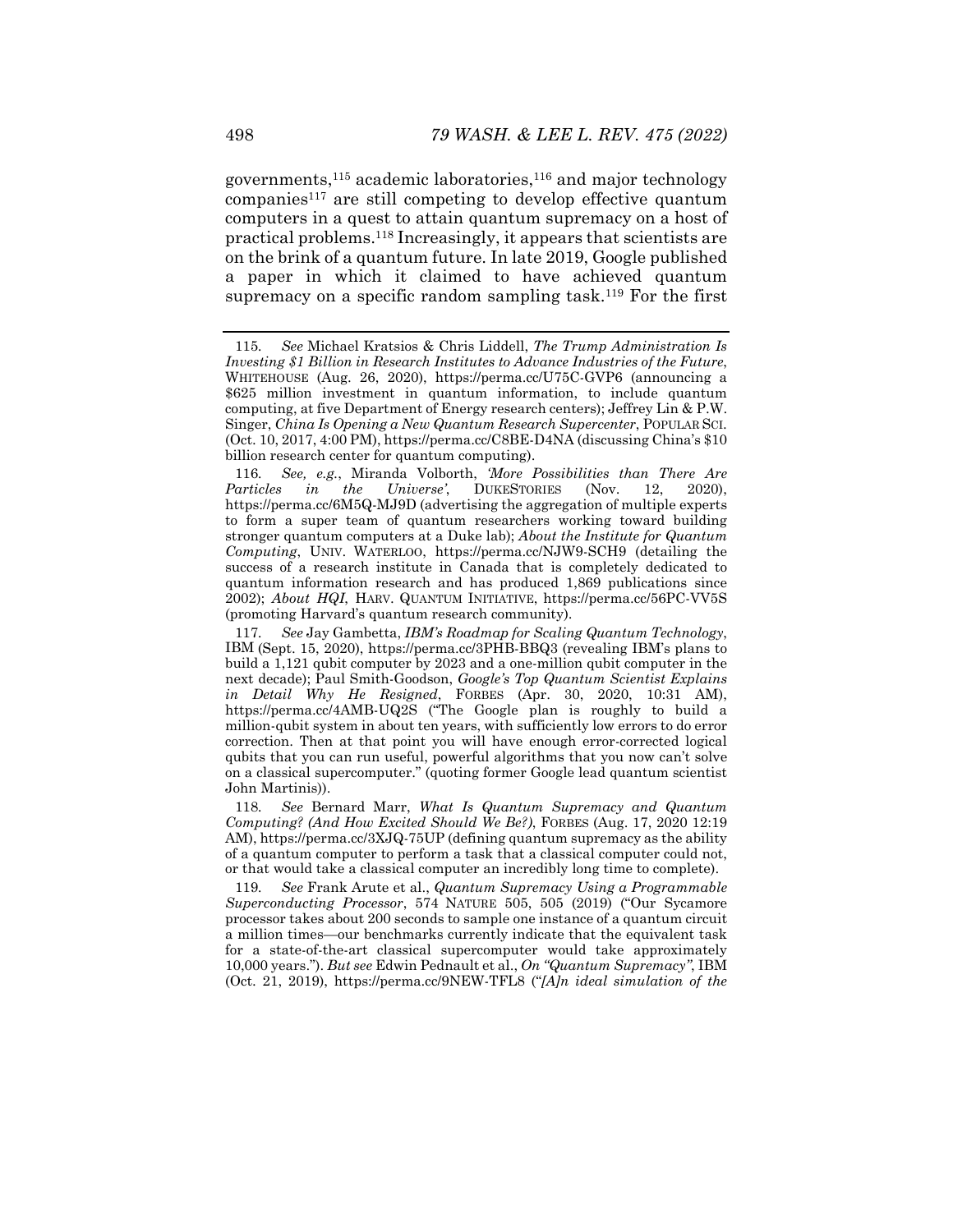time, a quantum computer had carried out an operation that classical computers could not.120 One year later, researchers in China announced that they had built a quantum computer capable of Gaussian boson sampling one hundred trillion times faster than would be possible using a classical system.<sup>121</sup> Although nobody can predict exactly when it will happen, the next large quantum computing milestone could be the construction of a quantum computer capable of factoring large numbers.122 Scientists have already built a scalable model capable of factoring small numbers, so regardless of the timeline, eventual development appears inevitable.<sup>123</sup>

121*. See* Han-Sen Zhong et al., *Quantum Computational Advantage Using Photons*, 370 SCIENCE 1460, 1460 (2020) ("The photonic quantum computer, *Jiuzhang*, generates up to 76 output photon clicks, which yields an output state-space dimension of 1030 and a sampling rate that is faster than using the state-of-the-art simulation strategy and supercomputers by a factor of  $\sim 10^{14}$ ."). Currently there are no known practical applications of this technique beyond demonstrating quantum supremacy. Hamish Johnston, *Quantum Advantage Demonstrated Using Gaussian Boson Sampling*, PHYSICS WORLD (Dec. 3, 2020), https://perma.cc/U8YA-YDLN (noting the lack of concrete practical applications to Gaussian boson sampling but remaining optimistic that it could help future research efforts).

122*. See* Volborth, *supra* note 116 ("[T]he Duke team agrees that getting close enough to grab the golden ring—breaking public-key cryptography—is still at least a decade away."); Jon R. Lindsay, *Why Is Trump Funding Quantum Computing Research but Cutting Other Science Budgets?*, WASH. POST (Mar. 13, 2020), https://perma.cc/F4UP-7S7M ("It may take decades to clear all the engineering hurdles."); Cecelia Smith-Schoenwalder, *What to Know About 'Quantum Supremacy'*, U.S. NEWS (Oct. 22, 2019, 4:17 PM), https://perma.cc/A7JL-WRA6 (noting that quantum computers capable of breaking encryption systems are a long way off, while simultaneously quoting technology analyst Brian Hopkins as saying that "[t]here are a number of breakthroughs that could take a lot less time than we think . . . . It could change very quickly").

123*. See* Jennifer Chu, *The Beginning of the End for Encryption Schemes?*, MIT NEWS (Mar. 3, 2016), https://perma.cc/HK6L-WSZ6 (reporting on a

*same task can be performed on a classical system in 2.5 days and with far greater fidelity*. This is in fact a conservative, worst-case estimate, and we expect that with additional refinements the classical cost of the simulation can be further reduced.").

<sup>120</sup>*. See* Jeffrey Kluger, *Google Has Achieved 'Quantum Supremacy.' Just What the Heck Is That?*, TIME (Oct. 23, 2019, 12:01 PM), https://perma.cc/KJM6-SQSG (last updated Oct. 24, 2019, 9:24 AM) ("[T]here's no denying that a hinge-point in computer history has been turned. . . . [T]he fact is, the quantum world has always existed. The news—the huge news—is that now we've arrived there, too.").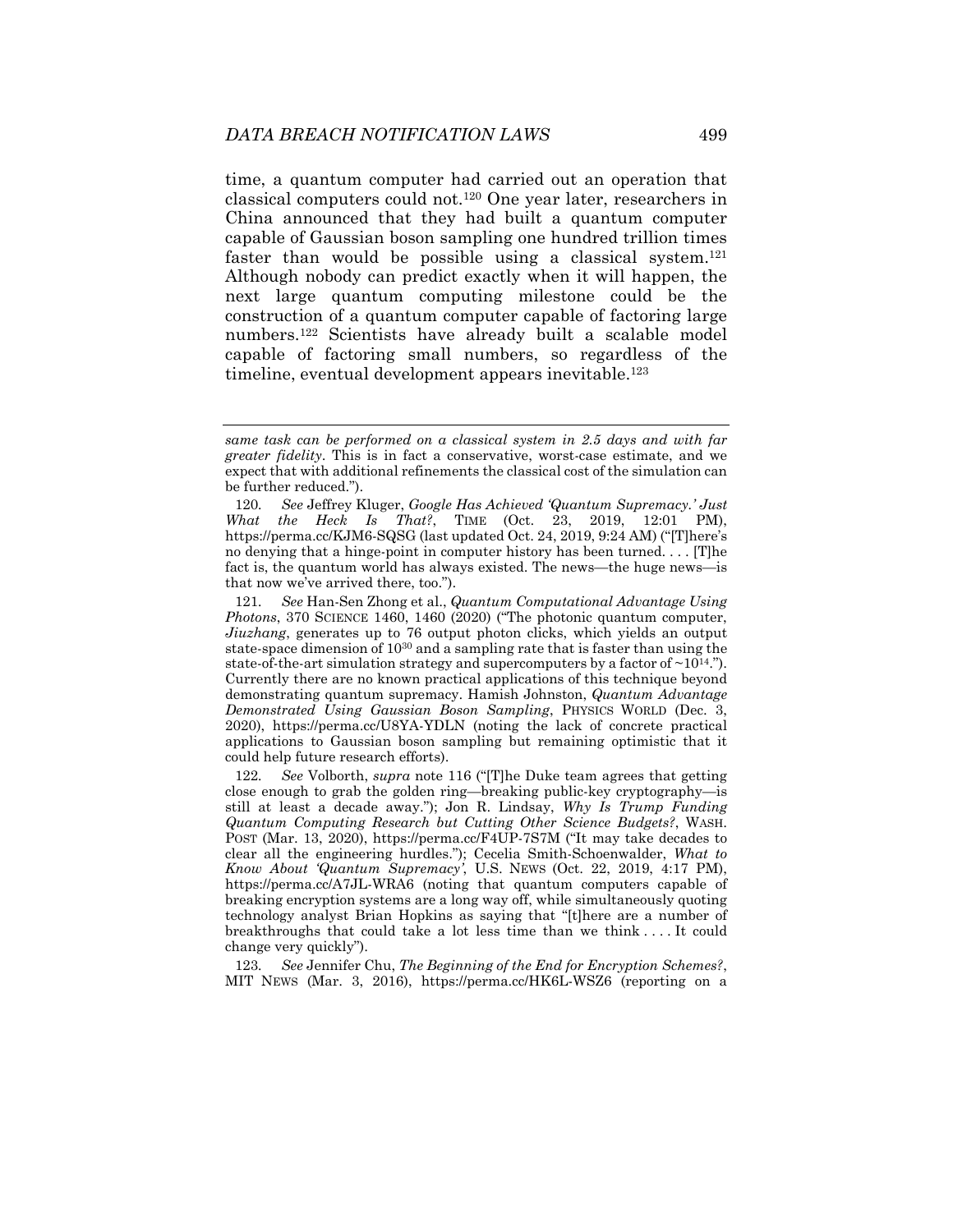With such developments lurking on the horizon, lawmakers need to think critically about whether society is prepared for the quantum future, and if not, what new laws and adjustments to existing laws they need to enact. Interplay between the current encryption exceptions of state data breach notification laws and quantum decryption deserves some attention on this front. Will the construction of a computer capable of quantum decryption require data holders to alert everyone whose personal information they have ever held of a potential breach? What does the role of data breach notification laws look like for newly collected or generated data beyond that threshold? Finally, what future consequences do current encryption exceptions hold because of their implicit assumption that common asymmetric encryption mechanisms promise indefinite security?

# IV. SHOR'S ALGORITHM AS A TRIGGER FOR CURRENT DATA BREACH NOTIFICATION LAWS

Once scientists realize a quantum computer capable of factoring with Shor's algorithm, not only will public-key encryption methods fail moving forward, but also any stockpiled encrypted data will no longer remain protected.124 Because state data breach notification laws are intended to protect people if their personal data become insecure, intuitively one might expect to receive a notification if all of her private information became accessible at once.125 However, encryption exceptions muddy this water. If the laws do not require any action by the data holder with respect to lost encrypted information, perhaps they convey no duty here. To address that inquiry, this Note will revisit the various groupings of encryption havens provided in the different states' data breach notification laws to discern

quantum computer factoring the number fifteen and its creator's belief that the machine will be "straightforwardly scalable").

<sup>124</sup>*. See Quantum Computing and Cybersecurity*, THALES (Oct. 23, 2019), https://perma.cc/TT7J-PZRX (cautioning that "encrypted data can be saved and decrypted at a later point in time" with a quantum computer); Arthur Herman, *Booz Allen Sounds the Alarm on China's Coming Quantum Harvest*, FORBES (Dec. 9, 2021, 11:48 AM), https://perma.cc/9SPV-BT69 (specifically identifying a concerted Chinese plan of stealing data with the intention to decrypt that information in the future with technology the country is actively developing).

<sup>125</sup>*. See supra* notes 42–44 and accompanying text.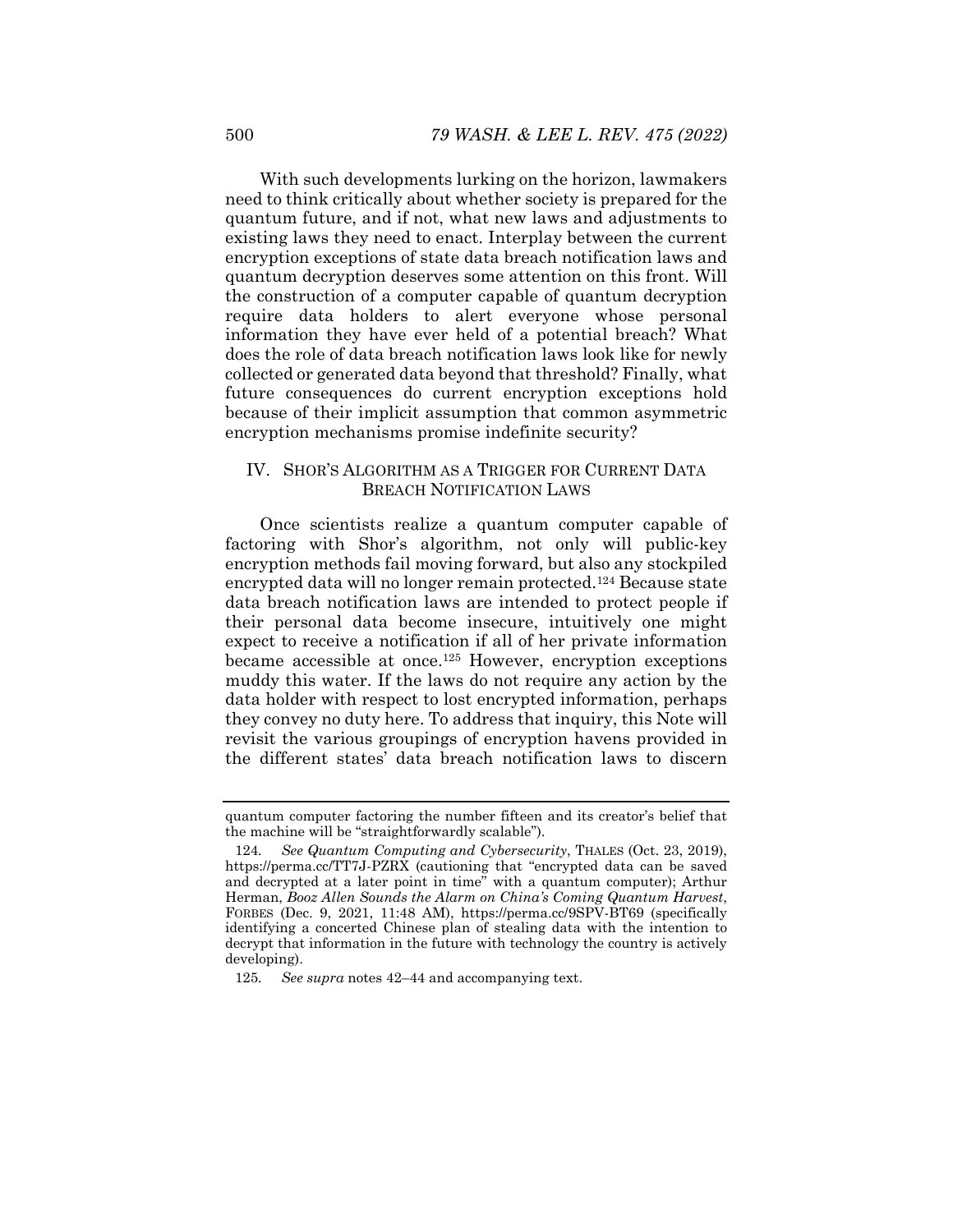whether they would mandate notification for all data that could possibly be compromised by quantum factoring.

#### A. *The Tennessee Model Revisited*

In a hypothetical state using the abandoned Tennessee encryption treatment, data holders would constantly issue breach notifications regardless of whether taken information had been encrypted.<sup>126</sup> Theoretically, people would already have been warned that their encrypted personal information was insecure prior to the emergence of quantum decryption.127 Data holders could reasonably argue that they had already met their statutory duty and hold no responsibility to issue further warning.128 Unfortunately, the original alerts would likely have fallen on deaf ears. Because this framework vastly overstates the current dangers of identity theft, citizens might have become numb to the repeated alerts.<sup>129</sup> Further, at the time people received the original notice, they would have no reason to take it seriously given common trust in the power of standard encryption.130 Quantum decryption would create a drastic swing in the relative accessibility of personal information for which the Tennessee model would already have provided a premature notification. By issuing data breach notifications too soon, this statute would convey danger as ineffectively as if no notification had been provided at all.

#### B. *The West Virginia Model Revisited*

Jurisdictions following the West Virginia model would also likely fail to address the danger of quantum factoring to consumers through their data breach notification laws. A law-abiding data trustee would have no reason to report, or even keep track of, instances in which potentially malicious parties accessed encrypted personal information under a statutory

<sup>126</sup>*. See* Rosemarie Lally, *Tennessee Strengthens Data Security Breach Notification Law*, SHRM (May 5, 2016), https://perma.cc/M3MB-6GU2 (noting that the old Tennessee data breach notification law would require immediate notification of a breach even if it only contained encrypted data).

<sup>127</sup>*. Id.*

<sup>128</sup>*. See supra* note 78.

<sup>129</sup>*. See supra* note 52 and accompanying text.

<sup>130</sup>*. See supra* notes 31–38 and accompanying text.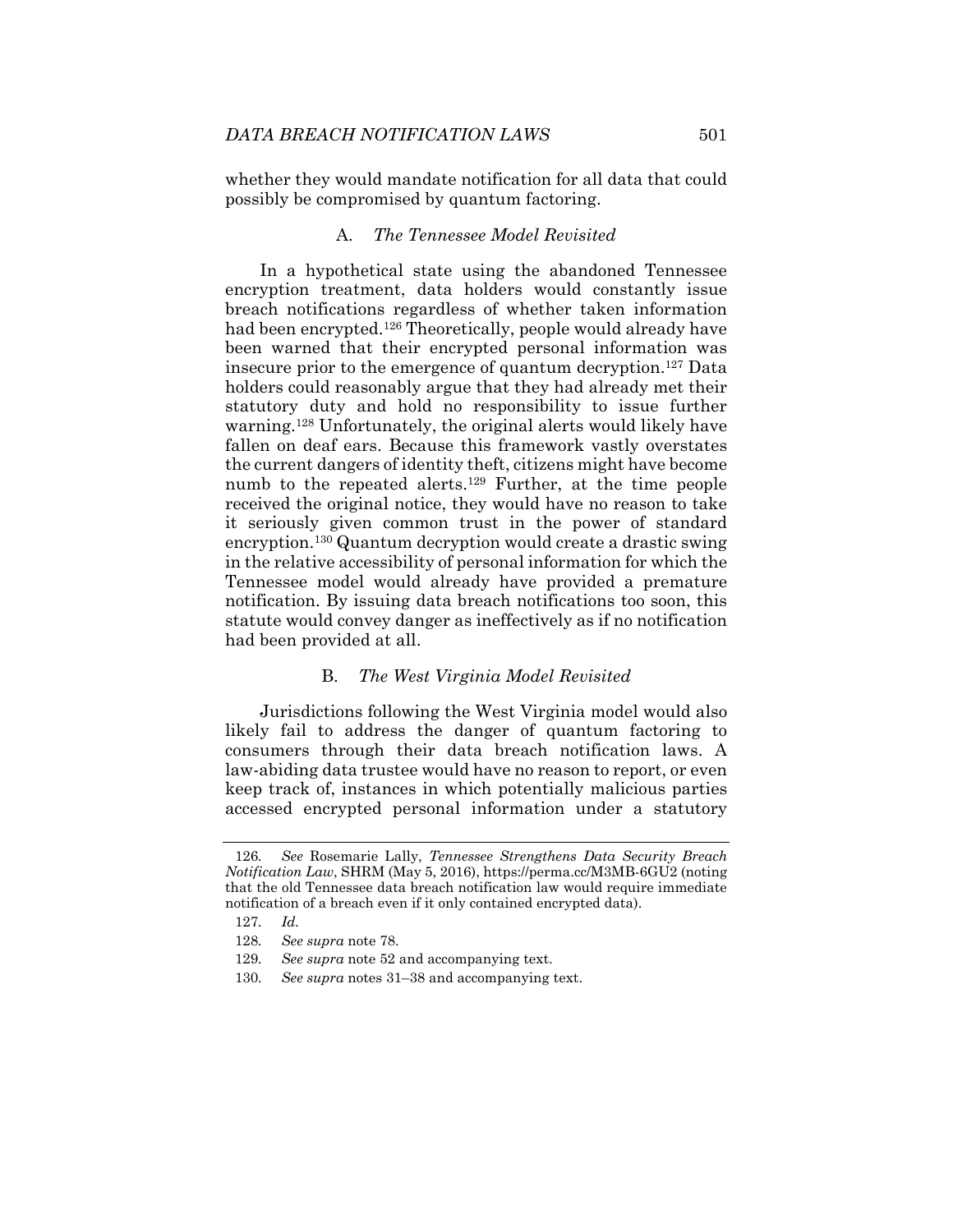regime that excludes encrypted information from the definition of a breach.131 The texts of these statutes simply do not contain a temporal element to mandate notification when unusable data previously compromised is presently rendered useful by an outside force (in this case, by quantum computing making asymmetric encryption insecure).132 In fact, most of these statutes call for sending notifications as quickly as possible following the discovery of a breach.133 Delayed notices for known breaches that originally seemed harmless would conflict with those provisions.

Recall that if an encryption key was stolen in one of the West Virginia model jurisdictions, subjects of previously compromised personally identifying data would likely be notified because loss of the key would constitute a fresh breach.134 The same rationale does not apply as easily to the use of quantum processes for decryption. In the original scenario, a "breach" would presumably have occurred because the fraudster stole essentially unencrypted data to the extent that the key made it easily readable.135 Those whose encrypted data had previously been compromised would get pulled into the requisite notification as a precautionary consequence.136 A fraudster using Shor's algorithm has everything she needs as soon as she accessed the encrypted information.137 She never needs to steal "unencrypted" data from the data holder, so there is never a breach to trigger notification.138 As such, the West Virginia model would not require data holders to notify people that their

138*. Id.*

<sup>131</sup>*. See, e.g.*, W. VA. CODE § 46A-2A-101(1) (2022) (defining a data breach to include only compromised unencrypted data).

<sup>132</sup>*. Id.* 

<sup>133</sup>*. See, e.g.*, MICH. COMP. LAWS § 445.72(4) (2020) (specifying that notification should be made without "unreasonable delay," seemingly tied to initial discovery of a breach).

<sup>134</sup>*. See supra* notes 69–71 and accompanying text.

<sup>135</sup>*. See* Swire & Ahmad, *supra* note 19, at 426 (illustrating how keys facilitate easy encryption and decryption of data).

<sup>136</sup>*. See supra* notes 70–71 and accompanying text.

<sup>137</sup>*. See Quantum Computing and Cybersecurity*, *supra* note 124 https://perma.cc/TT7J-PZRX ("[E]ncryption must be secured against Quantum Computers even before these exist, as encrypted data can be saved and decrypted at a later point in time.").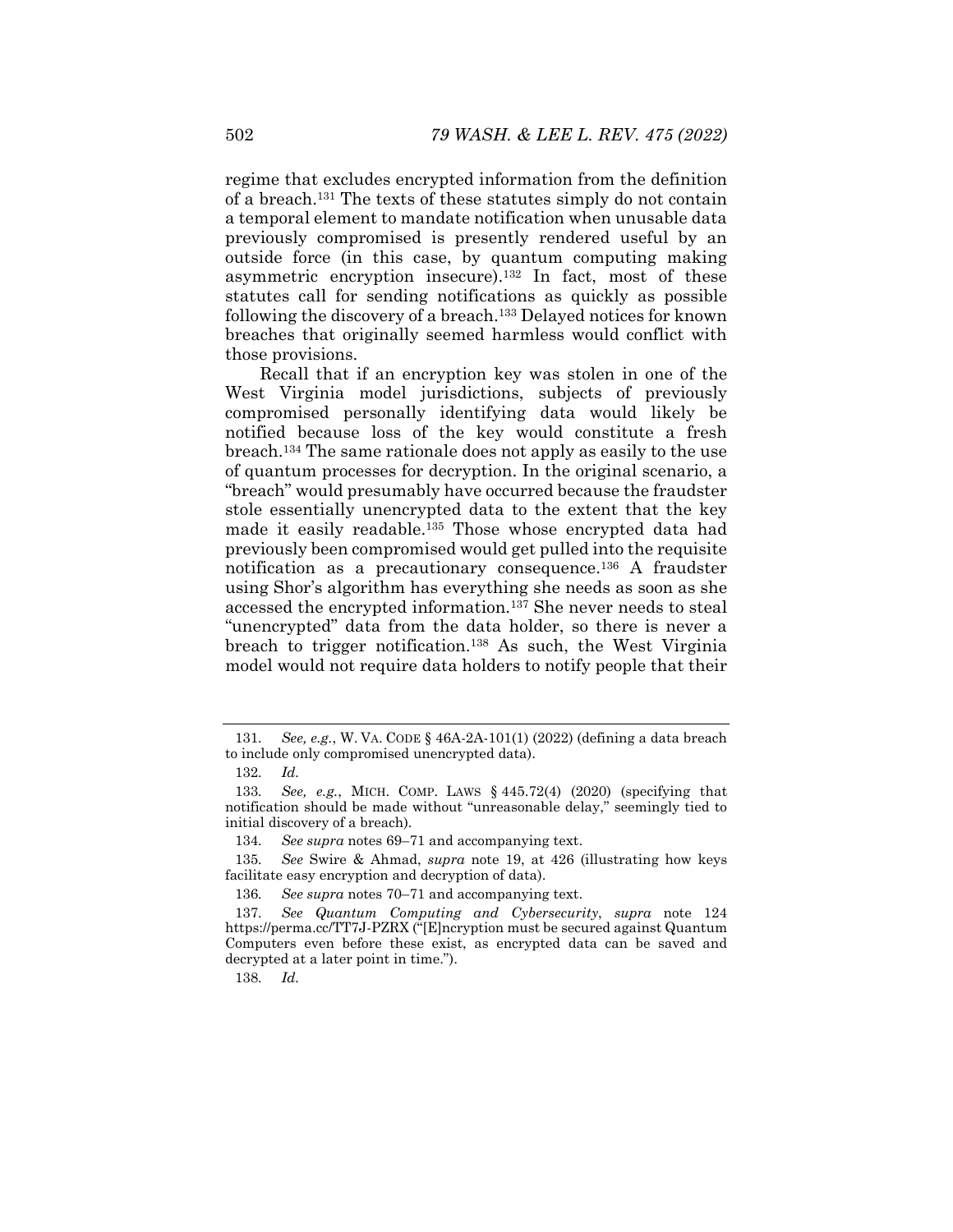encrypted data had been previously taken once quantum technology makes that data readable.

In fact, as legislators have currently worded the West Virginia model encryption havens, theft of encrypted data might not even trigger notification for future breaches that occur after quantum computers capable of breaking standard public-key encryption have emerged. That would depend heavily on whether the definitional understanding of the word "encryption" evolves. For example, "encrypt" can mean "encode."139 That definition would not require notification because stolen encrypted data would still be encoded; a hacker would simply have the requisite mathematical tools to discern the confidential key used for encoding. Alternatively, its meaning could be tied to federally established encryption standards.140 If such standards are adjusted to address the threat of quantum decryption, then it is conceivable that the asymmetric mathematical operations we currently consider "encryption" could fall out of the term's definition. Most data breach notification statutes do not provide precise mathematical definitions of what "encryption" means.141 Those jurisdictions that have stated what encryption means in more concrete terms currently have the benchmark fixed in a place that would present no obstacle to quantum decryption.142 Some states might have circumvented this problem by specifying unreadability as an additional condition for the encryption exception to kick in, but even this might not provide assurance

<sup>139</sup>*. Encrypt*, MERRIAM-WEBSTER DICTIONARY, https://perma.cc/M7DC-QFZM.

<sup>140</sup>*. See* Ross Thomas, *Advanced Encryption Standard (AES): What It Is and How It Works*, HASHEDOUT (Apr. 23, 2020), https://perma.cc/SDP2-ZAWM (explaining the use of AES, the NIST established encryption standard).

<sup>141</sup>*. See, e.g.*, W. VA. CODE § 46A-2A-101 (2022) (defining encryption as "transformation of data through the use of an algorithmic process to into a form in which there is a low probability of assigning meaning without use of a confidential process or key"). The West Virginia definition is unhelpful because encryption would still yield low probability of assigning meaning without the confidential key, but Shor's algorithm would make it impossible to fully protect the confidential keys from parties with advanced technological capabilities.

<sup>142</sup>*. See, e.g.*, 11 R.I. GEN. LAWS § 11-49.3-3 (2022) ("'Encrypted' means the transformation of data through the use of a one hundred twenty-eight (128) bit or higher algorithmic process into a form in which there is a low probability of assigning meaning without use of a confidential process or key.").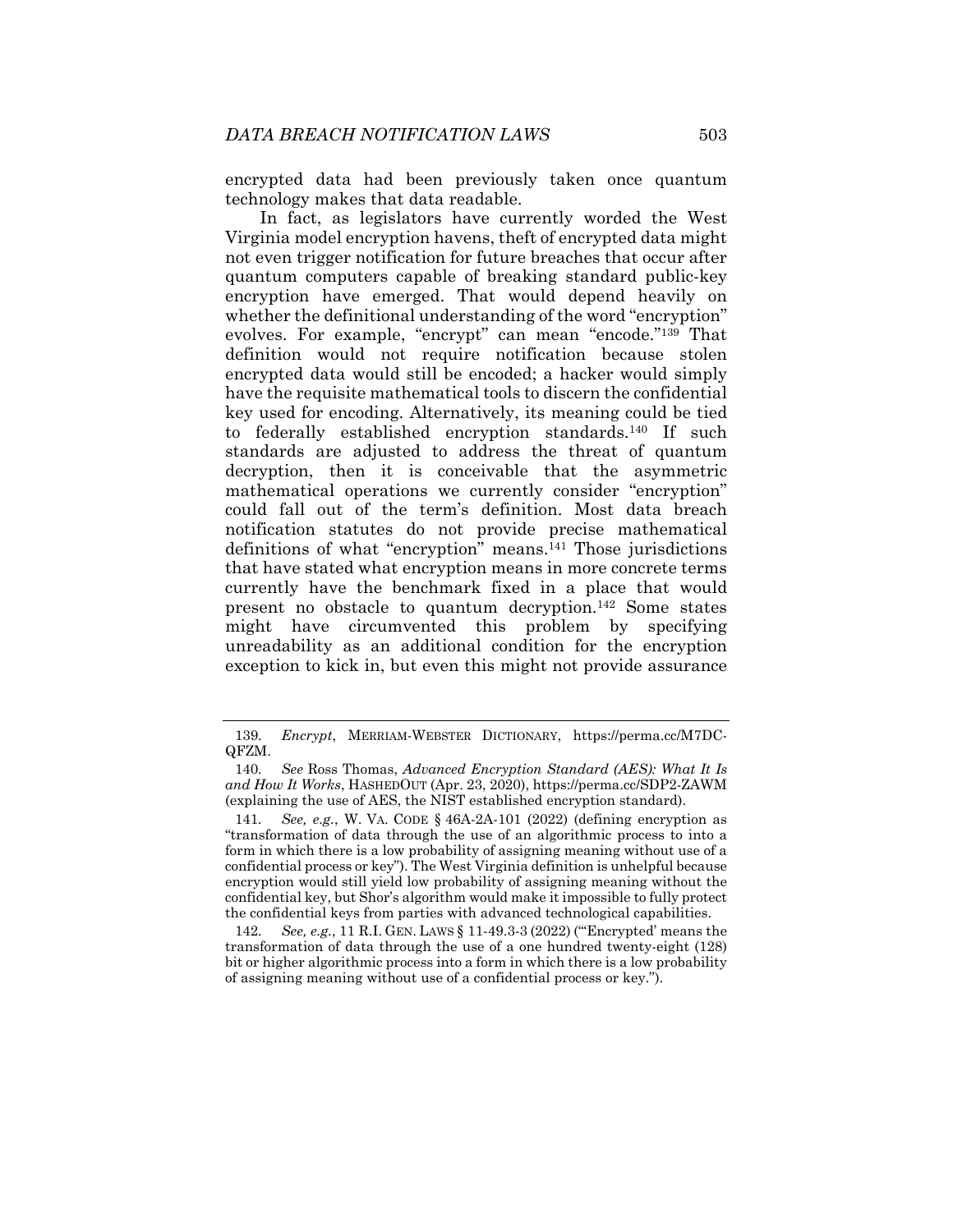of post-quantum notifications.143 In most cases, it appears that for the statutes of West Virginia model jurisdictions to require notification when what we currently understand as encrypted data has been compromised in a post-quantum world, their definitions of what constitutes "encryption" need to be revised.

# C. *The South Dakota Model Revisited*

Current South Dakota model laws would similarly fail to mandate notifications around quantum-decryption breaches. Like under the West Virginia model, these statutes have no concrete temporal element that would require data trustees to tell people that their encrypted personally-identifying information was compromised in a distant breach once quantum decryption renders that data insecure.144 Further, use of a quantum computer capable of decrypting encrypted information still appears to skirt around the South Dakota notification requirements because encrypted data would fall under the encryption havens.145

In fact, the expanded definition of a breach under these statutes could make it more likely that quantum decryption would not require notification moving forward.<sup>146</sup> By explicitly enumerating an exception to the encryption haven notification shield, these laws preclude the judiciary from inferring additional exceptions.147 By clarifying that compromise of a key

<sup>143</sup>*. See* WIS. STAT. § 134.98 (2022) (specifying that loss of personal information requisite for a breach must contain an element that is "not publicly available information and is not encrypted, redacted, or altered in a manner that renders the element unreadable"). Of course, pressing this as a reason for post-quantum notifications could spur debate about what readability means. When untouched, encrypted information would remain largely meaningless, but more people would have the technological capabilities to revert the data back into its coherent form.

<sup>144</sup>*. See* S.D. CODIFIED LAWS § 22-40-19 (2020) (making no mention of the data holder's responsibilities to keep track of potentially leaked encrypted data in case a key later becomes compromised); *see also supra* notes 134–138 and accompanying text.

<sup>145</sup>*. See supra* notes 139–142 and accompanying text.

<sup>146</sup>*. See* S.D. CODIFIED LAWS § 22-40-19 (2022) (including encrypted information taken with an encryption key in the definition of a security breach).

<sup>147</sup>*. See* Andrus v. Glover Constr. Co., 446 U.S. 608, 616–17 (1980) ("Where Congress explicitly enumerates certain exceptions to a general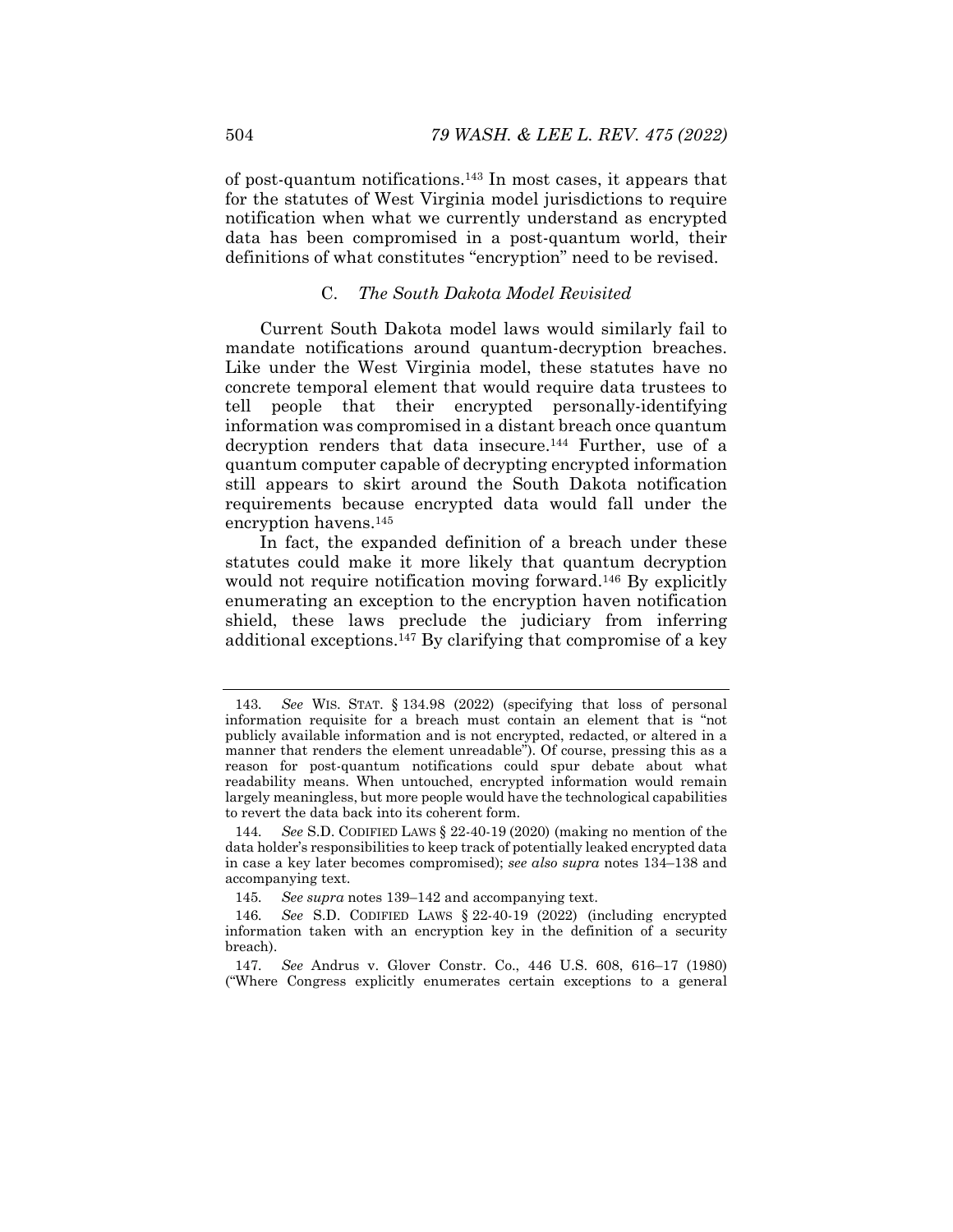with encrypted data constitutes a breach, these jurisdictions have implicitly endorsed the position that encryption status depends not on data readability, but rather on whether mathematical operations have scrambled the information. That level of legislative specificity ultimately impairs the efficacy of these laws in a post-quantum world by preventing an evolving interpretation of "encryption" that would require notification whenever personally identifiable information has been breached in a readily accessible format.

#### D. *The California Model Revisited*

The California model addresses some of these problems, but still would not necessitate widespread notification as a result of quantum decryption. By excluding language about encryption from the definition of a data breach, but instead adding it to notification requirements, these statutes are more likely to allow delayed notification when formerly taken encrypted data becomes compromised by the development of quantum factoring.148 This follows the same rationale that would require notification in California should someone steal an encryption key corresponding to encrypted data that had been compromised years earlier.149 Of course, the issue of how to interpret "encryption" would persist.150 Presumably these jurisdictions would not require notification because they tend to specify cut-outs for stolen encrypted data combined with access to the corresponding keys.151 Again, current data breach notification laws appear likely to fail at protecting consumers once effective quantum decryption becomes possible.

prohibition, additional exceptions are not to be implied, in the absence of evidence of a contrary legislative intent.").

<sup>148</sup>*. See* CAL. CIV. CODE § 1798.82 (West 2022) (requiring notification of a breach to residents whose unencrypted personal information was taken during the breach).

<sup>149</sup>*. See supra* notes 72–74 and accompanying text.

<sup>150</sup>*. See supra* notes 139–143, 146–147 and accompanying text.

<sup>151</sup>*. See* CAL. CIV. CODE § 1798.82 (West 2022) (requiring notification of a breach to a person "whose encrypted personal information was . . . acquired by an unauthorized person and the encryption key or security credential was . . . acquired").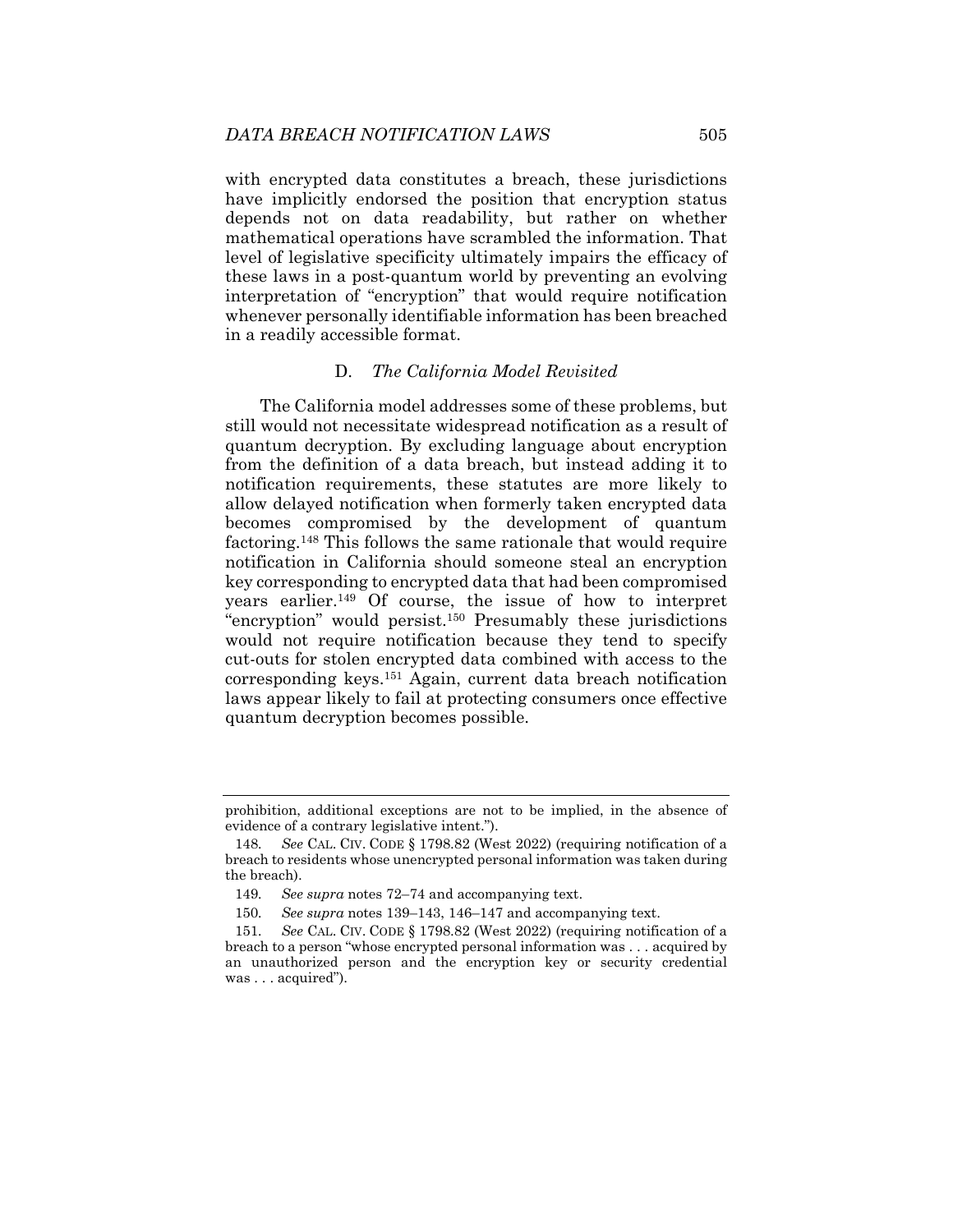#### E. *The Wyoming Model Revisited*

Curiously, Wyoming's data breach notification law might have the greatest potential to force meaningful notifications about compromised personal information once quantum decryption becomes possible. Excluding all mentions of encryption removes the notification exception that could plague other jurisdictions' untouched data breach laws once quantum computers can decrypt.152 Once a breach has been discovered, "a reasonable and prompt investigation to determine the likelihood that personal identifying information has been or will be misused" could certainly point toward notification if a company determined that the hacker of encrypted data also had the technological capabilities to decrypt with quantum computing.153 When data holders become aware of the danger posed by quantum decryption, they will need to acknowledge a real risk of misuse should malicious parties access any encrypted data moving forward.

The Wyoming statute still would not necessarily mandate retroactive reporting for encrypted data taken before quantum decryption because investigations start as soon as the data trustee "becomes aware of a breach of the security of the system."154 Presumably, most prior investigations would have quickly closed given encryption's strong current security, and the law does not require reexamination. Still, unlike most jurisdictions, the Wyoming data breach notification law would almost certainly require notifications following the development of quantum decryption. This differs from the abandoned Tennessee model, because the relevant change in quantum capabilities would create an increase in notifications, making the heightened danger of data theft more noticeable to consumers.

While the many different data breach notification laws have their unique nuances, it appears that they will collectively fail to require meaningful notifications about theft of encrypted personal information once quantum computers have decryption

<sup>152</sup>*. See* WYO. STAT. ANN. § 40-12-501 (2022) (defining a security breach as "unauthorized acquisition of computerized data that materially compromises the security, confidentiality or integrity of personal identifying information").

 <sup>153.</sup> WYO. STAT. ANN. § 40-12-502 (2022).

<sup>154</sup>*. Id.*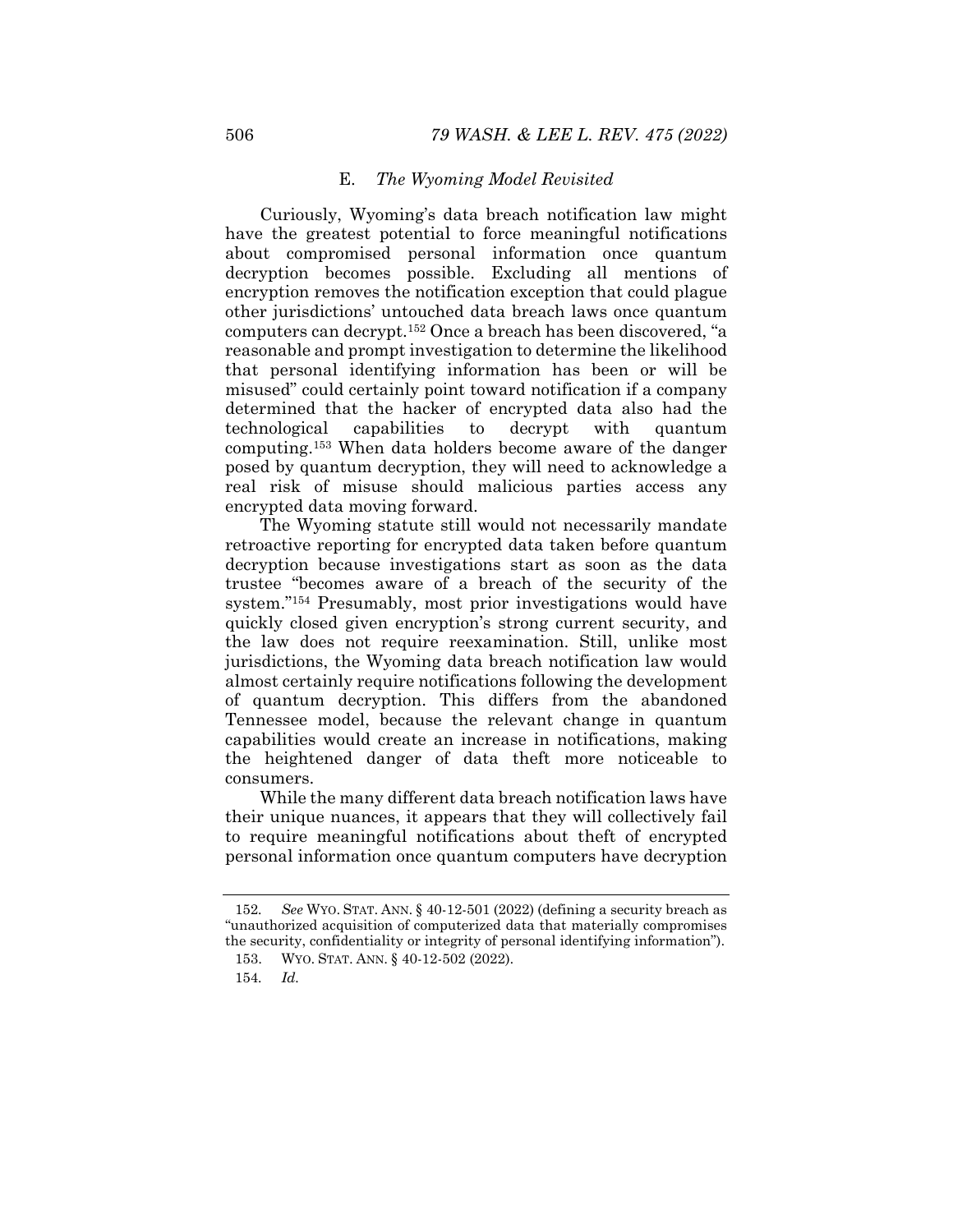capacities. Certainly, these statutes set only a lower bound for data holder responsibility, and the data trustees might independently rise to the occasion and choose to issue nonmandatory notices.155 But betting on companies to act in a manner that might be against their best interest could certainly backfire.156 Changes to the national data breach notification law landscape must be considered and enacted in anticipation of quantum decryption to minimize its potential harm.

#### V. A PROPOSED FEDERAL DATA BREACH NOTIFICATION FRAMEWORK BETTER SITUATED TO HANDLE QUANTUM **ENCRYPTION**

Because the emergence of quantum encryption would pose a security threat to the personal information of all American citizens, a federal data breach notification statute might provide the most efficient and effective means to address holes in the current state-law patchwork. Roughly fifteen years passed between California adopting the first data breach notification law and Alabama, the last holdout, passing its own.<sup>157</sup> Such a prolonged timeline on these laws' inductions indicates that individual adjustments to every jurisdiction's statute would move far too slowly to adequately address the problem. Of

 <sup>155.</sup> A commitment to notify people about the security of company-owned data could be construed as falling under the broad umbrella of corporate social responsibility (CSR). *See* Brian Edmondson, *What Is Corporate Social Responsibility?*, BALANCE, https://perma.cc/89V3-22EL (last updated Oct. 20, 2021) ("Corporate social responsibility can refer to any effort to improve a company's eco-friendliness and increase its social impact."). Evidence supports the notion that engaging in CSR can benefit companies, so generous reporting might be a wise business decision. STEVE ROCHLIN ET AL., PROJECT ROI 17–20 (2015), https://perma.cc/JQ7X-SFZ2 (documenting various benefits of CSR including customer satisfaction, employee satisfaction, and higher sales volumes).

<sup>156</sup>*. See, e.g.*, *IBM Study Shows Data Breach Costs on the Rise*, *supra* note 45 (finding that companies face steep financial consequences when they report a data breach).

<sup>157</sup>*. See* Elizabeth Larson, *New Legislation to Strengthen Data Breach Notification Law*, LAKE CNTY. NEWS (Feb. 25, 2019, 12:42 AM), https://perma.cc/J973-38C6 (highlighting that California passed the first data breach notification law in 2003); *Data Breach Notification Effective June 1 in Alabama*, ALA. RETAIL (Mar. 28, 2018), https://perma.cc/2B8N-FYRL (proclaiming passage of Alabama's data breach notification law in 2018, and recognizing it as the fiftieth state to codify one).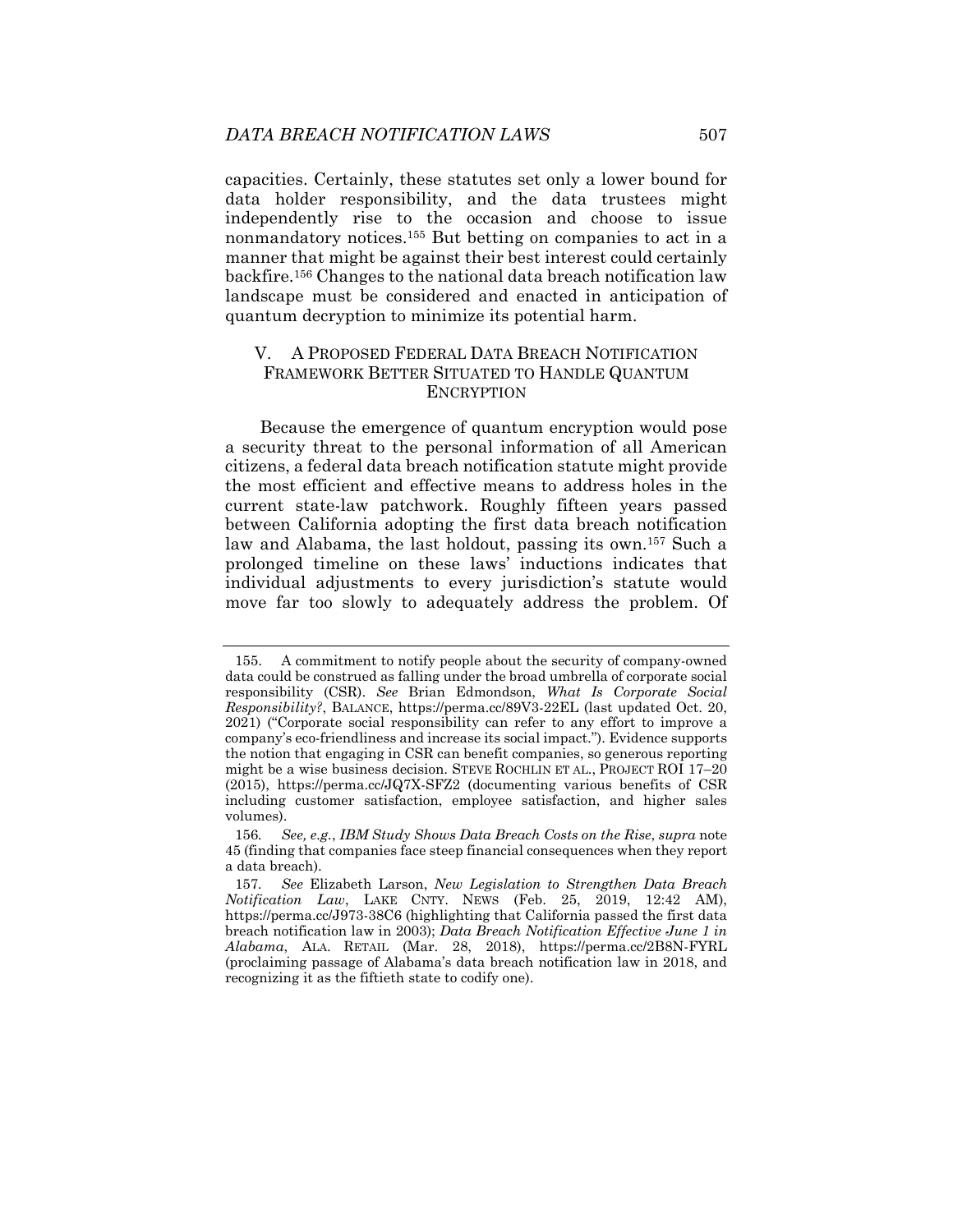course, every jurisdiction should still attempt to fix any weaknesses within its own laws, but a blanket nationwide data breach notification that answers to concerns about under-notification due to quantum decryption would provide much needed protection to constituents of jurisdictions that drag their feet in implementing desirable updates.

Although no federal data breach notification law currently exists, federal legislators have periodically expressed interest in passing one.158 Historically, debate over whether a federal law would preempt state data breach notification laws has created a point of contention and prevented necessary congressional consensus.159 Some have argued that preemption is necessary because implementing a single data breach notification statute would create simplicity and help data holders with limited financial capacity comply with numerous confusing legal reporting requirements.160 Others worry that a federal body would not willingly adopt stronger data breach notification protections than already-existing local equivalents.161 For some

<sup>158</sup>*. See* S. REP. NO. 111-290, at 1 (2010) (providing the Senate Committee on the Judiciary's recommendation to pass Senate Bill 139 which would have codified a federal data breach notification law); Data Security and Breach Notification Act, S. 2179, 115th Cong. (2017) ("A [b]ill [t]o protect consumers by requiring reasonable security policies and procedures to protect data containing personal information, and to provide for nationwide notice in the event of a breach of security.").

<sup>159</sup>*. See* Grant Gross, *Lawmakers Push for Federal Data Breach Notification Law*, PC WORLD (July 18, 2013, 12:42 PM), https://perma.cc/9RLR-MJ4N ("The debate over whether a national law should preempt state laws . . . has held up a national breach notification bill in Congress for years . . . .").

<sup>160</sup>*. See* Cameron F. Kerry & John B. Morris, Jr., *Preemption: A Balanced National Approach to Protecting All Americans' Privacy*, BROOKINGS (June 29, 2020), https://perma.cc/DP2T-VR5D (acknowledging that selective or incomplete preemption would undermine "the goal of a national standard for privacy practices, compliance systems and consumer expectations").

<sup>161</sup>*. See* Letter from the Nat'l Ass'n of Att'ys Gen. to Congress (July 7, 2015), https://perma.cc/MXT4-PXVQ (asserting the concern of forty-seven state attorneys general that "[p]reempting state law would make consumers less protected than they are right now" and that "[i]f states are limited by federal legislation, [they] will be unable to respond to [consumer] concerns"); *Reporting Data Breaches: Is Federal Legislation Needed to Protect Consumers?: Hearing Before the Subcomm. on Com., Mfg., & Trade of the H. Comm. on Energy & Com.*, 113th Cong. 3 (2013) (statement of Janice D. Schakowsky, Ill. Rep.), https://perma.cc/AH54-JTBR ("[M]y view is that any federal law should not weaken strong State laws. In addition, any federal response should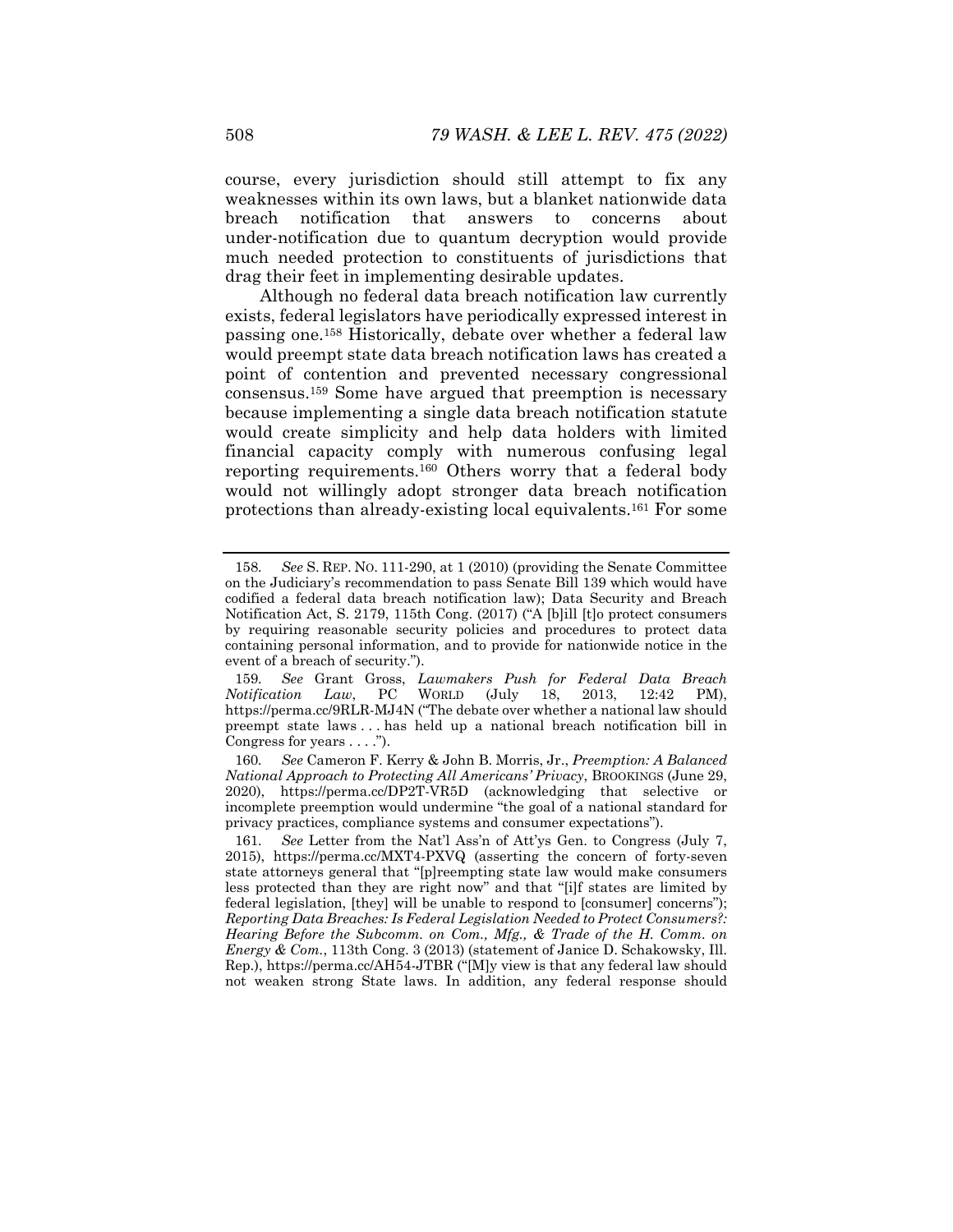citizens, preemption by a weaker federal statute would mark an undesirable step in the wrong direction.162 Indeed, the idea that federal preemption can permit actors to engage in bad behavior that local jurisdictions have already curtailed is not new in the sphere of cyber regulation.<sup>163</sup>

Because this Note primarily focuses on the issue of whether data breach notification laws adequately protect against the impending threat of quantum decryption, concerns about the current costs of differing state laws take a backseat. With over fifty different data breach notification laws already in effect, adding one more in the form of a non-preemptive federal statute would not create complexity issues so much as it would fail to address them. In an ideal world, a federal data breach notification law would provide far stronger protections than any state equivalent. In that scenario, preemption would have no drawbacks and emerge as the obvious choice. Recognizing the improbability of such action, a federal data breach notification law that supersedes its state counterparts only if the local statute affords less protection would provide the greatest opportunity to address the quantum decryption problem.

Beyond the advantage of universal coverage, a federal data breach notification law would provide greater protection against quantum decryption because a singular federal decisionmaker empowered to make determinations about the dangers presented by quantum computing would likely have the best access to guiding information. Specifically, state officials or individual data holders will not be able to as effectively evaluate when public-key encryption will no longer provide adequate protection, triggering alerts under hypothetically updated data breach notification laws. As a threshold matter, laypeople might have difficulty identifying if a quantum computer capable of compromising encryption has been made, particularly because

establish a baseline so that every American can be assured some level of data protection, not just notification after the fact."); *id.* at 6 (statement of Henry A. Waxman, Cal. Rep.) ("[F]ederal legislation must not move backward by undermining those States with strong breach notification laws.").

<sup>162</sup>*. Id.* 

<sup>163</sup>*. See generally* OpenRisk, LLC v. MicroStrategy Servs. Corp., 876 F.3d 518 (4th Cir. 2017) (determining that the federal Copyright Act preempts state conversion and computer fraud claims under the Virginia Computer Crimes Act).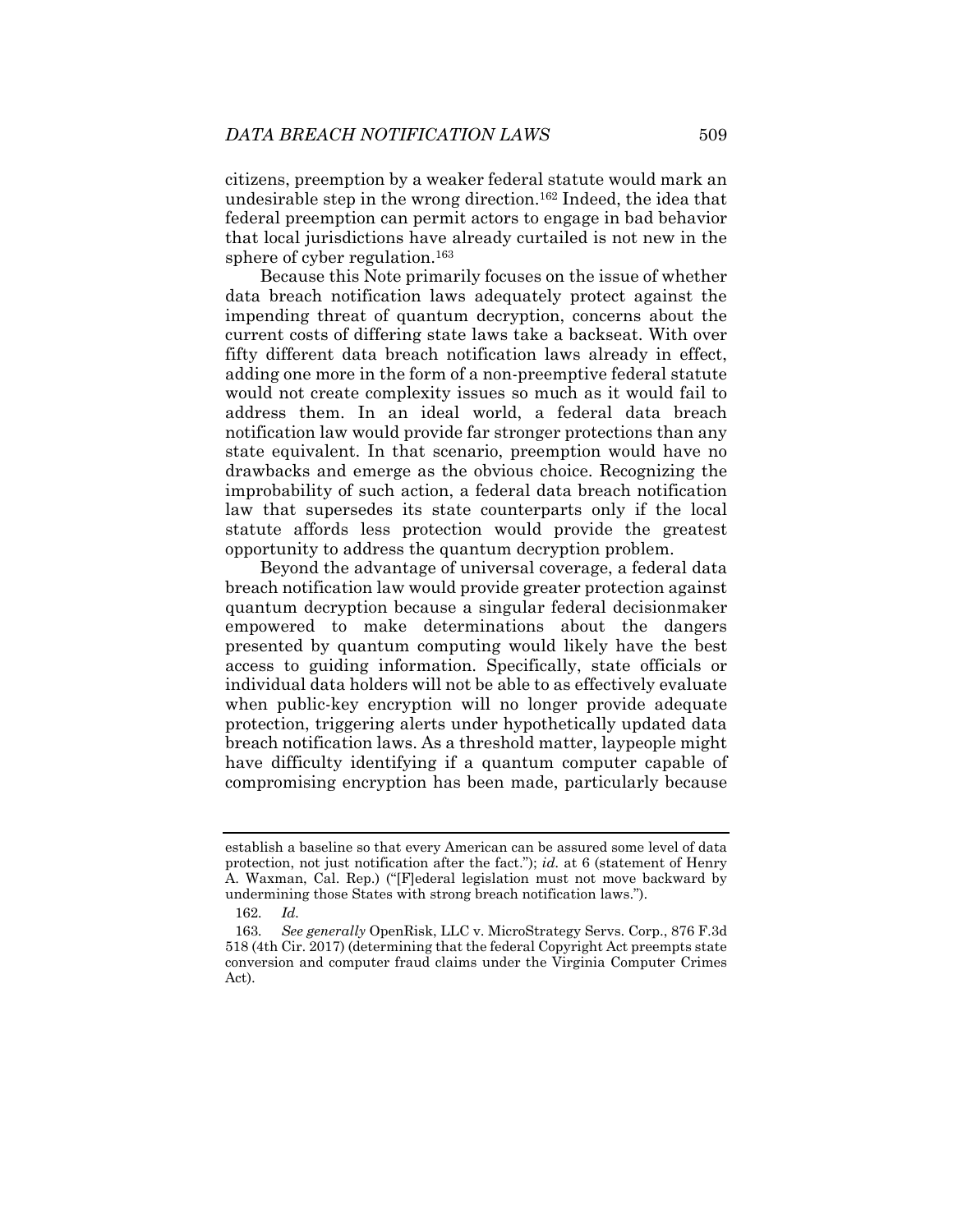other competitors in the quantum race will want to cast doubt on potential successes of their rivals.164 A central authority might have stronger expertise to sift through conflicting accounts. Such an actor would also be better situated to access information about quantum developments that are not made available to the American public. Intelligence on the developments of hostile foreign powers, or even within domestic government labs might not be widely circulated.165

Once a quantum computer capable of factoring is recognized to have been built, decisionmakers would still need to determine at what point it actually threatens personal information and merits notification required by law. Developers of a quantum computer will surely be familiar with the classic science fiction trope examining the moral concerns and horrible outcomes of humans developing technology that society is not prepared for.166 To that end, the developers of a factoring quantum computer might not willingly choose to share their machine after contemplating its ethical implications.167 Are data breach notifications necessary for a technological advancement contained to a single lab? Perhaps not.

<sup>164</sup>*. See* Marr, *supra* note 118 (documenting an instance in which Google claimed to have made a significant advance with its quantum computing program and IBM immediately pushed back by casting doubt on the validity of Google's assertion).

 <sup>165.</sup> The United States and China have invested heavily in quantum development. *See supra* note 115 and accompanying text. Indeed, quantum development has been likened to a modern space race. *See* Walter G. Johnson, Comment, *Governance Tools for the Second Quantum Revolution*, 59 JURIMETRICS J. 487, 489–92 (2019) (discussing the race for quantum developments and the corresponding concern about potential harm it could present to national security). Suffice it to say, government actors will pay close attention as this unfolds. *Id.* at 497–98 (noting NSA interest in quantum decryption, and leak of that information by Edward Snowden).

<sup>166</sup>*. See, e.g.*, EX MACHINA (Universal Pictures 2014) (examining how advanced AI could challenge the notion of what it means to be human and demonstrating what could go wrong if human-like AI is developed before that question is answered); MINORITY REPORT (20th Century Fox 2002) (imagining a world in which advanced technology results in false criminal convictions for innocent people).

<sup>167</sup>*. See* David B. Resnik & Kevin C. Elliott, *The Ethical Challenges of Socially Responsible Science*, 23 ACCOUNTABILITY RSCH. 31, 38–39 (2016) (advocating for socially responsible dissemination of scientific discovery and providing examples of how virology research is vetted over concerns that it might be used for terrorism before release).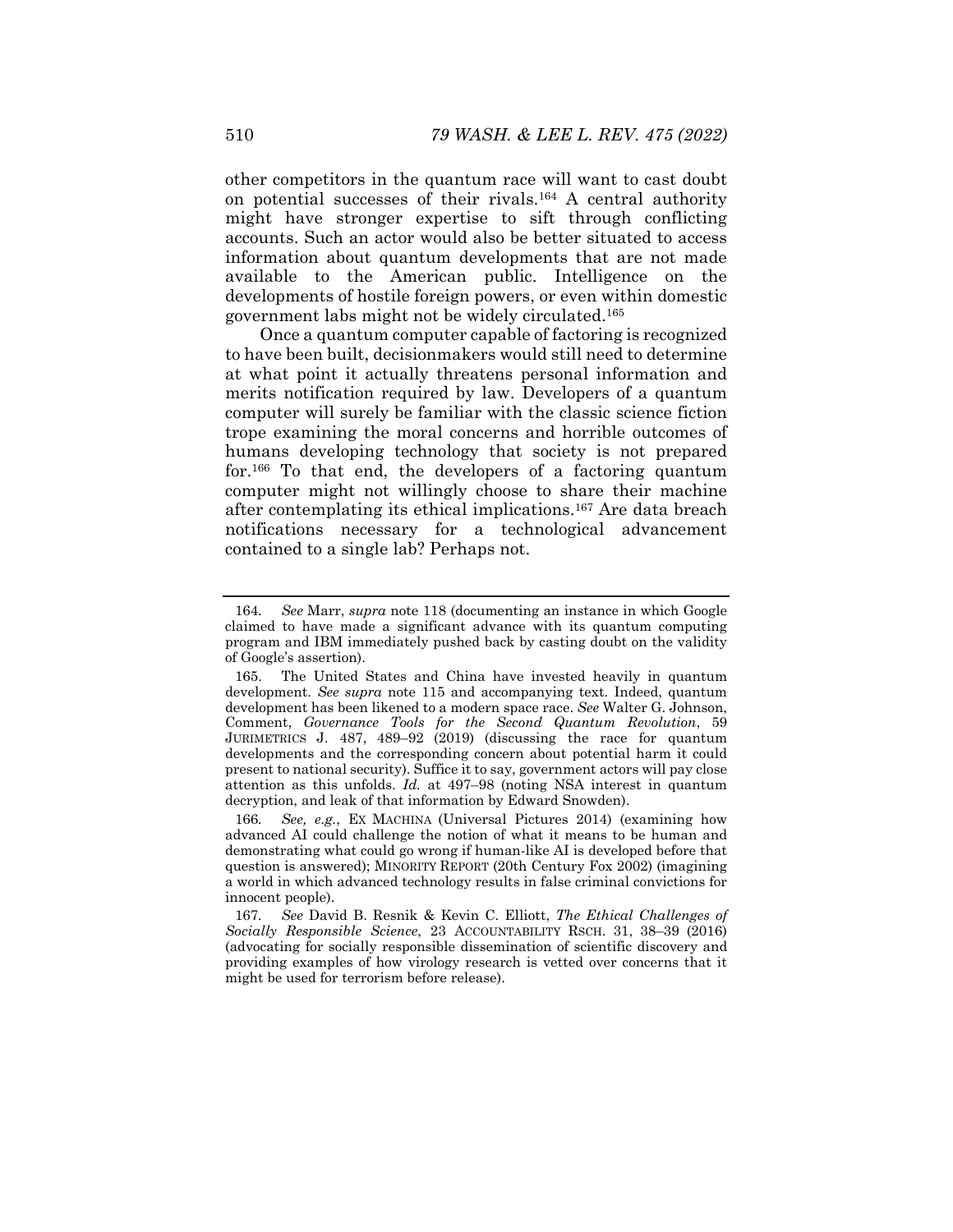But that begs the follow-up question, what is the threshold at which quantum computing has spread enough to demand these notifications? The answer to that concern is murky now, and unlikely to become clear even as technology develops. If widespread access and use of quantum computers maps onto the proliferation of classical computers, decades might pass between the creation of a factoring quantum machine and its presence in most households.168 However, classical computers grew more powerful at an exponential clip for decades.169 Viewed as the natural extension of classical computing, one might expect rollout of quantum computers to occur at a prodigious rate.<sup>170</sup> Quantum decryption could also become widely available on a much shorter timeline than it took for public access to classical computers because of cloud computing—the act of outsourcing storage of data or expensive computations to powerful machines via the internet.171 Some pioneers in the industry have already developed a business model around allowing interested businesses to purchase cloud access to their quantum computers.172 Theoretically, a malicious party could rent quantum computing capacity to decrypt stockpiled data.

Regardless of the actual threat timeline, if individual data holders or states must independently assess when quantum decryption has developed or access to it has spread enough to

170*. See id.* (acknowledging that physical impediments to continued advancements of processing power might be quickly approaching and suggesting quantum physics as a potential path forward).

171*. See* Eric Griffith, *What Is Cloud Computing?*, PC MAG., https://perma.cc/4K4H-ZP93 (last updated June 29, 2020) (providing a basic overview of how cloud computing works and various ways in which it is currently used).

172*. See* Stephen Shankland, *Microsoft Opens Its Azure Quantum Computer Cloud Service to the Public*, CNET (Feb. 1, 2021, 12:00 PM), https://perma.cc/K87F-EQRV (last updated Feb. 3, 2021, 9:59 AM) (reporting on Microsoft's public commercialization of a quantum-computing cloud with Azure Cloud, and how it has joined Amazon, Google, and IBM, which also all provide quantum services over the cloud).

<sup>168</sup>*. See* Timothy Williamson, *History of Computers: A Brief Timeline*, LIVE SCI. (Dec. 1, 2021), https://perma.cc/JGS6-93WW (demonstrating the prolonged timeline over which people conceived the idea of a computer, first models were built, and computers became commonplace).

<sup>169</sup>*. See* Carla Tardi, *Moore's Law*, INVESTOPEDIA, https://perma.cc/U5M7- BCT8 (last updated Feb. 23, 2021) (defining Moore's Law as the "perception that the number of transistors on a microchip doubles every two years," and noting that it has roughly held true since Moore first contemplated it in 1965).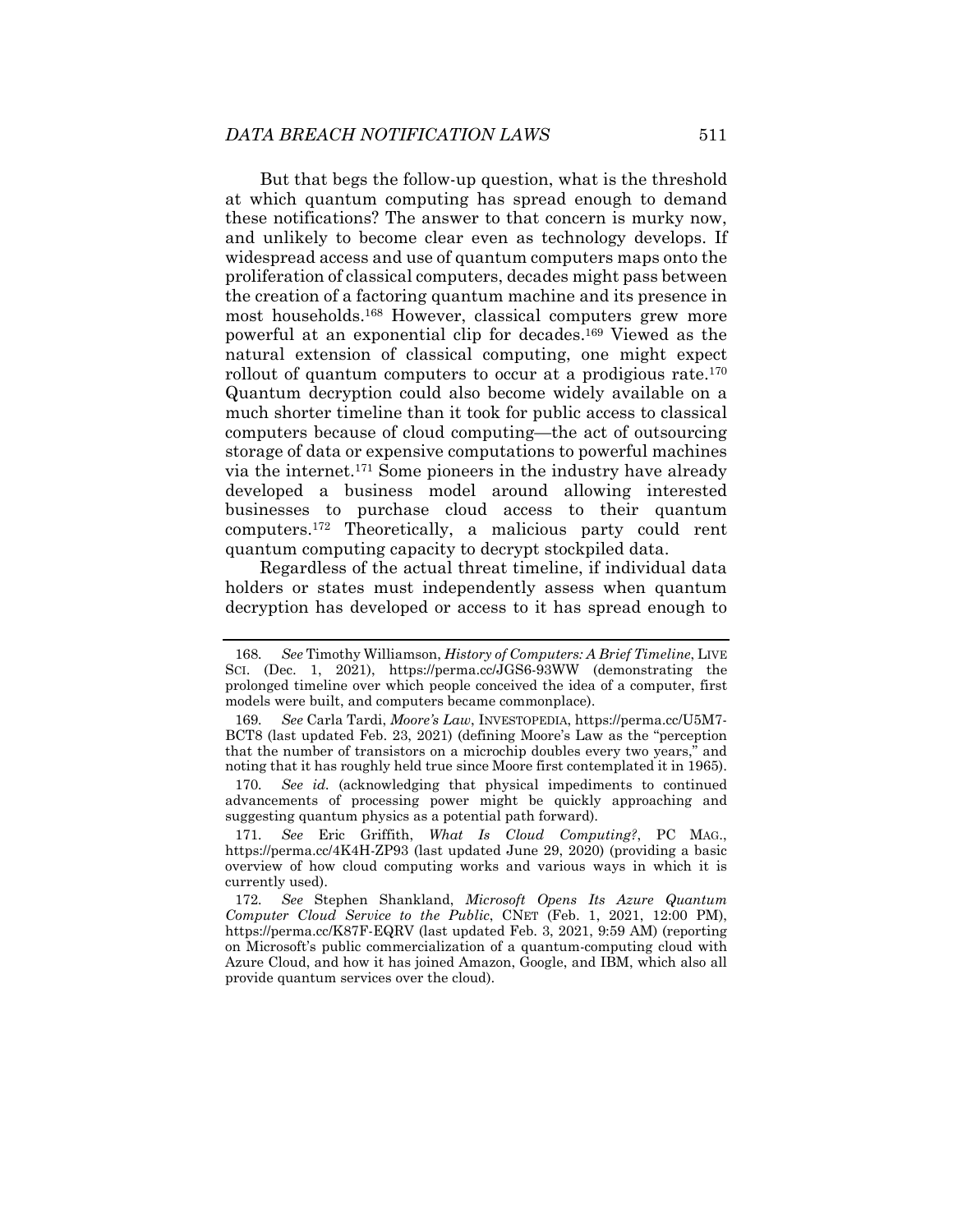require notification under varying data breach notification laws, they will inevitably reach different conclusions. Empowering an actor at the federal level to unilaterally decide when quantum decryption has become an issue would provide the benefit of a uniform interpretation made by an actor with access to the expertise and information needed to adequately evaluate the problem. The National Institute of Standards and Technology (NIST) currently "develops and disseminates the standards that allow technology to work seamlessly and business to operate smoothly," making it a prime candidate to assume these duties.173

To sufficiently address quantum decryption, a federal data breach notification law would need to provide notifications for personal data that had not been compromised prior to quantum advancement but will become readable afterwards. That would require data holders to be prepared to tell people what personal information quantum decryption could potentially compromise. To address that issue, this Note proposes that the statute define a breach of personal information without mention of encryption or any other exclusion, like in the California model.174 It should also require data owners to hold some record of what personal information they have held about a person for a fixed number of years. Finally, the statute should contain provisions that require notification, both forward- and backward- facing, at tiered thresholds based on readability in alignment with concrete technological milestones.

Keeping the definition of what constitutes a breach separate from any reporting exclusion helps ensure that a possibility for future notifications is not foreclosed by a present exclusion that could become obsolete. As discussed previously, many current state data breach notification laws define a breach such that none has occurred if only encrypted data was stolen.<sup>175</sup> This method fails to register the possibility of future technological developments rendering that encrypted data readable.176 In such instances, issuing a notification would be desirable, but it is impossible to point to any "breach" that could

176*. See supra* notes 134–138, 145–148 and accompanying text.

<sup>173</sup>*. Standards: Overview*, NIST, https://perma.cc/JVR4-W5CX.

<sup>174</sup>*. See supra* Part II.C.

<sup>175</sup>*. See supra* notes 56–62 and accompanying text.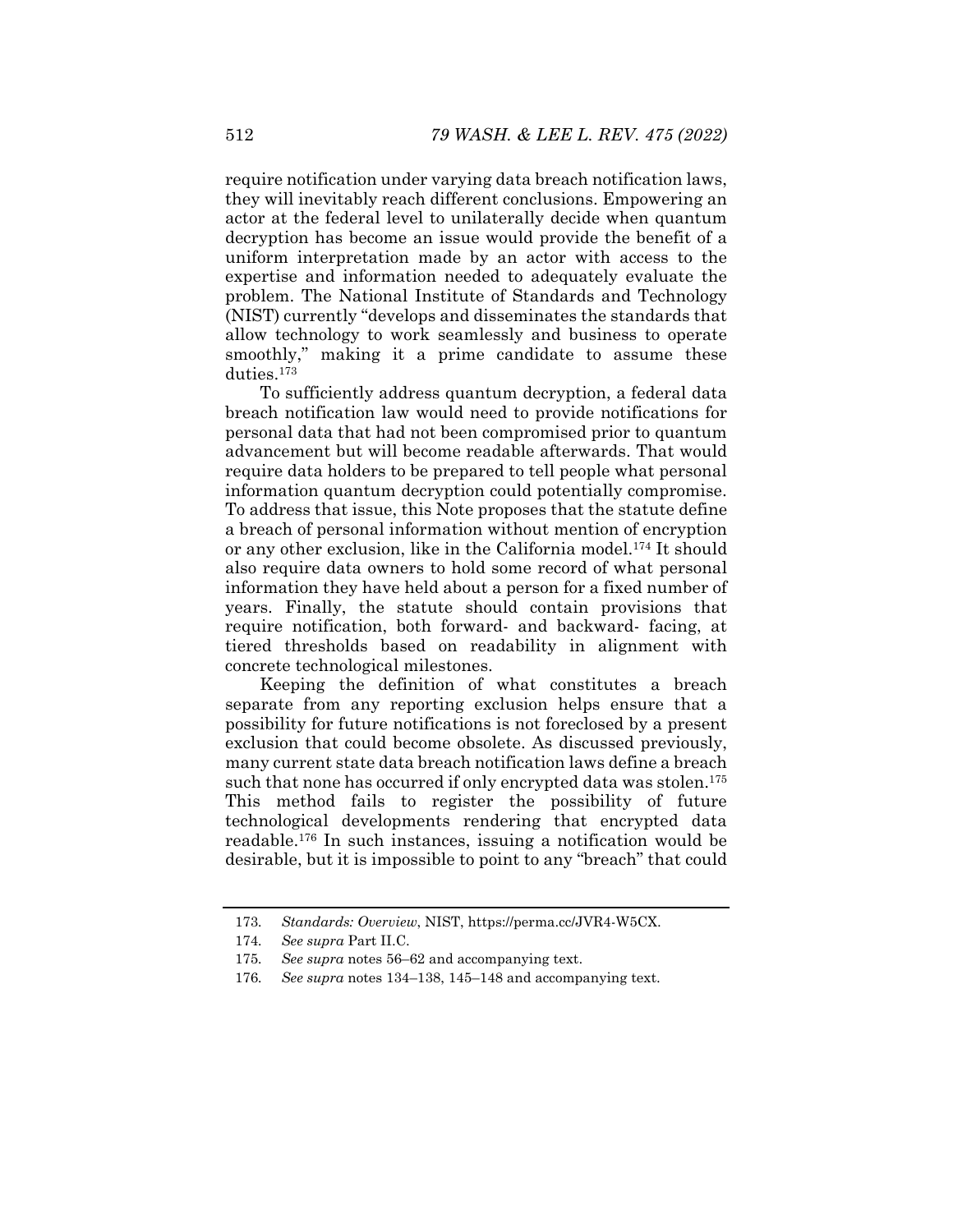form the basis of the alert.177 A federal data breach notification statute aiming to curb the harm of quantum decryption should separate any reporting exception from the definition of a breach to avoid this problem.

Next, the statute must require data owners to keep record of the data they have held for a set period of time. Having accepted the premise that breaches today could yield compromises of personal information in the future as technology develops, data trustees must know what information could have been taken if they are to be expected to provide people with meaningful notification down the road. Of course, preventing data trustees from destroying unneeded data would perpetuate the possibility of the data itself being stolen.178 Thus, the statute should emphasize preserving records of the type of data held as opposed to the actual information itself. For example, keeping note of the fact that a company once held Jane Doe's social security number is easier and less dangerous than preserving the nine-digit number itself. In this way, a federal data breach notification statute could ensure that data trustees retain sufficient records to alert people if future developments render their personal data compromised, while limiting relative risk and costs.

In fact, Congress could determine that some data records might not need to be preserved indefinitely. Most banks require credit-card replacements every few years.179 Consequently, there would be no reason to require data holders to keep record of a credit-card number indefinitely. Forced information obsolescence, as exemplified by credit-card numbers, might lessen the eventual impact of quantum factoring by making old, encrypted data mines useless, although readable. An ideal federal data breach notification statute could encourage a higher velocity of data obsolescence by loosening reporting and

<sup>177</sup>*. See supra* notes 134–138, 145–148 and accompanying text.

<sup>178</sup>*. See* George Platsis, *Data Destruction: Importance and Best Practices*, SEC. INTEL. (Nov. 19, 2020), https://perma.cc/RHL8-3BRG (observing that a data holder might desire to get rid of data for various reasons and outlining multiple ways to destroy the data so that it is never in danger of becoming recovered and compromised).

<sup>179</sup>*. See What to Expect When Your Capital One Credit Card Expires*, CAP. ONE (Mar. 13, 2020), https://perma.cc/K4XF-9XZ5 ("Credit cards generally need to be replaced every three to five years, depending on the issuer.").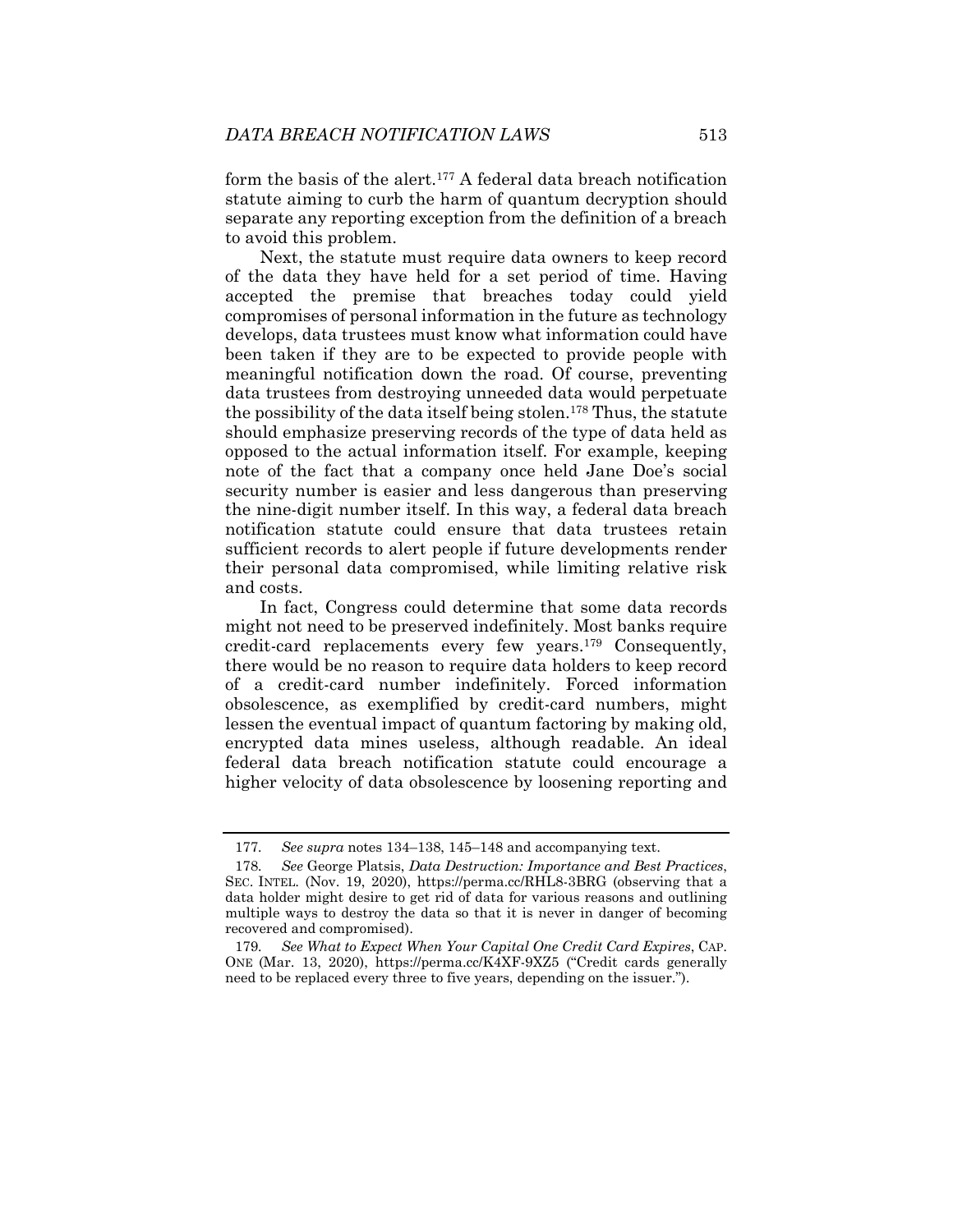record-keeping requirements when updates have made older information useless.

Picture this in the context of passwords: most organizations encourage password changes every few months to reduce the useful life of a hacked password.180 Acquiring an old password might not grant immediate access to a system, but given many people's bad habit of making slight changes to existing passwords in updates, it could provide valuable information in guessing current passwords.181 However, if the velocity of password changes increases, perhaps requiring updates on a weekly or even daily basis, then any given individual old password becomes less useful, both because of its shorter lifespan and because, as iterations of a password expand, it becomes more difficult to keep varying the password in predictable ways. Many pieces of information are static, like social security numbers.<sup>182</sup> But to the extent possible, constantly refreshing information might lessen the potential fallout from quantum decryption. Indeed, the greatest defense against problematic future decryption of current data is a simple reduction in the sheer volume of data presently collected.183 Data that does not exist cannot be abused. Even if a federal data breach notification law could not completely force an increase in the velocity of information obsolescence, encouraging one by limiting records retained by data holders to possession of useful information could provide a helpful incentive.

<sup>180</sup>*. See* Dave Johnson, *How Often You Should Change Your Passwords, According to Cybersecurity Experts*, BUS. INSIDER (June 26, 2020, 10:07 AM), https://perma.cc/H6GV-J6TD (stating that "conventional wisdom holds that you should change your passwords every few months" to minimize the window in which a cybercriminal could use a compromised password).

<sup>181</sup>*. See* Lorrie Cranor, *Time to Rethink Mandatory Password Changes*, FTC (Mar. 2, 2016, 10:55 AM), https://perma.cc/GB8F-TLTT ("[U]sers who are required to change their passwords frequently select weaker passwords to begin with, and then change them in predictable ways that attackers can guess easily.").

<sup>182</sup>*. See Can I Change My Social Security Number*, SOC. SEC. ADMIN., https://perma.cc/UF3P-JFS6 (last updated Nov. 30, 2019) (detailing very limited circumstances under which a social security number can be changed).

<sup>183</sup>*. See* FTC, INTERNET OF THINGS: PRIVACY & SECURITY IN A CONNECTED WORLD iv (2015), https://perma.cc/BL3U-MEPU (urging data minimization because it decreases potential harm in the event of a data breach and decreases risk of data use in defiance of reasonable consumer expectations).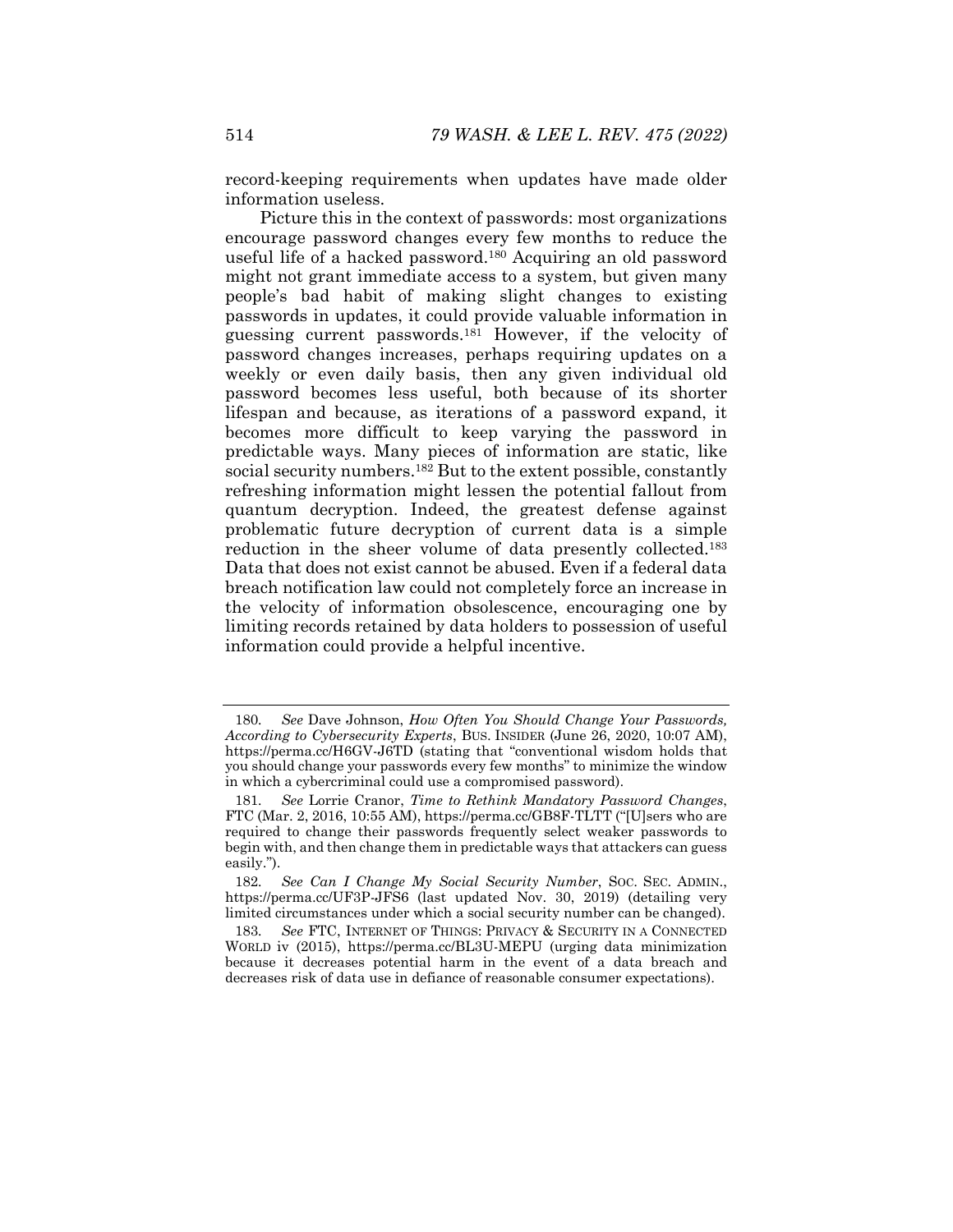The data breach notification statute should next empower an expert entity to universally determine when quantum decryption has conquered public-key encryption. At that point, data-holders will need to issue backward-looking breach notifications based on their records. Rather than having data trustees contact individuals, the statute might function better by having the data owners send their records to a government entity that then compiles and distributes the information.184 A single notification with every potential compromise of personal information could reinforce the sobering gravity of this development. It would also save consumers from a barrage of separate notifications that could be ignored as spam.

Once the statute has established what reporting responsibilities exist when quantum computing technologies debut, it will need to specify protocols for notification in the subsequent period of uncertainty. Quantum encryption protocols have been discovered, but they require all involved parties to use their own quantum machine.185 Essentially, online communication will not be fully secure until classical computers have phased out and quantum computers become ubiquitous. If the data breach notification law requires notification in the interim for every breach of insecure personal data, then it will effectively collapse into the abandoned Tennessee statute.186 If

 <sup>184.</sup> Regulations stemming from Singapore's data breach notification statute have implemented a system in which all breaches must be reported to a centralized authority regardless of whether notifications will be sent to affected individuals. Personal Data Protection (Notification of Data Breaches) Regulations 2021 (GN No. S 64/2021) (Sing.). This model might be used as a framework for consolidating information in preparation of the necessary backward reporting.

<sup>185</sup>*. See* RIEFFEL & POLAK, *supra* note 32, at 320–21 (explaining that some quantum cryptographic protocols have been developed that are unconditionally secure against attack through their reliance on fundamental properties of quantum mechanics); Charles H. Bennett & Gilles Brassard, *Quantum Cryptography: Public Key Distribution and Coin Tossing*, 560 THEORETICAL COMPUT. SCI. 7, 9–10 (2014) (outlining the first quantum key distribution scheme, now known as BB84 after its authors and the year they originally published the paper). While the cloud might allow earlier access to quantum factoring, access to quantum computing through the cloud will not solve the issue of insecure communications. A classical computer would have no reliably secure way of sending confidential information to the cloud.

<sup>186</sup>*. See supra* Part II.D.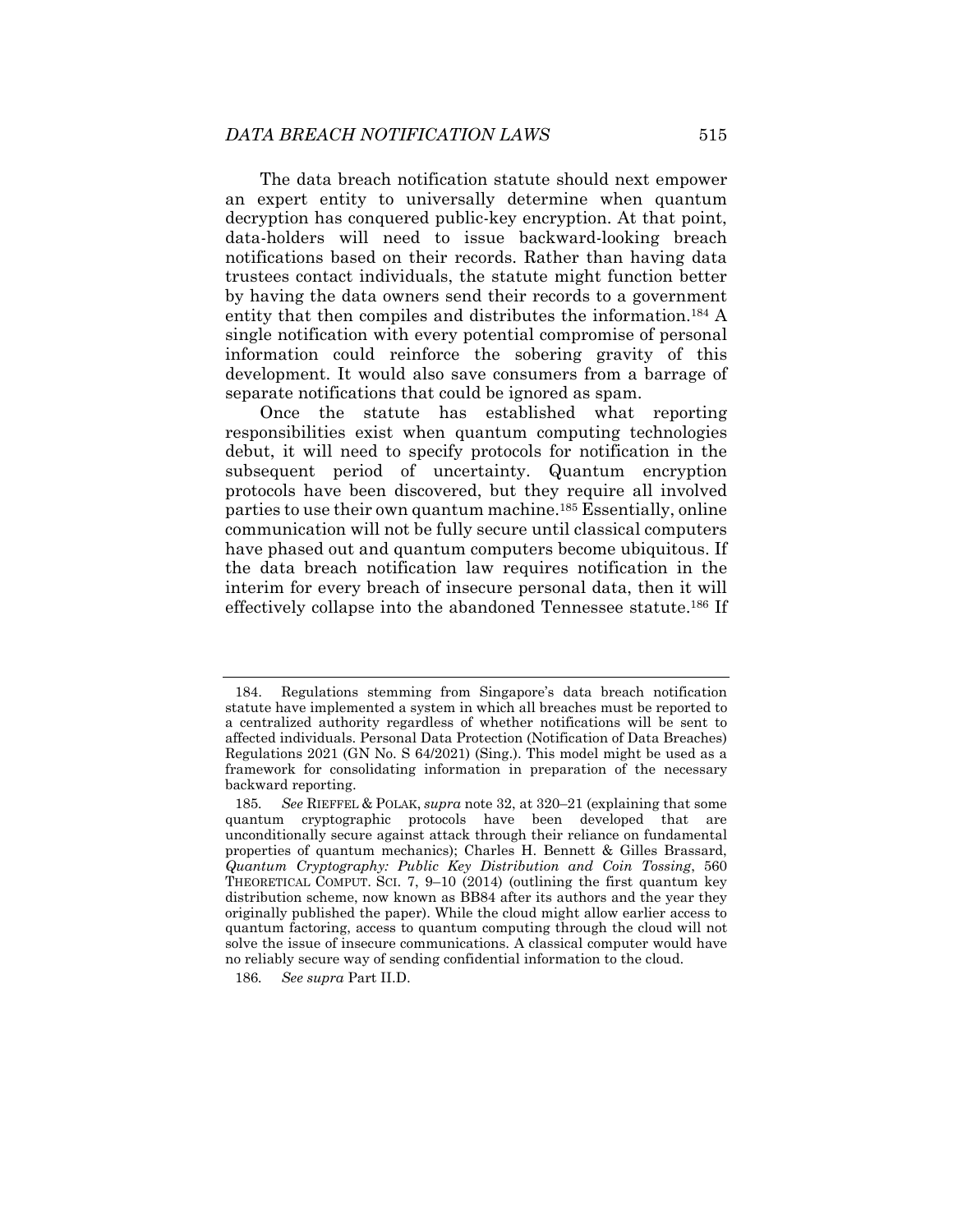not, then there will be no reporting at all with universally insecure digital communication. Both scenarios are undesirable.

Of course, by that point reporting data breaches will be a relatively small issue compared to the damage caused by the widespread data theft necessitating these reports. Concerns about identity theft that spurred the initial adoption of state data breach notification laws will resurface, now both unchecked and uncheckable.187 More troubling, no authenticated or secured transactions of any kind will be transmittable online. Compounding the problem, stockpiled data from years of encrypted data raids will suddenly become readable and conceivably fed into neural networks.188 By limiting any ability for people to safely communicate remotely, quantum factoring could put an incredible strain on our society given its current reliance on the security of online transactions and interactions. This will affect everyone from the online shopper to the five-star general tasked with relaying a high-level military secret. A data breach notification law will not alleviate these issues, especially if it cannot encourage a safer alternative mode of communication once incessant notifications have conveyed the fact that digital interactions are insecure.

Perhaps the only way that a quantum decryption crisis might be avoided is if a protocol similar to traditional public-key encryption is discovered that is secure from both traditional and quantum attacks. If such an innovation is made, it would be imperative that society widely adopt this type of encryption to hold out any hope of weathering the chaos of a quantum-computing storm. For the past few years, NIST has been holding a competition for potential alternatives to current public-key encryption standards and to prepare for a quantum world.189 Many remaining "post-quantum" contenders rely on a

<sup>187</sup>*. See supra* note 42 and accompanying text.

<sup>188</sup>*. See Quantum Computing and Cybersecurity*, *supra* note 124 https://perma.cc/TT7J-PZRX ("[E]ncryption must be secured against Quantum Computers even before these exist, as encrypted data can be saved and decrypted at a later point in time."); Ben Dickson, *The Security Threats of Neural Networks and Deep Learning Algorithms*, TECHTALKS (Dec. 27, 2018), https://perma.cc/C9E9-QUJ8 (explaining the dangers of neural networks and deep learning).

<sup>189</sup>*. See Post Quantum Cryptography Project Overview*, NIST (Jan. 3, 2017), https://perma.cc/AW9T-DLN8 (last updated Dec. 2, 2021) (providing background on the competition).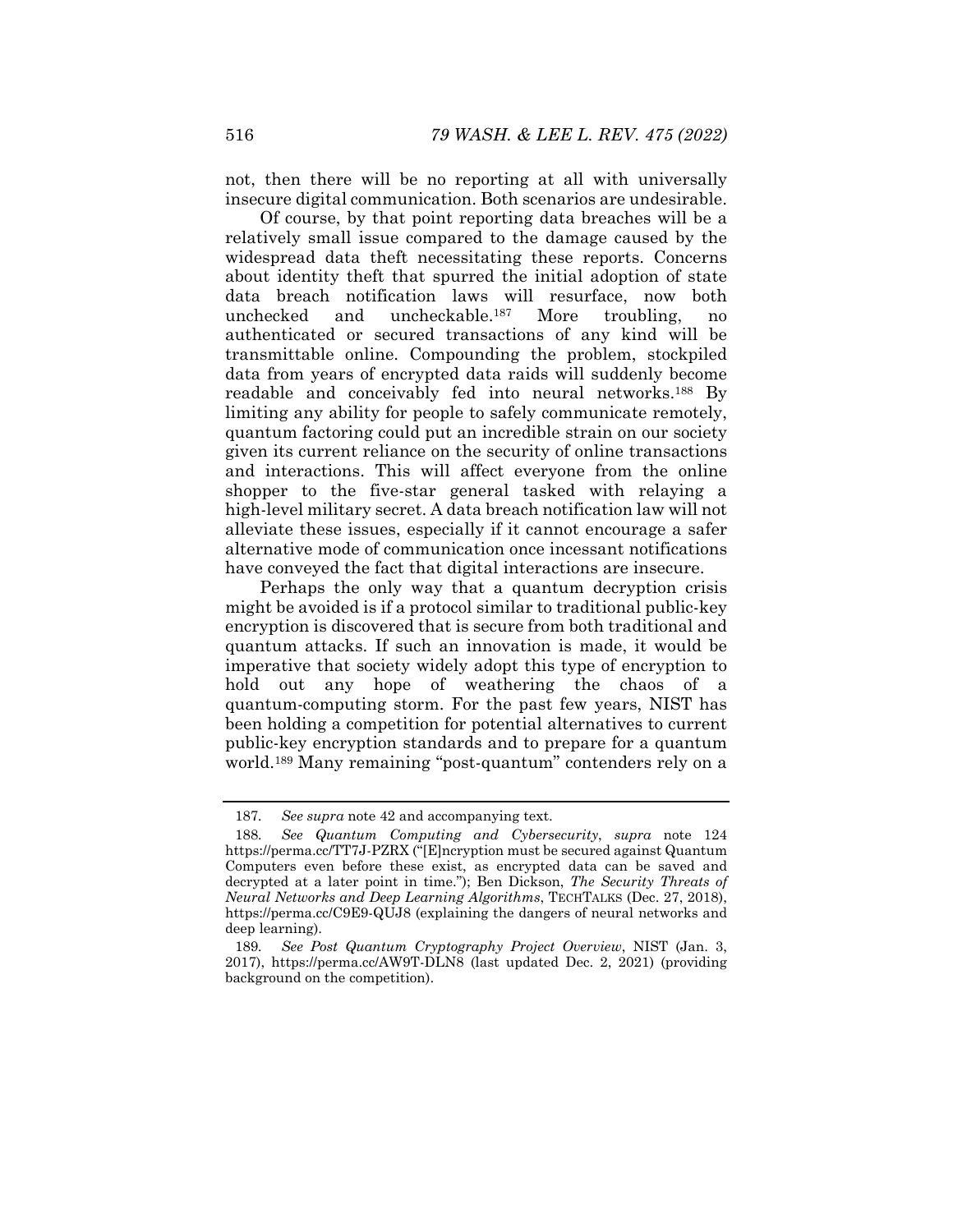lattice-based approach to cryptography.190 While no method for cracking lattice-based encryption with quantum computers has been discovered, it also has not been mathematically proven that this form of encryption is impervious to quantum computers.191

Considering these efforts, a federal data breach notification law could contain an explicit exception to notifications, both forward- and backward- looking, for data protected by an approved post-quantum encryption method. On one hand, this could encourage adoption of much-needed new encryption standards blunting the impact of quantum decryption. On the other hand, as this Note has demonstrated, creating a contingency in law based on the assumption that difficult math problems will remain insoluble generates an avenue for that legal framework to crumble as technology advances, nullifying the difficulty evaluation. Data breach notification laws must not allow data holders to hide in the shadows of protective measures that are or will soon be penetrable. Instead of incorporating another concrete exception, a new federal data breach notification statute needs to tie notifications to readability and delegate the decision of what that looks like to experts capable of prescribing a fluctuating standard. That determination should require notifications mindful of past encrypted data that has become insecure and should look to the future in setting current readability standards.

In summary, the impending realization of quantum decryption threatens to radically disrupt efficacy of the current state-level data breach notification patchwork. To soften the impact of this development, data breach notification laws should separate any reference of encryption from the definition of a breach to require alerts corresponding to past breaches made presently harmful by shifts in relative encryption security. Reporting must be tied to a shifting standard of readability as

<sup>190</sup>*. See* Jeremy Kahn, *Quantum Computers Threaten to End Digital Security. Here's What's Being Done About It*, FORTUNE (Sept. 11, 2020, 8:00 AM), https://perma.cc/6B2J-2U7E (discussing finalists for post-quantum encryption in the NIST competition).

<sup>191</sup>*. See id.* ("'We say that quantum algorithms cannot break them *yet*,' Delaram Kahrobaei, a professor of cybersecurity at the University of York, in England, says. 'But tomorrow someone comes up with another quantum algorithm that might break them.'").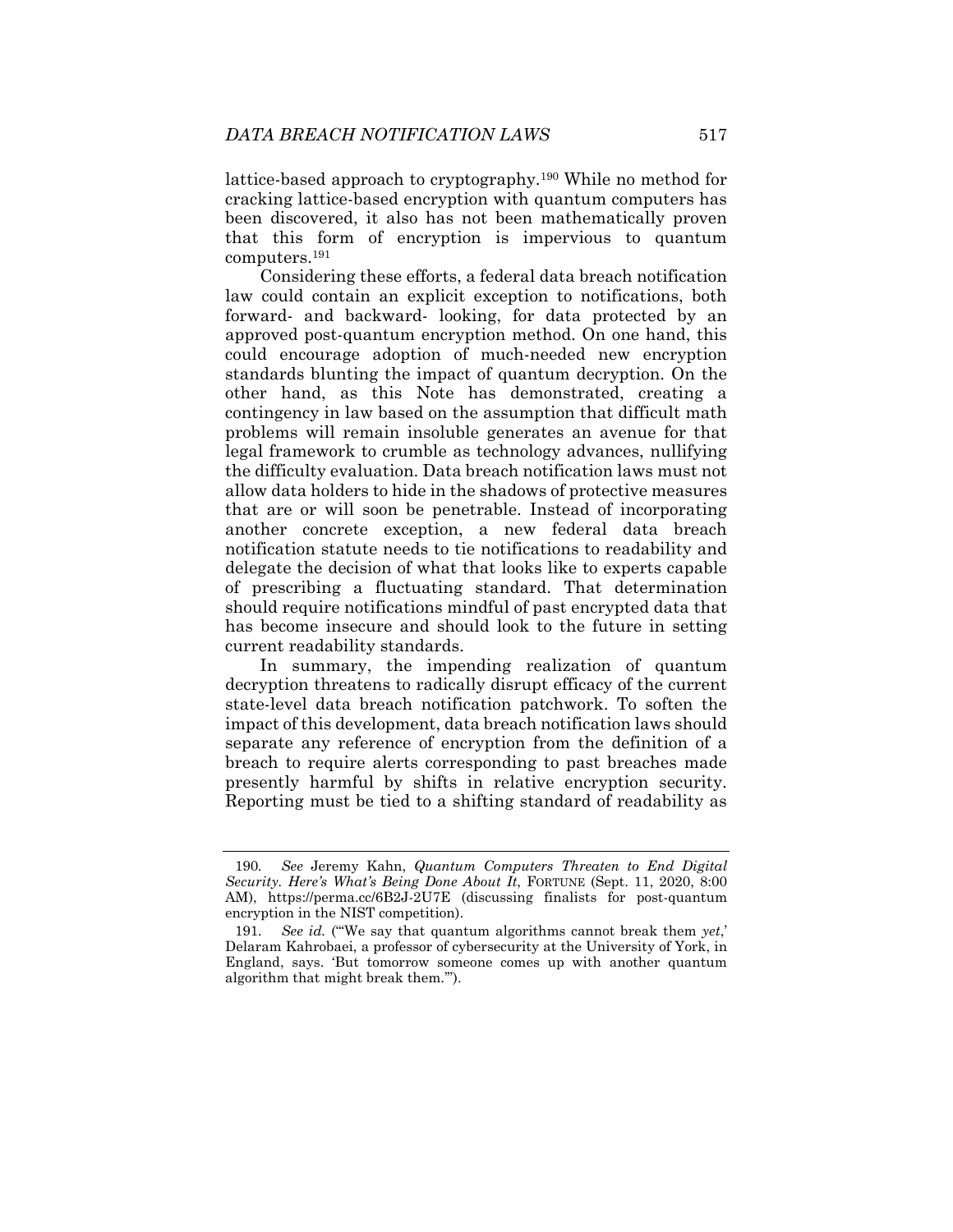determined by an independent expert authority. Statutes should require that data holders keep accurate records of data that they have held so that they can issue comprehensive notifications regarding past breaches. The federal government is best situated to implement these changes by issuing its own data breach notification law, both because of its broad jurisdiction and because of its better access to relevant information on the state of technological advancements.

#### **CONCLUSION**

Our society relies on encryption to protect our daily digital activities.192 When data holders fail in their duties to protect people's personal information, data breach notification laws require them to notify affected parties so that they might take damage-mitigating action.193 Because legislators codified explicit exceptions to notification for encrypted data breaches, data breach notification laws put unwarranted faith in the continued difficulty of public-key encryption's underlying mechanisms.194 Mathematicians have already developed quantum algorithms capable of rendering current encryption methods useless.195 Engineers have made considerable strides towards creating a machine able to facilitate these operations.196 Once a strong enough quantum computer has been realized, modern encryption will fail, effectively bringing current data breach notification laws down with it.197

Quantum decryption will have ripple effects in many facets of daily life and the law. Preemptively changing the data breach notification framework could provide one small contribution to dampen this huge impact. Specifically, opening greater avenues for retroactive reporting will help the public better appreciate the magnitude of danger from quantum decryption. People could adjust their behavior by taking greater precautions with their personal data. Reporting requirements that emphasize a moving threshold of readability could help encourage more rapid

<sup>192</sup>*. See supra* Part I.

<sup>193</sup>*. See supra* Part II.

<sup>194</sup>*. See supra* Part III.

<sup>195</sup>*. See supra* notes 108–110 and accompanying text.

<sup>196</sup>*. See supra* notes 111–123 and accompanying text.

<sup>197</sup>*. See supra* notes 122–123 and accompanying text.